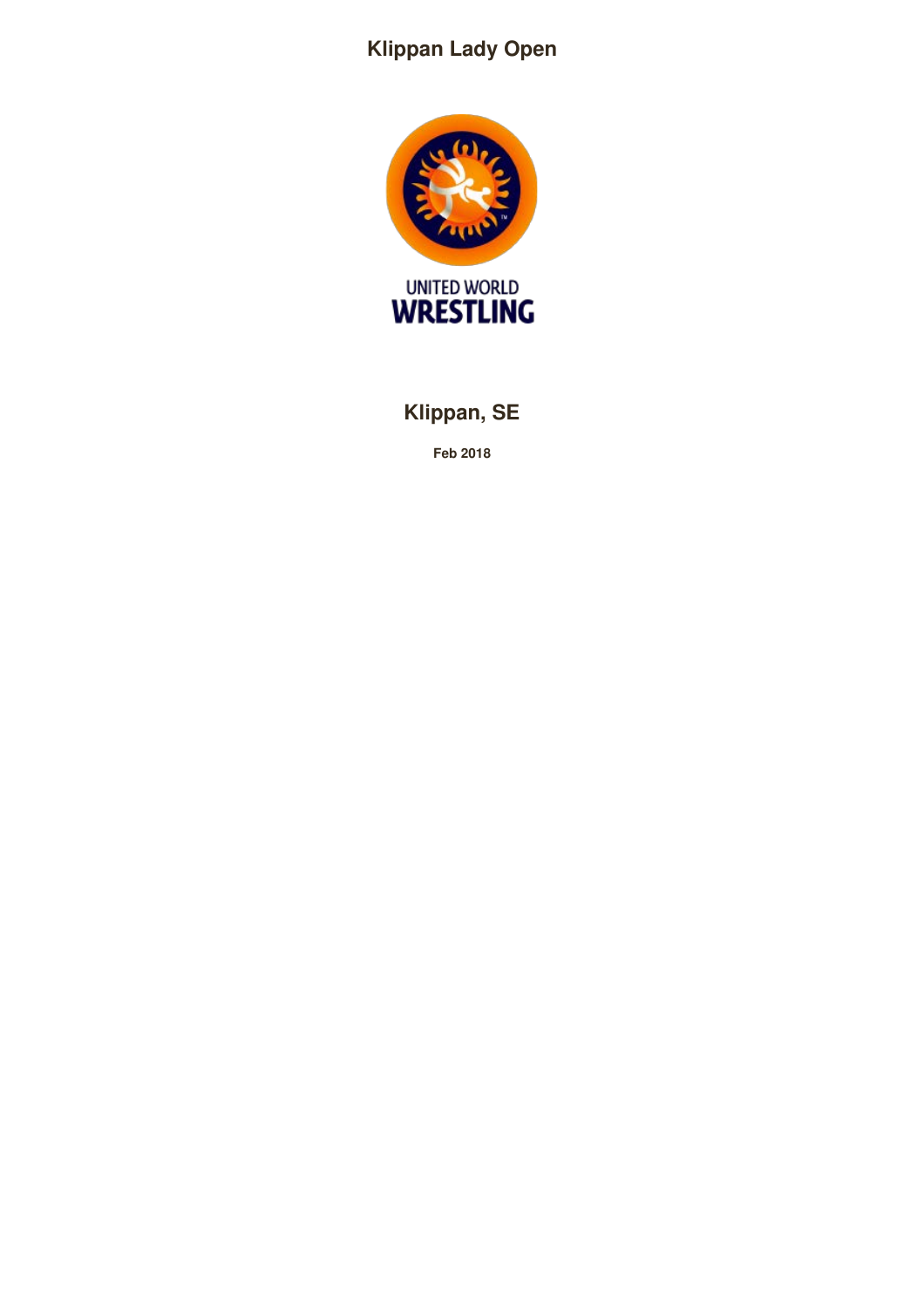

|                          | <b>TEAMS</b>   |             |
|--------------------------|----------------|-------------|
| $\bullet$                | ARGENTINA      | ${\sf ARG}$ |
| ्रें हैं।<br>संदर्भ      | AUSTRALIA      | AUS         |
| $\overline{\phantom{a}}$ | AZERBAIJAN     | AZE         |
| $\blacktriangleright$    | CANADA         | CAN         |
|                          | <b>ESTONIA</b> | EST         |
| ╋                        | <b>FINLAND</b> | FIN         |
| <u>e a</u>               | GERMANY        | GER         |
|                          | <b>HUNGARY</b> | <b>HUN</b>  |
| $\bullet$                | JAPAN          | JPN         |
| <u>io</u>                | KAZAKHSTAN     | KAZ         |
| ÷                        | LATVIA         | LAT         |
| ÷.                       | LITHUANIA      | LTU         |
|                          | NETHERLANDS    | <b>NED</b>  |
| ₩                        | NORWAY         | <b>NOR</b>  |
| H.                       | <b>ROMANIA</b> | ROU         |
| <b>Contract</b>          | <b>RUSSIA</b>  | <b>RUS</b>  |
| ╇                        | SWEDEN         | SWE         |
| $ C^* $                  | TURKEY         | TUR         |
|                          | UKRAINE        | <b>UKR</b>  |
| ▓▆                       | UNITED STATES  | USA         |

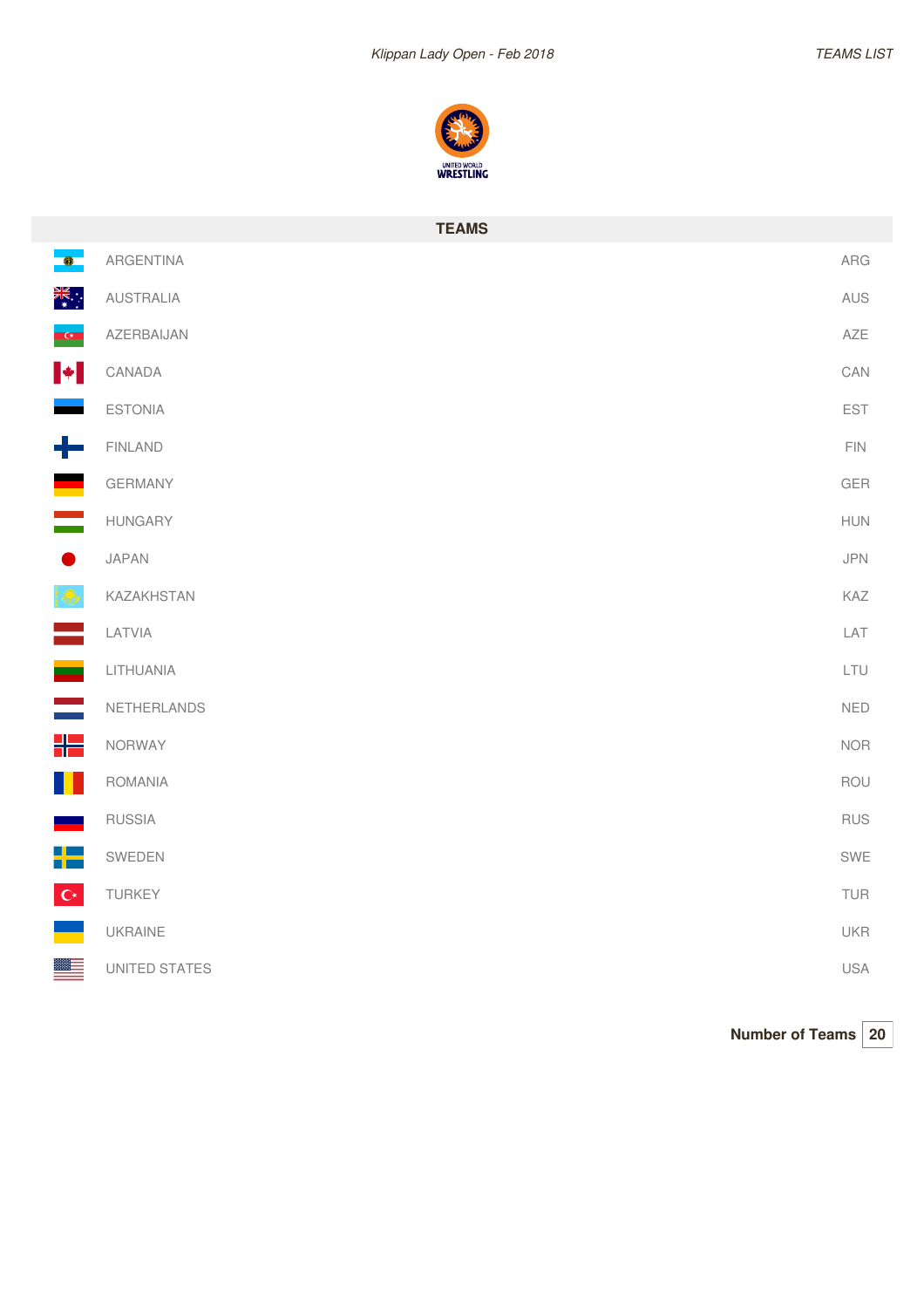

## **Women's wrestling Teams**

| $\overline{\phantom{a}}$ | <b>ARGENTINA</b>  | ARG        |
|--------------------------|-------------------|------------|
| ्रोह<br>∗                | <b>AUSTRALIA</b>  | AUS        |
| $\overline{\phantom{a}}$ | AZERBAIJAN        | <b>AZE</b> |
| $\blacktriangleright$    | CANADA            | CAN        |
|                          | <b>ESTONIA</b>    | <b>EST</b> |
| كإد                      | <b>FINLAND</b>    | FIN.       |
| <b>Contract</b>          | <b>GERMANY</b>    | <b>GER</b> |
| $\overline{\phantom{a}}$ | <b>HUNGARY</b>    | <b>HUN</b> |
| $\bullet$                | <b>JAPAN</b>      | <b>JPN</b> |
| <u>  9</u>               | <b>KAZAKHSTAN</b> | KAZ        |
| $\equiv$                 | LATVIA            | LAT        |
| $\equiv$                 | LITHUANIA         | LTU        |
| $\equiv$                 | NETHERLANDS       | <b>NED</b> |
| ٢E                       | <b>NORWAY</b>     | <b>NOR</b> |
| <u>i Li</u>              | <b>ROMANIA</b>    | ROU        |
| <b>Contract</b>          | <b>RUSSIA</b>     | <b>RUS</b> |
| 5—                       | SWEDEN            | SWE        |
| $ C^* $                  | <b>TURKEY</b>     | TUR        |
|                          | <b>UKRAINE</b>    | <b>UKR</b> |
| ≝                        | UNITED STATES     | <b>USA</b> |

**Number of Teams 20**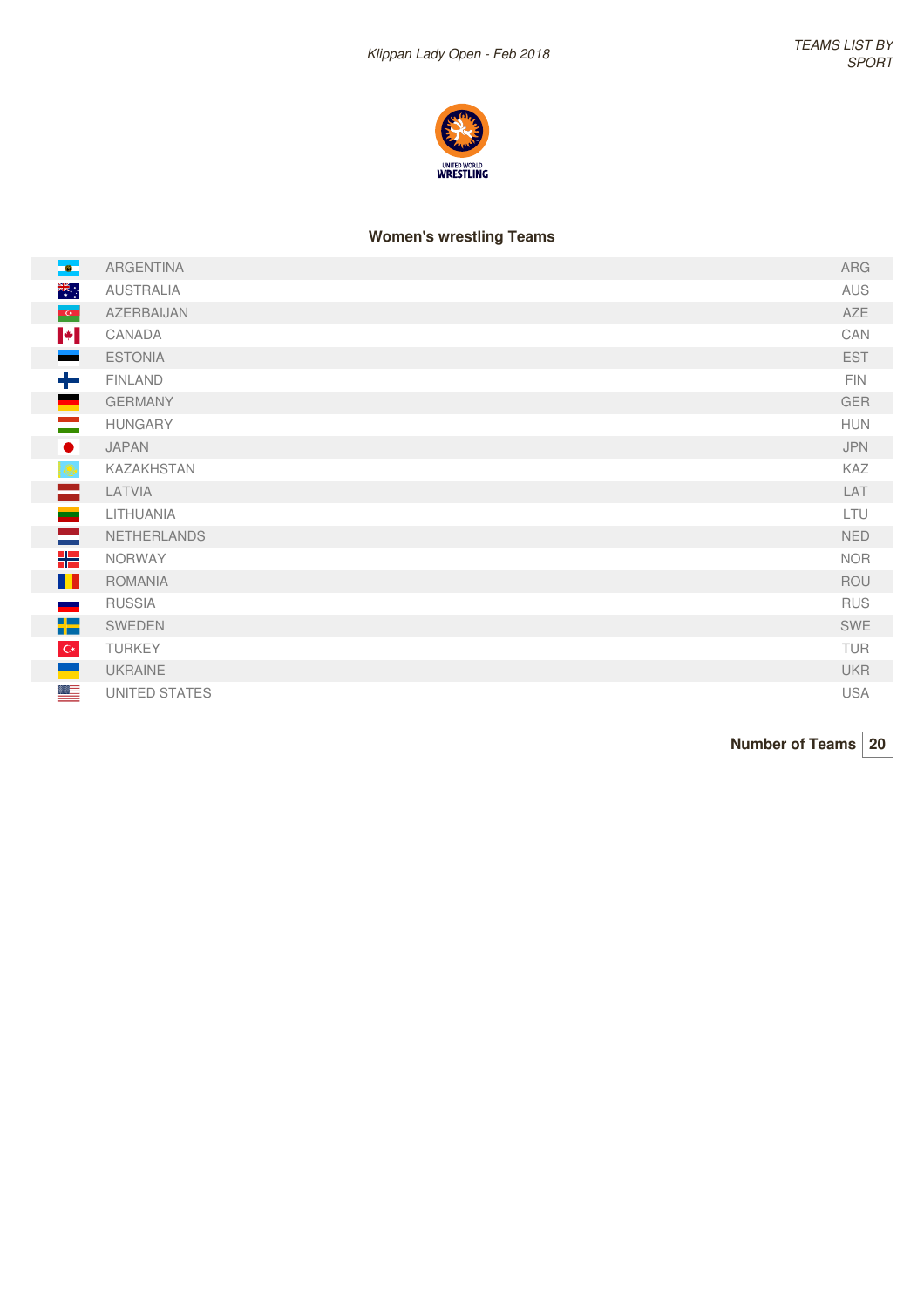

## **Women's wrestling**

| <b>Teams</b>                           | <b>50 kg</b> | <b>53 kg</b> | 55 kg          | <b>57 kg</b> | 59 kg        | 62 kg          | 65 kg          | <b>68 kg</b>   | <b>72 kg</b> | 76 kg          | <b>TOTAL</b>     |
|----------------------------------------|--------------|--------------|----------------|--------------|--------------|----------------|----------------|----------------|--------------|----------------|------------------|
| ARG<br>$\bullet$ .                     | $\mathbf{1}$ | $\mathbf{1}$ | $\mathbf{0}$   | $\mathbf{0}$ | $\circ$      | $\circ$        | $\circ$        | $\circ$        | $\circ$      | $\circledcirc$ | $\overline{2}$   |
| $rac{2}{\sqrt{K}}$<br><b>AUS</b>       | $\mathbf{1}$ | $\mathbf{0}$ | 0              | $\mathbf{1}$ | $\circ$      | $\overline{0}$ | $\circ$        | $\overline{0}$ | $\circ$      | $\mathbf{0}$   | $\overline{2}$   |
| <b>AZE</b><br>$\overline{\phantom{a}}$ | $\mathbf{1}$ | $\mathbf{0}$ | 0              | $\mathbf{0}$ | $\mathbf 0$  | $\mathbf{0}$   | $\circ$        | $\mathbf{0}$   | $\mathbf{0}$ | $\mathbf{0}$   | $\mathbf{1}$     |
| $\blacktriangleright$<br>CAN           | $\mathbf{2}$ | $\mathbf{1}$ | 0              | $\mathbf{2}$ | $\mathbf{1}$ | $\circledcirc$ | $\mathbf{2}$   | 3              | $\mathbf 0$  | 2              | 13               |
| <b>EST</b>                             | $\mathbf{0}$ | $\mathbf{0}$ | $\Omega$       | $\mathbf{0}$ | $\circ$      | $\circ$        | $\circ$        | $\mathbf{0}$   | $\mathbf{0}$ | $\mathbf{1}$   | $\mathbf{1}$     |
| -1<br><b>FIN</b>                       | $\mathbf{0}$ | $\mathbf{0}$ | 0              | $\mathbf{0}$ | $\circ$      | $\mathbf{0}$   | $\mathbf{1}$   | $\circledcirc$ | $\mathbf{0}$ | $\mathbf{0}$   | $\mathbf{1}$     |
| GER                                    | 1            | $\mathbf{1}$ | $\overline{c}$ | $\mathbf{1}$ | $\mathbf 0$  | $\mathbf{2}$   | $\circ$        | $\mathbf{1}$   | $\mathbf 0$  | $\overline{c}$ | 10               |
| <b>HUN</b>                             | $\mathbf{0}$ | $\mathbf{1}$ | $\mathbf{1}$   | $\mathbf{0}$ | $\circ$      | $\mathbf{0}$   | $\mathbf{1}$   | 0              | $\mathbf 0$  | $\mathbf{1}$   | 4                |
| <b>JPN</b><br>$\bullet$                | $\mathbf{1}$ | $\mathbf{2}$ | $\mathbf{1}$   | $\mathbf{1}$ | $\mathbf{1}$ | $\mathbf{1}$   | $\mathbf{1}$   | 1              | $\mathbf{1}$ | $\mathbf{1}$   | 11               |
| KAZ                                    | $\mathbf{0}$ | $\mathbf{0}$ | $\Omega$       | $\mathbf{0}$ | $\mathbf 0$  | $\mathbf{0}$   | $\circ$        | 0              | $\mathbf 0$  | $\mathbf{1}$   | $\mathbf{1}$     |
| LAT                                    | $\mathbf{0}$ | $\mathbf{1}$ | $\mathbf{0}$   | $\mathbf{0}$ | $\mathbf{0}$ | $\mathbf{0}$   | $\circ$        | 1              | $\mathbf{1}$ | $\circ$        | 3                |
| LTU                                    | $\mathbf{0}$ | $\mathbf{0}$ | $\Omega$       | $\mathbf{0}$ | $\mathbf{1}$ | $\mathbf{2}$   | $\circ$        | $\mathbf{1}$   | $\mathbf{1}$ | $\circ$        | 5                |
| <b>NED</b>                             | $\mathbf{1}$ | $\mathbf{0}$ | $\overline{0}$ | $\mathbf{0}$ | $\mathbf 0$  | $\mathbf{0}$   | $\overline{0}$ | $\mathbf{0}$   | $\mathbf{0}$ | $\mathbf{0}$   | $\mathbf{1}$     |
| HE<br><b>NOR</b>                       | 1            | $\mathbf{1}$ | $\Omega$       | $\mathbf{1}$ | $\mathbf{1}$ | $\mathbf{1}$   | $\mathbf{2}$   | $\mathbf{1}$   | $\mathbf 0$  | $\mathbf{1}$   | $\boldsymbol{9}$ |
| ROU                                    | 1            | $\mathbf{0}$ | $\mathbf{2}$   | $\mathbf{1}$ | 1            | $\mathbf{0}$   | $\mathbf{1}$   | 1              | $\mathbf{1}$ | $\mathbf{1}$   | 9                |
| <b>RUS</b>                             | 3            | $\sqrt{2}$   | $\mathbf{2}$   | $\sqrt{2}$   | $\mathbf{2}$ | $\mathbf{2}$   | $\mathbf{1}$   | $\mathbf{1}$   | $\mathbf{1}$ | $\mathbf{1}$   | 17               |
| ▙▙▆<br>SWE                             | 1            | $\mathbf{1}$ | $\overline{c}$ | $\mathbf{1}$ | $\mathbf{1}$ | $\mathbf{2}$   | $\mathbf{2}$   | 1              | $\mathbf{1}$ | $\mathbf{2}$   | 14               |
| <b>TUR</b><br>$\mathbf{C}^\star$       | $\mathbf{1}$ | $\mathbf{1}$ | $\mathbf{1}$   | $\mathbf{1}$ | $\mathbf{1}$ | $\mathbf{1}$   | $\mathbf{1}$   | 1.             | $\mathbf{1}$ | $\mathbf{1}$   | 10               |
| <b>UKR</b>                             | $\mathbf{0}$ | $\mathbf{0}$ | 0              | $\mathbf{1}$ | $\mathbf{0}$ | $\mathbf{1}$   | $\mathbf 0$    | 1.             | $\mathbf 0$  | $\circ$        | 3                |
| ≝<br><b>USA</b>                        | 3            | $\mathbf{1}$ | $\overline{c}$ | $\mathbf{1}$ | $\mathbf{2}$ | $\mathbf{1}$   | 3              | $\mathbf{2}$   | $\sqrt{2}$   | $\mathbf{1}$   | 18               |
| <b>TOTAL</b>                           | 18           | 13           | 13             | 13           | 11           | 13             | 15             | 15             | 9            | 15             | 135              |

**Number of Teams 20**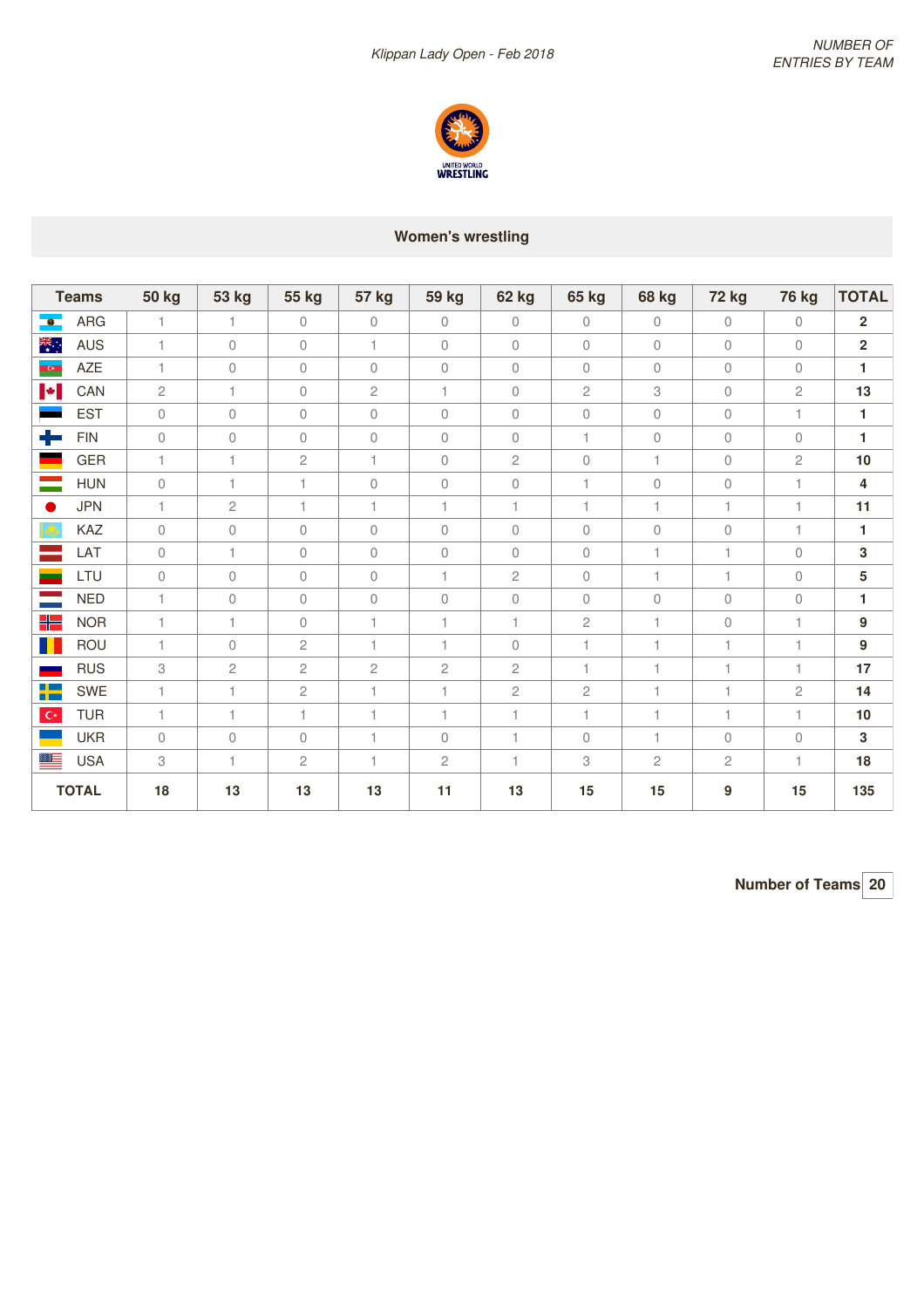

## **Seniors Women's wrestling Teams Ranking**

| <b>Rank</b>    |                          | <b>Team</b>                    | 50 kg          | 53 kg         | 55 kg | 57 kg          | 59 kg | 62 kg          | 65 kg          | 68 kg          | 72 kg       | 76 kg          | <b>TOTAL</b> |
|----------------|--------------------------|--------------------------------|----------------|---------------|-------|----------------|-------|----------------|----------------|----------------|-------------|----------------|--------------|
| 1              | ▇                        | <b>UNITED</b><br><b>STATES</b> | 10             | 20            | 12    | 6              | 15    | 25             | 10             | 15             | 15          | 25             | 153          |
| $\overline{2}$ | $\bullet$                | <b>JAPAN</b>                   | 25             | 25            | 12    | 25             | 20    | 10             | 20             |                | 8           | $\mathbf{2}$   | 147          |
| $\sqrt{3}$     | <b>START</b>             | <b>RUSSIA</b>                  | 15             | 20            | 25    | 15             | 10    | 6              | 15             | 8              | 20          |                | 134          |
| 4              | $\mathbf{C}^\star$       | <b>TURKEY</b>                  | $\overline{4}$ | 12            | 20    | 6              | 15    | 8              | $\overline{4}$ | 6              | 12          | 20             | 107          |
| $\sqrt{5}$     | 무능                       | SWEDEN                         |                | 9             | 6     | 8              | 8     | 15             | 15             | $\overline{4}$ | 25          | 10             | 100          |
| 6              | $\blacktriangleright$    | CANADA                         | 8              | 12            |       | $\overline{9}$ | 6     |                | 10             | 25             |             | 15             | 85           |
| $\overline{7}$ | H                        | <b>ROMANIA</b>                 | 15             |               | 8     | 12             | 10    |                | 6              | $\overline{2}$ | 12          | 8              | 73           |
| 8              |                          | <b>GERMANY</b>                 | $\mathbf{2}$   | $\mathcal G$  | 9     | 12             |       | 15             |                | 12             |             | 10             | 69           |
| 9              |                          | <b>UKRAINE</b>                 |                |               |       | 20             |       | 20             |                | 20             |             |                | 60           |
| 10             | HE                       | <b>NORWAY</b>                  |                |               |       | 6              | 25    | $\overline{4}$ | $\mathbf{2}$   |                |             |                | 37           |
| 11             | $\equiv$                 | <b>HUNGARY</b>                 |                |               | 15    |                |       |                | 8              |                |             | $\overline{4}$ | 27           |
| 12             | $\frac{1}{2}$            | LATVIA                         |                | $\mathcal G$  |       |                |       |                |                | 12             | 6           |                | 27           |
| 13             | -                        | LITHUANIA                      |                |               |       |                |       | 9              |                | 9              | $\hbox{ }9$ |                | 27           |
| 14             | ╇                        | <b>FINLAND</b>                 |                |               |       |                |       |                | 25             |                |             |                | 25           |
| 15             | $\overline{\phantom{a}}$ | <b>AZERBAIJAN</b>              | 20             |               |       |                |       |                |                |                |             |                | 20           |
| 16             | $\bullet$                | ARGENTINA                      | 10             | $\mathcal{G}$ |       |                |       |                |                |                |             |                | 19           |
| 17             | $\sim$                   | <b>ESTONIA</b>                 |                |               |       |                |       |                |                |                |             | 15             | 15           |
| 18             | $\bigcirc$               | <b>KAZAKHSTAN</b>              |                |               |       |                |       |                |                |                |             | 6              | 6            |
| 18             |                          | NETHERLANDS                    | 6              |               |       |                |       |                |                |                |             |                | $6\,$        |
| 20             | ₩.<br>*                  | <b>AUSTRALIA</b>               |                |               |       |                |       |                |                |                |             |                | $\mathbb O$  |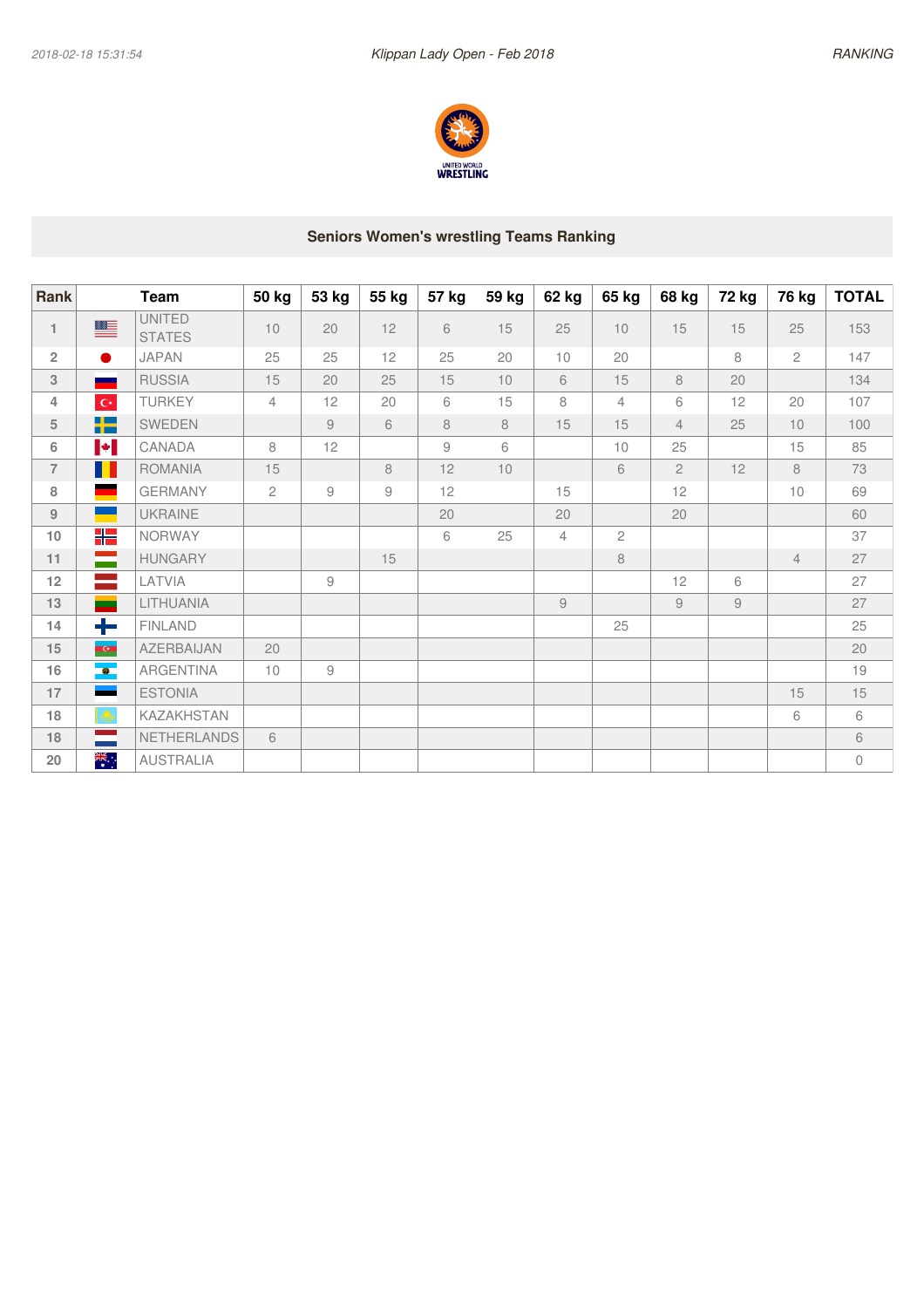## **Seniors WW -50 kg**

| Number Team |            | <b>Name</b>                        | Engagement   License | MC | Weight |
|-------------|------------|------------------------------------|----------------------|----|--------|
| 35          |            | ARG   Patricia alejandra BERMUDEZ  |                      |    |        |
| 43          | <b>AUS</b> | Gwendaline sarah sophie JOSSEC     |                      |    |        |
| 11          | <b>AZE</b> | Mariya STADNIK                     |                      |    |        |
| 5           | CAN        | Jessica anne marie MACDONALD       |                      |    |        |
| 62          | <b>CAN</b> | Natasha irene vera KRAMBLE         |                      |    |        |
| 97          |            | GER Jaqueline saskia SCHELLIN      |                      |    |        |
| 72          | <b>JPN</b> | Yui SUSAKI                         |                      |    |        |
| 56          | <b>NED</b> | Jessica cornelia francisca BLASZKA |                      |    |        |
| 34          |            | NOR   Ramona ERIKSEN               |                      |    |        |
| 10          | <b>ROU</b> | Emilia alina VUC                   |                      |    |        |
| 14          | <b>RUS</b> | Valeriya CHEPSARAKOVA              |                      |    |        |
| 48          | <b>RUS</b> | Milana DADASHEVA                   |                      |    |        |
| 88          |            | RUS Anzhelika VETOSHKINA           |                      |    |        |
| 77          | <b>SWE</b> | Malin lovisa johanna LJUNGSTROEM   |                      |    |        |
| 3           | <b>TUR</b> | <b>Evin DEMIRHAN</b>               |                      |    |        |
| 16          | <b>USA</b> | Amy ann FEARNSIDE                  |                      |    |        |
| 31          | <b>USA</b> | Erin simone GOLSTON                |                      |    |        |
| 57          | <b>USA</b> | Victoria lacey ANTHONY             |                      |    |        |
|             |            |                                    |                      |    |        |
|             |            |                                    |                      |    |        |
|             |            |                                    |                      |    |        |
|             |            |                                    |                      |    |        |
|             |            |                                    |                      |    |        |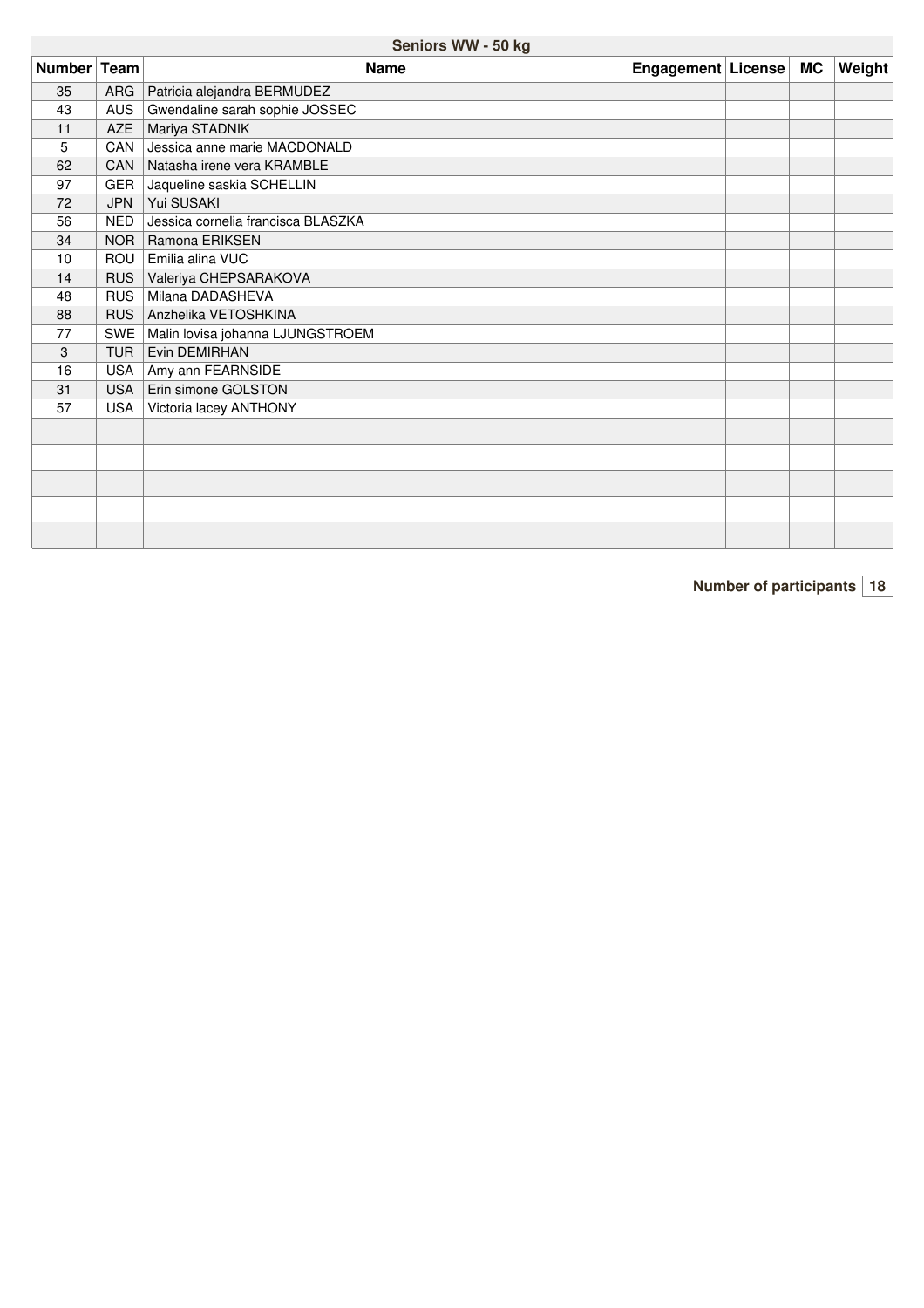

## **Women's wrestling - Seniors - 50 kg**

| <b>Rank</b>    | Team       | Wrestler                           | CP       | <b>VT</b> | <b>ST</b>      | <b>TP</b> | <b>TP Gvn</b>  | <b>Team</b><br><b>Rank Pts</b> |
|----------------|------------|------------------------------------|----------|-----------|----------------|-----------|----------------|--------------------------------|
| 1              | <b>JPN</b> | Yui SUSAKI                         | 17       | $\Omega$  | $\mathfrak{D}$ | 35        | $\overline{7}$ | 25                             |
| $\overline{2}$ | <b>AZE</b> | Mariya STADNIK                     | 13       | $\Omega$  | 3              | 34        | $\mathbf{2}$   | 20                             |
| 3              | ROU        | Emilia alina VUC                   | 6        | $\Omega$  | $\Omega$       | 19        | 23             | 15                             |
| 3              | <b>RUS</b> | Anzhelika VETOSHKINA               | 14       | $\Omega$  |                | 42        | 23             | 15                             |
| 5              | <b>USA</b> | Amy ann FEARNSIDE                  | 7        | $\Omega$  | $\bigcap$      | 26        | 28             | 10                             |
| 5              | <b>ARG</b> | Patricia alejandra BERMUDEZ        | 10       |           | $\Omega$       | 14        | 30             | 10                             |
| $\overline{7}$ | <b>USA</b> | Victoria lacey ANTHONY             | 6        | $\Omega$  |                | 15        | 11             |                                |
| 8              | <b>USA</b> | Erin simone GOLSTON                | 5        | $\Omega$  |                | 13        | 11             | $\overline{\phantom{a}}$       |
| 9              | CAN        | Jessica anne marie MACDONALD       | 4        | $\Omega$  | $\Omega$       | 18        | 28             | 8                              |
| 10             | <b>NED</b> | Jessica cornelia francisca BLASZKA | 4        | $\Omega$  | $\Omega$       | 10        | 10             | 6                              |
| 11             | <b>TUR</b> | Evin DEMIRHAN                      |          | $\Omega$  | $\Omega$       | 8         | 13             | $\overline{4}$                 |
| 12             | <b>GER</b> | Jaqueline saskia SCHELLIN          |          | $\Omega$  | $\Omega$       | 7         | 11             | $\overline{c}$                 |
| 13             | <b>RUS</b> | Milana DADASHEVA                   |          | $\Omega$  | $\Omega$       | 6         | $\overline{7}$ |                                |
| 14             | <b>RUS</b> | Valeriya CHEPSARAKOVA              | 1        | $\Omega$  | $\Omega$       | 4         | $\overline{7}$ | $\overline{\phantom{a}}$       |
| 15             | <b>SWE</b> | Malin lovisa johanna LJUNGSTROEM   |          | $\Omega$  | $\Omega$       | 4         | 20             | 0                              |
| 16             | <b>AUS</b> | Gwendaline sarah sophie JOSSEC     | $\Omega$ | $\Omega$  | $\Omega$       | $\Omega$  | 4              | 0                              |
| 17             | <b>NOR</b> | Ramona ERIKSEN                     | $\Omega$ | $\Omega$  | $\Omega$       | $\Omega$  | 10             | 0                              |
| 17             | CAN        | Natasha irene vera KRAMBLE         | $\Omega$ | $\Omega$  | $\Omega$       | $\theta$  | 10             |                                |

**CP** Classification Points **VT** Victories by fall, default/forfeit/disqualification (5-0) **ST** Victories by superiority (4-0 / 4-1) **TP** Technical Points obtained<br> **TP Gvn** Technical Points given **Technical Points given** 

From the 7th place, wrestlers of each category will be ranked depending on their classification points, retirement or forfeit, injury or **disqualification.**

In case of a ranking tie, they will be ranked by analyzing the following criteria successively

- The most victories by "Fall"
- The most match won by superiority
- The most technical points scored in all the competition
- The fewest technical points given in all the competition

#### If the place of the wrestlers cannot be determined with the above-mentioned criterion, they will be ranked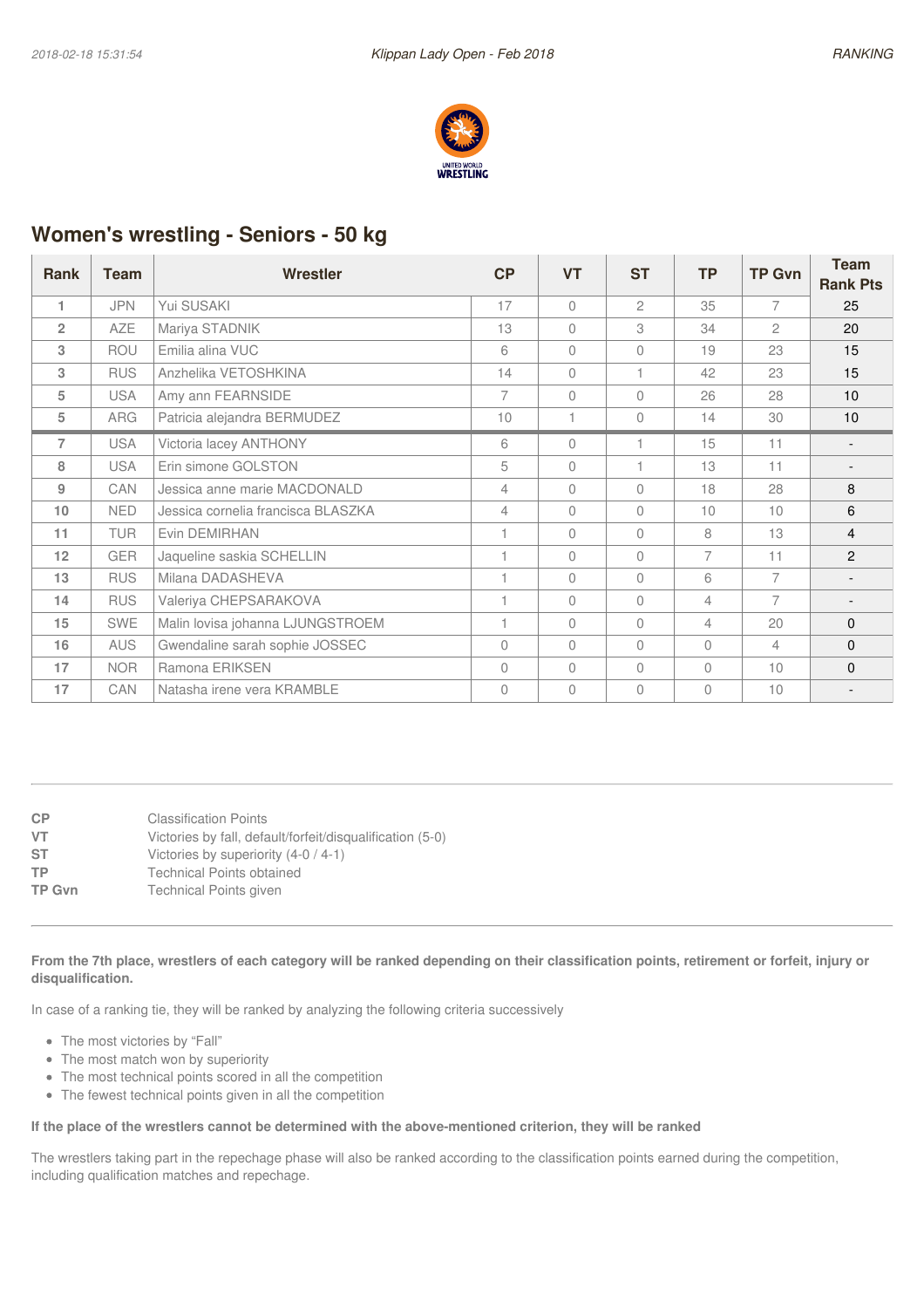

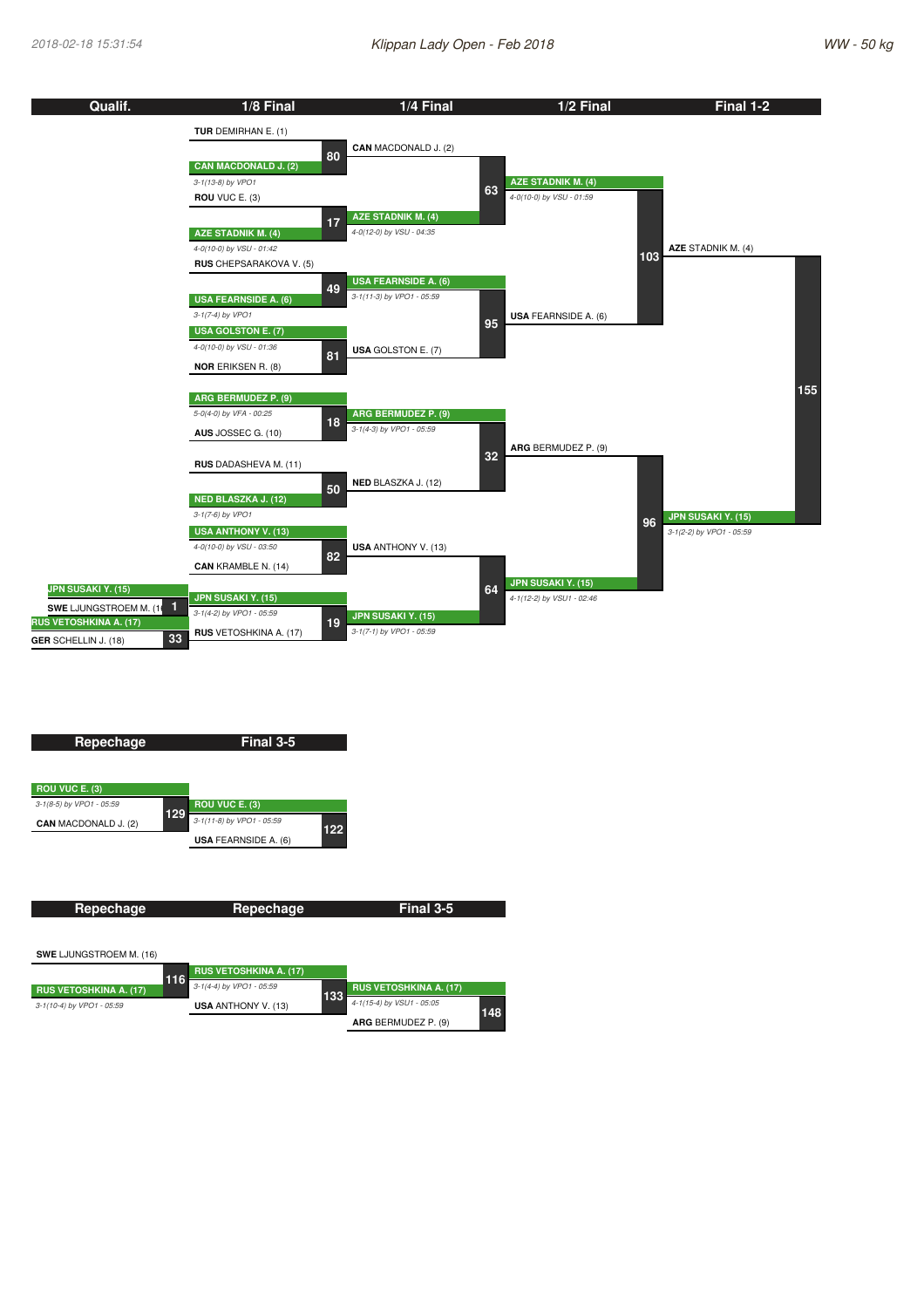

#### **Women's wrestling - Seniors - 50 kg - Results**

## **Qualif. - WW -50 kg**

|    | <b>Match Wrestler</b>             |                 |                  |       |  | TP   CP   Victory   Time   CP   TP   Wrestler |
|----|-----------------------------------|-----------------|------------------|-------|--|-----------------------------------------------|
|    | ⊣JPN - Yui SUSAKI                 | 10 <sup>°</sup> | VSU              | 01'38 |  | SWE - Malin lovisa johanna<br>LJUNGSTROEM     |
| 33 | <b>RUS - Anzhelika VETOSHKINA</b> |                 | VPO <sup>-</sup> | 03'00 |  | GER - Jaqueline saskia SCHELLIN               |

#### **1/8 Final - WW - 50 kg**

|    | <b>Match Wrestler</b>                    |          | TP CP    |                  |       |    |                | Victory   Time   CP   TP   Wrestler                 |
|----|------------------------------------------|----------|----------|------------------|-------|----|----------------|-----------------------------------------------------|
| 80 | <b>TUR - Evin DEMIRHAN</b>               | 8        |          | VPO <sub>1</sub> | 06'00 | -3 | 13             | <b>CAN - Jessica anne marie</b><br><b>MACDONALD</b> |
| 17 | ROU - Emilia alina VUC                   | $\Omega$ | $\Omega$ | VSU              | 01'42 | 4  |                | 10   AZE - Mariya STADNIK                           |
| 49 | RUS - Valeriya CHEPSARAKOVA              | 4        |          | VPO <sub>1</sub> | 06'00 | 3  |                | <b>USA - Amy ann FEARNSIDE</b>                      |
| 81 | <b>USA - Erin simone GOLSTON</b>         | 10       | 4        | VSU              | 01'36 |    |                | NOR - Ramona ERIKSEN                                |
| 18 | <b>ARG - Patricia alejandra BERMUDEZ</b> | 4        | 5        | <b>VFA</b>       | 00'25 |    | $\overline{0}$ | AUS - Gwendaline sarah sophie<br><b>JOSSEC</b>      |
| 50 | RUS - Milana DADASHEVA                   | 6        |          | VPO <sub>1</sub> | 06'00 | -3 |                | NED - Jessica cornelia francisca<br><b>BLASZKA</b>  |
| 82 | <b>USA - Victoria lacey ANTHONY</b>      | 10       | 4        | VSU              | 03'50 |    |                | CAN - Natasha irene vera KRAMBLE                    |
| 19 | <b>JPN - Yui SUSAKI</b>                  | 4        | 3        | VPO <sub>1</sub> | 05'59 |    |                | RUS - Anzhelika VETOSHKINA                          |

## **1/4 Final - WW - 50 kg**

|    | Match Wrestler                     |   |                  |       |                |    | TP   CP   Victory   Time   CP   TP   Wrestler      |
|----|------------------------------------|---|------------------|-------|----------------|----|----------------------------------------------------|
| 63 | CAN - Jessica anne marie MACDONALD |   | VSU              | 04'35 | $\overline{4}$ |    | 12 AZE - Mariya STADNIK                            |
| 95 | USA - Amy ann FEARNSIDE            | 3 | VPO <sub>1</sub> | 05'59 |                |    | 3   USA - Erin simone GOLSTON                      |
| 32 | ARG - Patricia alejandra BERMUDEZ  |   | VPO <sub>1</sub> | 05'59 |                | -3 | NED - Jessica cornelia francisca<br><b>BLASZKA</b> |
| 64 | USA - Victoria lacey ANTHONY       |   | VPO <sub>1</sub> | 05'59 | $\mathcal{R}$  |    | <b>JPN - Yui SUSAKI</b>                            |

#### **1/2 Final - WW - 50 kg**

|     | <b>Match Wrestler</b>             | <b>TP</b> | CP | <b>Victory</b>   | Time CP |                 | <b>TP Wrestler</b>              |
|-----|-----------------------------------|-----------|----|------------------|---------|-----------------|---------------------------------|
| 103 | <b>AZE - Mariya STADNIK</b>       |           |    | √SU              | 01'59   |                 | <b>IUSA - Amy ann FEARNSIDE</b> |
| 96  | ARG - Patricia aleiandra BERMUDEZ |           |    | VSU <sup>+</sup> | 02'46   | 12 <sup>1</sup> | <b>JPN - Yui SUSAKI</b>         |

## **Repechage - WW - 50 kg**

|     | Match   Wrestler                       |   |                  |       |               |   | <b>TP CP Victory Time CP TP Wrestler</b>     |
|-----|----------------------------------------|---|------------------|-------|---------------|---|----------------------------------------------|
| 16  | SWE - Malin Iovisa johanna LJUNGSTROEM |   | VPO <sub>1</sub> | 05'59 | $\mathcal{S}$ |   | 10   RUS - Anzhelika VETOSHKINA              |
| 29  | <b>ROU - Emilia alina VUC</b>          |   | VPO <sub>1</sub> | 05'59 |               |   | CAN - Jessica anne marie<br><b>MACDONALD</b> |
| 133 | <b>RUS - Anzhelika VETOSHKINA</b>      | 4 | VPO <sub>1</sub> | 05'59 |               | 4 | USA - Victoria lacey ANTHONY                 |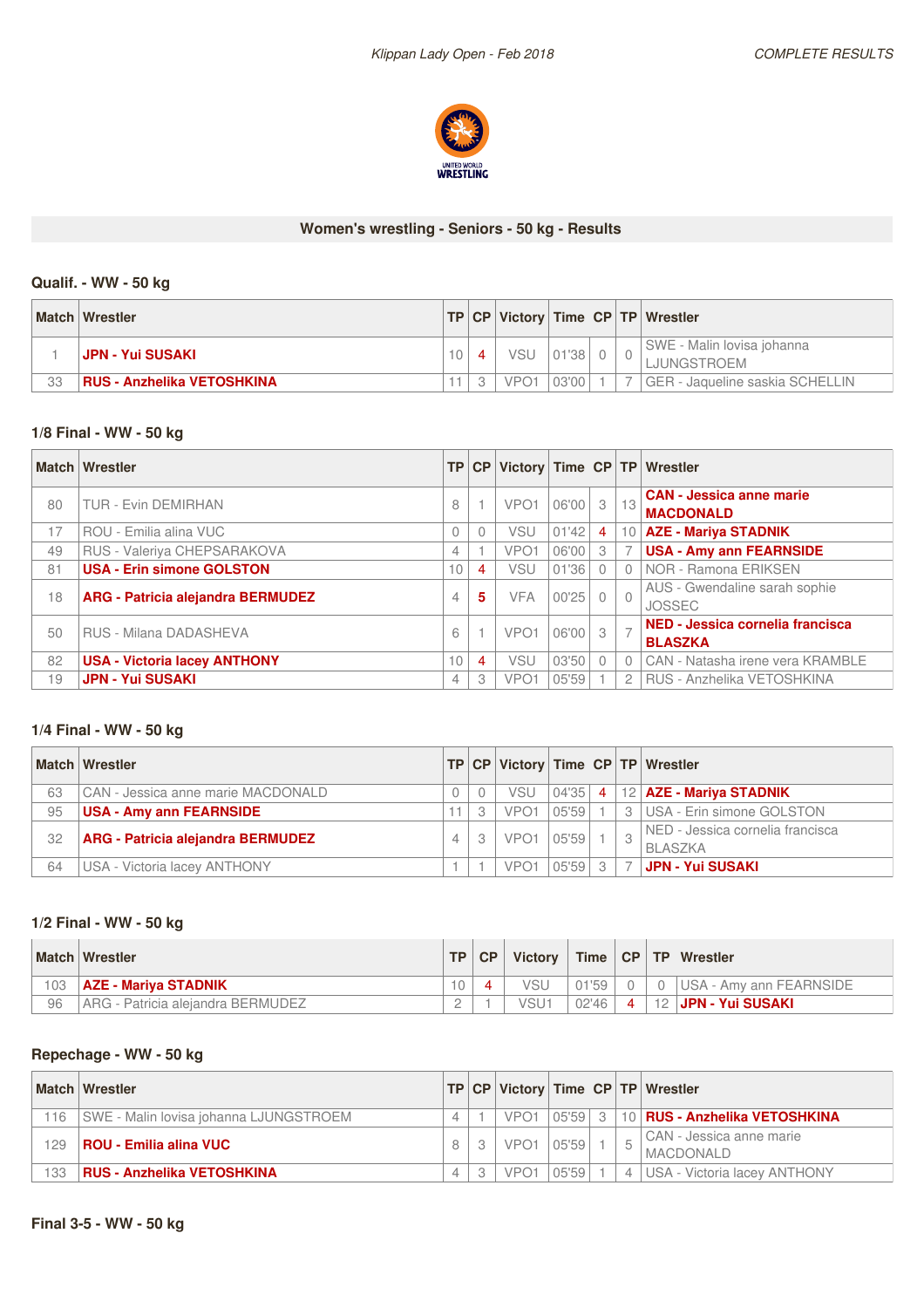|     | <b>Match Wrestler</b>             |  |                  |       |  | TP   CP   Victory   Time   CP   TP   Wrestler |
|-----|-----------------------------------|--|------------------|-------|--|-----------------------------------------------|
| 122 | <b>ROU - Emilia alina VUC</b>     |  | VPO <sub>1</sub> | 05'59 |  | 8   USA - Amy ann FEARNSIDE                   |
| 148 | <b>RUS - Anzhelika VETOSHKINA</b> |  | VSU <sup>1</sup> | 05'05 |  | 4   ARG - Patricia alejandra BERMUDEZ         |

#### **Final 1-2 - WW -50 kg**

|                    | <b>Match Wrestler</b>                             | <b>TD</b> | <b>CP</b> | <b>Victory</b>     | <b>Time</b> | CP | <b>TP</b>                | Wrestler             |
|--------------------|---------------------------------------------------|-----------|-----------|--------------------|-------------|----|--------------------------|----------------------|
| $- -$<br>h h<br>◡◡ | TADNIK<br>Mariya<br>A<br>$\overline{\phantom{a}}$ | <u>_</u>  |           | VPO<br>$\check{~}$ | 05'59       |    | $\overline{\phantom{a}}$ | ⊦Yui SUSAKI<br>JPN - |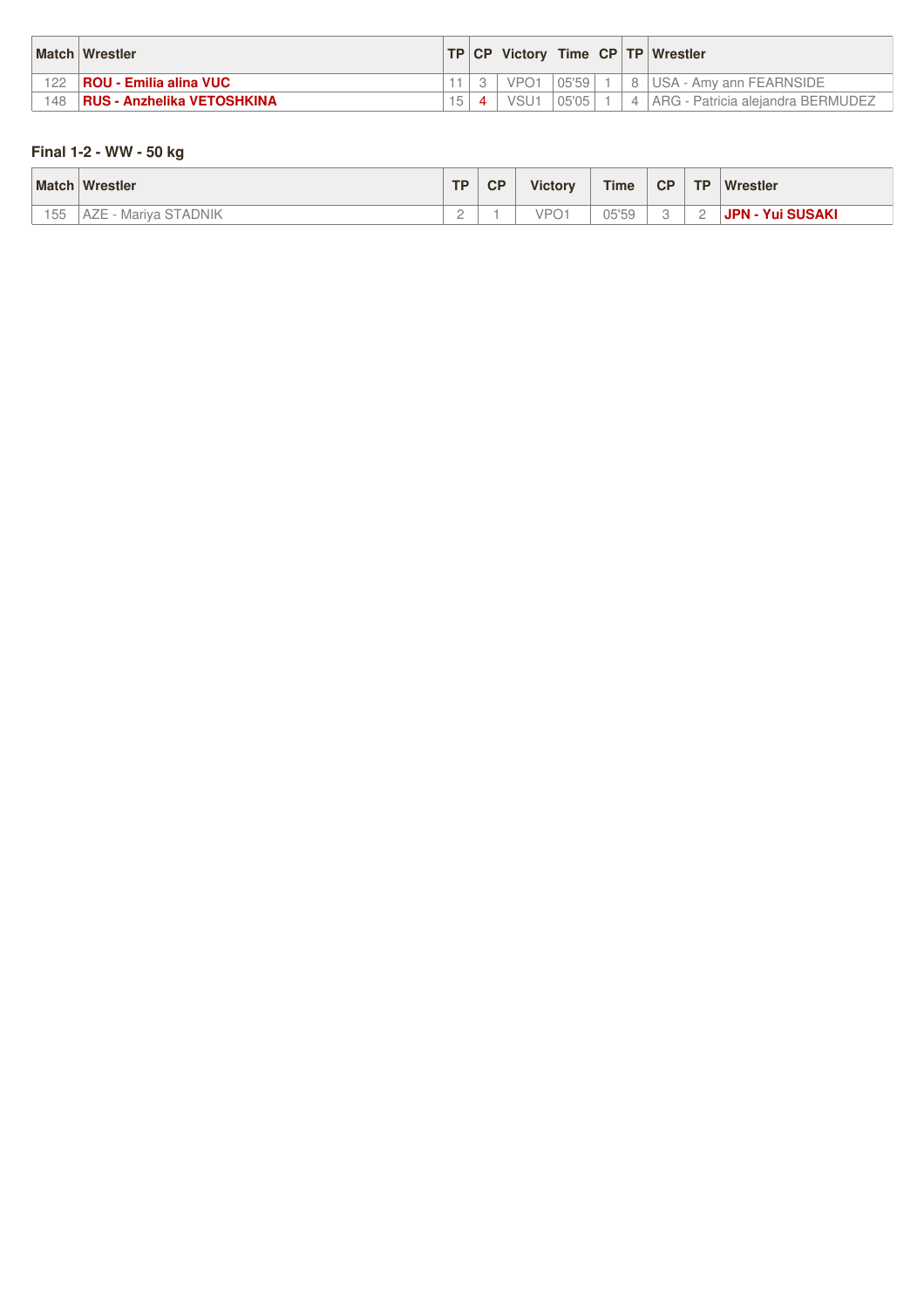**Seniors WW -53 kg**

| Number Team |            | <b>Name</b>                     | Engagement   License   MC |  | <b>Weight</b> |
|-------------|------------|---------------------------------|---------------------------|--|---------------|
| 64          | <b>ARG</b> | Evelin del carmen SOSA          |                           |  |               |
| 65          | CAN        | Jade mariah PARSONS             |                           |  |               |
| 19          | <b>GER</b> | Nina HEMMER                     |                           |  |               |
| 67          | <b>HUN</b> | Mercedesz DENES                 |                           |  |               |
| 6           | <b>JPN</b> | Nanami IRIE                     |                           |  |               |
| 41          | JPN        | Umi IMAI                        |                           |  |               |
| 26          | <b>LAT</b> | Karalina TJAPKO                 |                           |  |               |
| 50          | NOR        | Silje knutsen KIPPERNES         |                           |  |               |
| 76          | <b>RUS</b> | Natalia MALYSHEVA               |                           |  |               |
| 91          |            | RUS   Ekaterina POLESHCHUK      |                           |  |               |
| 96          | SWE        | Linn matilda daniela LUNDSTROEM |                           |  |               |
| 18          | TUR        | Aysun ERGE                      |                           |  |               |
| 20          | <b>USA</b> | Sarah ann HILDEBRANDT           |                           |  |               |
|             |            |                                 |                           |  |               |
|             |            |                                 |                           |  |               |
|             |            |                                 |                           |  |               |
|             |            |                                 |                           |  |               |
|             |            |                                 |                           |  |               |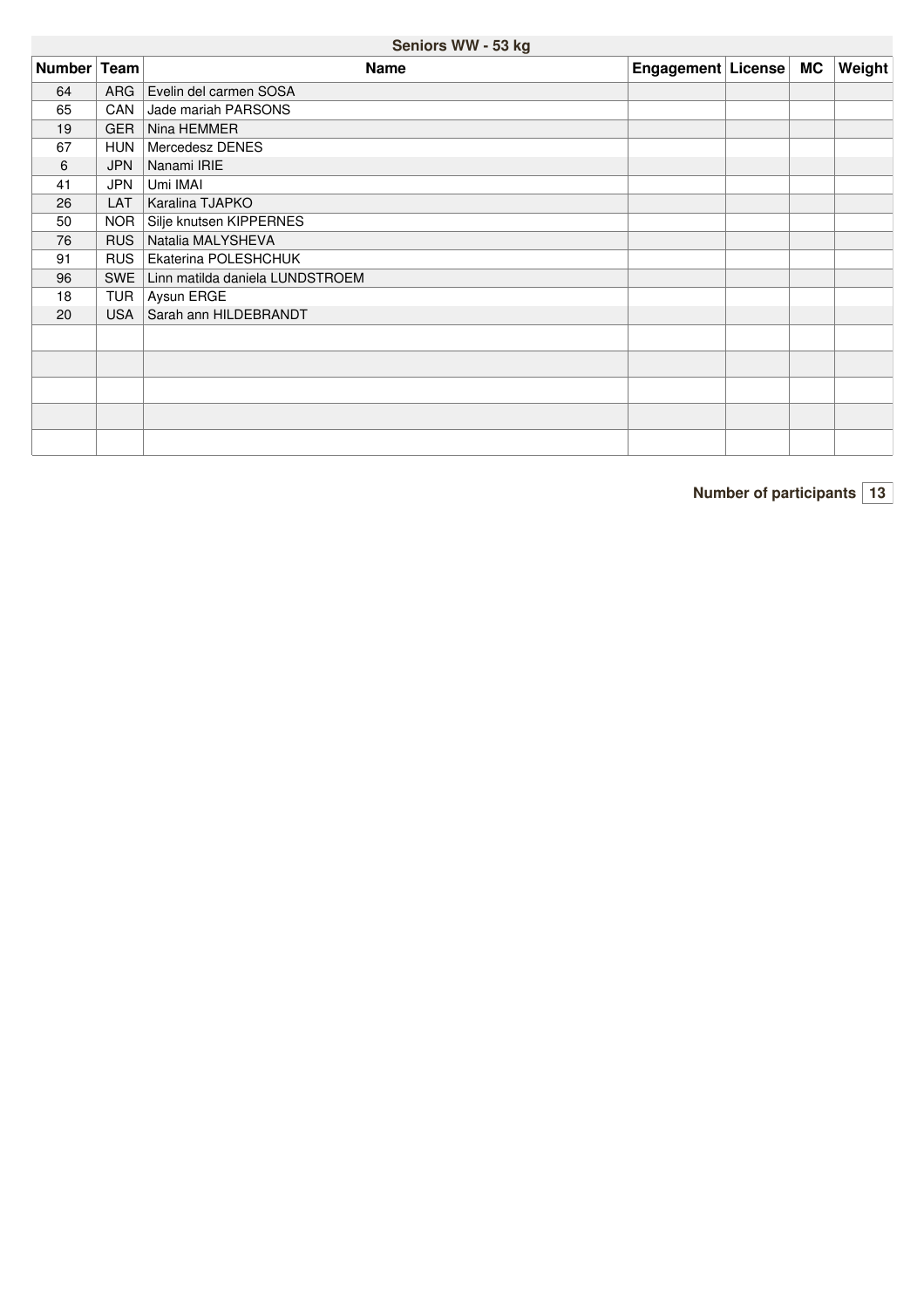

## **Women's wrestling - Seniors - 53 kg**

| <b>Rank</b>    | Team       | Wrestler                        | CP       | <b>VT</b> | <b>ST</b> | TP             | <b>TP Gvn</b>  | Team            |
|----------------|------------|---------------------------------|----------|-----------|-----------|----------------|----------------|-----------------|
|                |            |                                 |          |           |           |                |                | <b>Rank Pts</b> |
|                | <b>JPN</b> | Nanami IRIE                     | 12       |           |           | 21             | 4              | 25              |
| $\overline{2}$ | <b>JPN</b> | Umi IMAI                        | 13       |           |           | 22             | 7              |                 |
| 3              | <b>USA</b> | Sarah ann HILDEBRANDT           | 12       | $\Omega$  | 3         | 30             | 11             | 20              |
| 3              | <b>RUS</b> | Natalia MALYSHEVA               | 12       |           | $\Omega$  | 16             | 8              | 20              |
| 5              | <b>TUR</b> | Aysun ERGE                      | 0        | $\Omega$  | $\Omega$  | $\overline{c}$ | 16             | 12              |
| 5              | CAN        | Jade mariah PARSONS             | 9        | $\Omega$  |           | 26             | 25             | 12              |
| $\overline{7}$ | <b>RUS</b> | Ekaterina POLESHCHUK            | 5        | $\Omega$  |           | 11             | $\overline{4}$ |                 |
| 8              | <b>GER</b> | Nina HEMMER                     | $\theta$ | $\Omega$  | $\bigcap$ | $\bigcap$      | 10             | 9               |
| 8              | LAT        | Karalina TJAPKO                 | $\Omega$ | $\bigcap$ | $\bigcap$ | $\bigcap$      | 10             | 9               |
| 8              | <b>ARG</b> | Evelin del carmen SOSA          | $\Omega$ | $\Omega$  | $\bigcap$ | $\bigcap$      | 10             | 9               |
| 8              | <b>SWE</b> | Linn matilda daniela LUNDSTROEM | $\Omega$ | $\Omega$  | $\bigcap$ | $\Omega$       | 10             | 9               |
|                | <b>NOR</b> | Silje knutsen KIPPERNES         |          | $\Omega$  | $\bigcap$ | $\mathfrak{D}$ | 15             | $\Omega$        |
| <b>DSQ</b>     | <b>HUN</b> | Mercedesz DENES                 | 0        | $\Omega$  | $\bigcap$ | $\Omega$       | $\Omega$       | $\mathbf{0}$    |

| CP            | <b>Classification Points</b>                              |
|---------------|-----------------------------------------------------------|
| VT            | Victories by fall, default/forfeit/disqualification (5-0) |
| ST            | Victories by superiority (4-0 / 4-1)                      |
| ТP            | <b>Technical Points obtained</b>                          |
| <b>TP Gvn</b> | <b>Technical Points given</b>                             |
|               |                                                           |

#### From the 7th place, wrestlers of each category will be ranked depending on their classification points, retirement or forfeit, injury or **disqualification.**

In case of a ranking tie, they will be ranked by analyzing the following criteria successively

- The most victories by "Fall"
- The most match won by superiority
- The most technical points scored in all the competition
- The fewest technical points given in all the competition

#### If the place of the wrestlers cannot be determined with the above-mentioned criterion, they will be ranked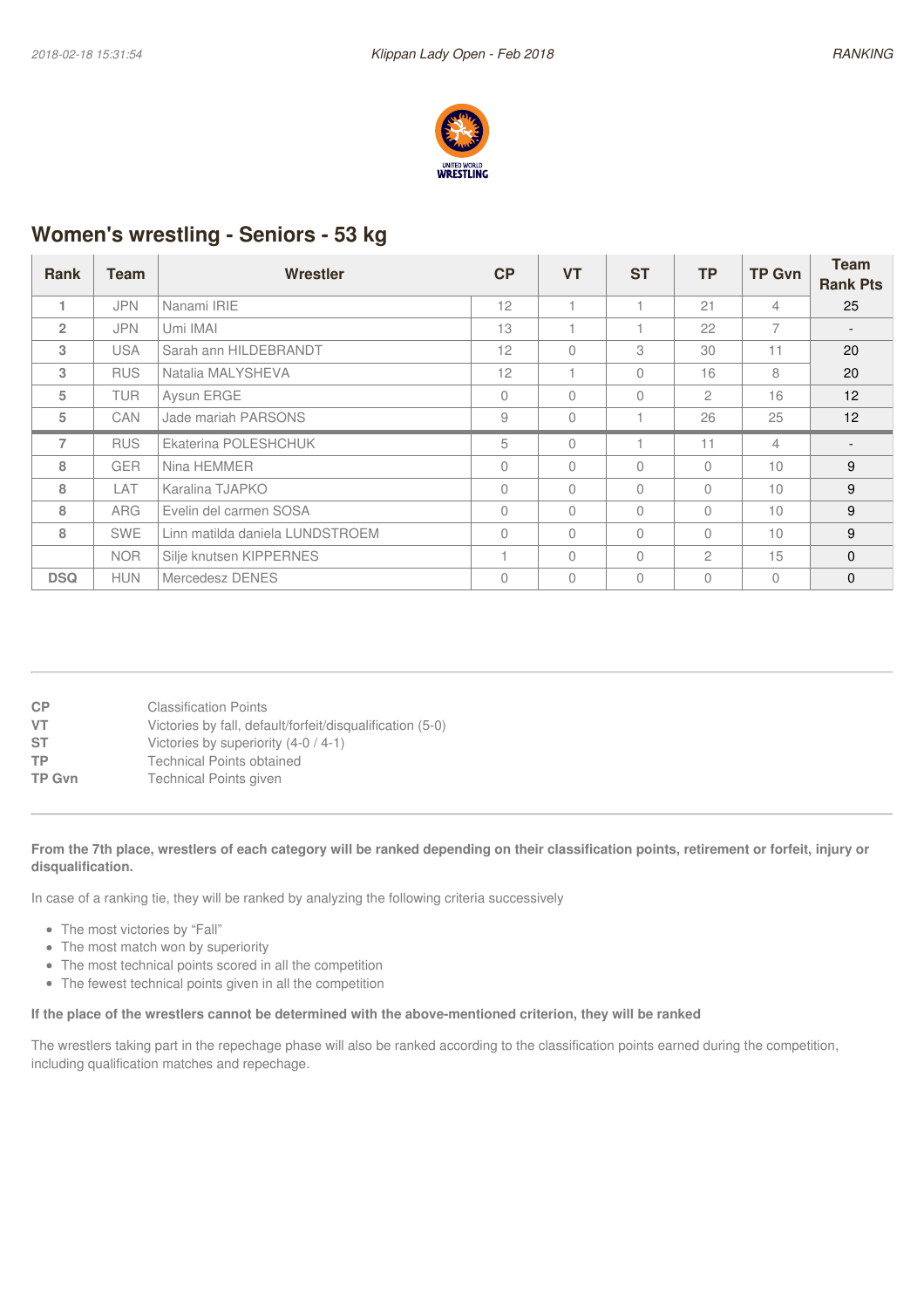

**Final 3-5 TUR** ERGE A. (2) **USA HILDEBRANDT S. (4)** *4-0(10-0) by VSU - 04:41* **123**

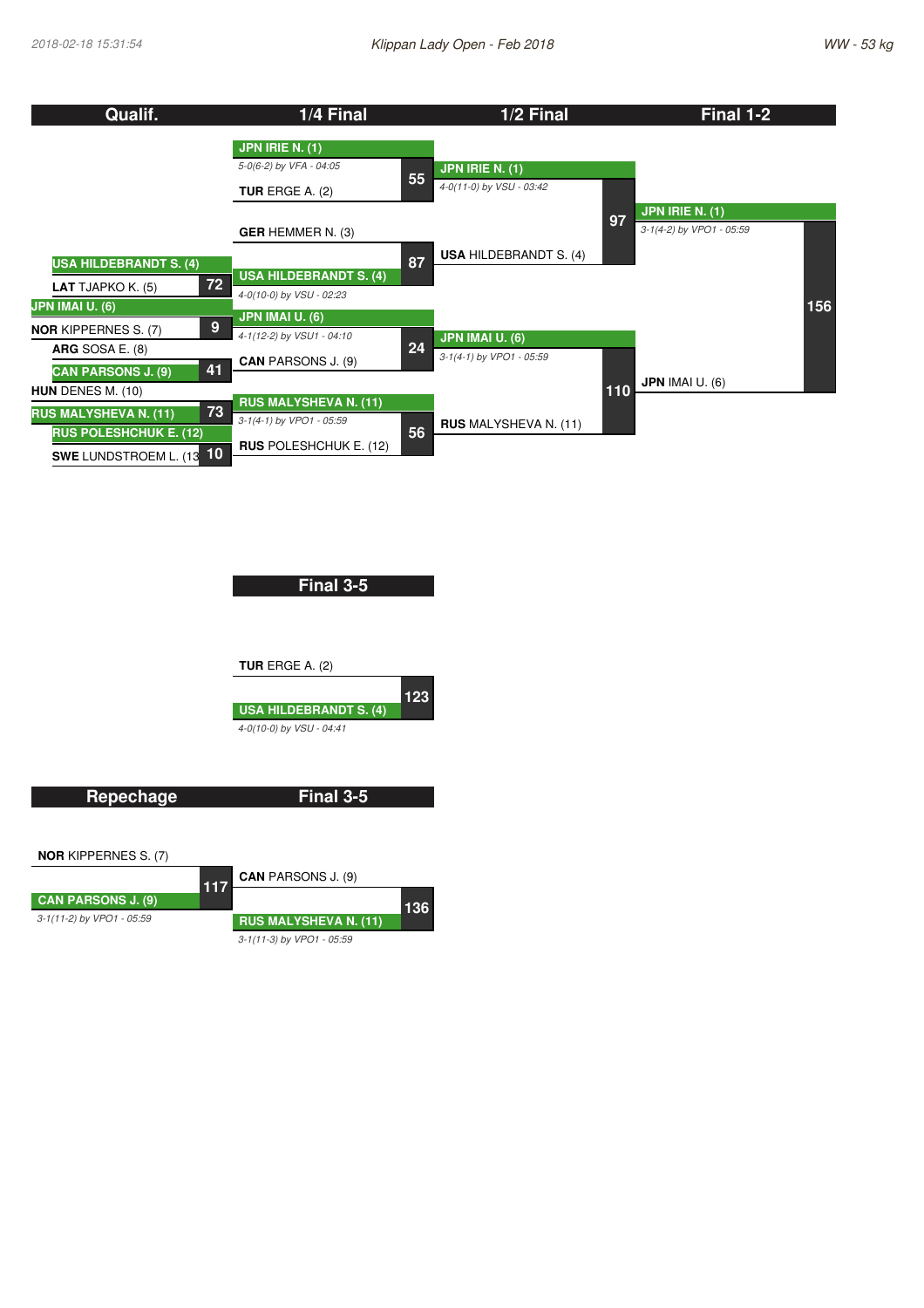

## **Women's wrestling - Seniors - 53 kg - Results**

## **Qualif. - WW -53 kg**

|    | Match Wrestler                     | TP.      | CP | <b>Victory</b> | <b>Time</b>             |              |    | CP TP Wrestler                           |
|----|------------------------------------|----------|----|----------------|-------------------------|--------------|----|------------------------------------------|
| 72 | <b>USA - Sarah ann HILDEBRANDT</b> | 0        | 4  | VSU            | 02'46                   |              |    | LAT - Karalina TJAPKO                    |
| 9  | <b>JPN - Umi IMAI</b>              |          | 5  | <b>VFC</b>     | 01'41                   |              |    | NOR - Silje knutsen KIPPERNES            |
| 41 | ARG - Evelin del carmen SOSA       |          |    | VSU            | 02'58                   | 4            | 10 | <b>CAN - Jade mariah PARSONS</b>         |
| 73 | <b>HUN - Mercedesz DENES</b>       |          |    | <b>DSQ</b>     | <b>Not</b><br>specified | 5            |    | <b>RUS - Natalia MALYSHEVA</b>           |
| 10 | <b>RUS - Ekaterina POLESHCHUK</b>  | $\Omega$ | 4  | VSU            | 01'09                   | $\mathbf{0}$ |    | SWE - Linn matilda daniela<br>LUNDSTROEM |

## **1/4 Final - WW - 53 kg**

|    | Match Wrestler                 | TP | CP. |                  |           |    | Victory   Time   CP   TP   Wrestler |
|----|--------------------------------|----|-----|------------------|-----------|----|-------------------------------------|
| 55 | JPN - Nanami IRIE              | 6  |     | <b>VFA</b>       | 04'05     | 2  | TUR - Avsun ERGE                    |
| 87 | GER - Nina HEMMER              |    |     | <b>VSU</b>       | 02'23     | 10 | <b>USA - Sarah ann HILDEBRANDT</b>  |
| 24 | .JPN - Umi IMAI                |    |     | VSU <sub>1</sub> | $04'10_1$ |    | CAN - Jade mariah PARSONS           |
| 56 | <b>RUS - Natalia MALYSHEVA</b> | 4  |     | VPO1             | 05'59     |    | RUS - Ekaterina POLESHCHUK          |

#### **1/2 Final - WW - 53 kg**

|    | <b>Match Wrestler</b> |   |  | CP <sup>'</sup><br>Victory |       |  | Time   CP   TP   Wrestler      |  |  |  |
|----|-----------------------|---|--|----------------------------|-------|--|--------------------------------|--|--|--|
| 97 | JPN - Nanami IRIE     |   |  |                            | 03'42 |  | USA - Sarah ann HILDEBRANDT    |  |  |  |
| 10 | JPN - Umi IMAI        | ⊥ |  | VPO1                       | 05'59 |  | <b>RUS - Natalia MALYSHEVA</b> |  |  |  |

## **Repechage - WW - 53 kg**

| <b>Match</b> | Wrestler                              | TP.                      | $CP+$ | <b>Victory</b> | <b>Time</b> |        | CP   TP   Wrestler               |
|--------------|---------------------------------------|--------------------------|-------|----------------|-------------|--------|----------------------------------|
|              | Silie knutsen KIPPERNES<br><b>NOR</b> | $\overline{\phantom{a}}$ |       | <b>VPC</b>     | 05'59       | $\cap$ | <b>CAN - Jade mariah PARSONS</b> |

#### **Final 3-5 - WW -53 kg**

|     | <b>Match Wrestler</b>     | TP. | CP | Victory $\vert$  |             |   |    | Time   CP   TP   Wrestler        |
|-----|---------------------------|-----|----|------------------|-------------|---|----|----------------------------------|
| '23 | TUR - Avsun ERGE          |     |    | VSU              | $04'41$   4 |   |    | 10   USA - Sarah ann HILDEBRANDT |
| 36  | CAN - Jade mariah PARSONS |     |    | VPO <sub>1</sub> | 05'59       | 3 | 11 | <b>RUS - Natalia MALYSHEVA</b>   |

## **Final 1-2 - WW -53 kg**

| <b>Match</b> | Wrestler                    | TD.<br>. . | $\cap$<br>UI             | <b>Victory</b> | <b>Time</b> | CP | <b>TP</b>                | Wrestler                                |
|--------------|-----------------------------|------------|--------------------------|----------------|-------------|----|--------------------------|-----------------------------------------|
| 56           | JPN -<br><b>Nanami IRIE</b> |            | $\overline{\phantom{a}}$ | VPO<br>$\sim$  | 05'59       |    | $\overline{\phantom{a}}$ | <b>IMAI</b><br>JPN <sup>.</sup><br>-Imi |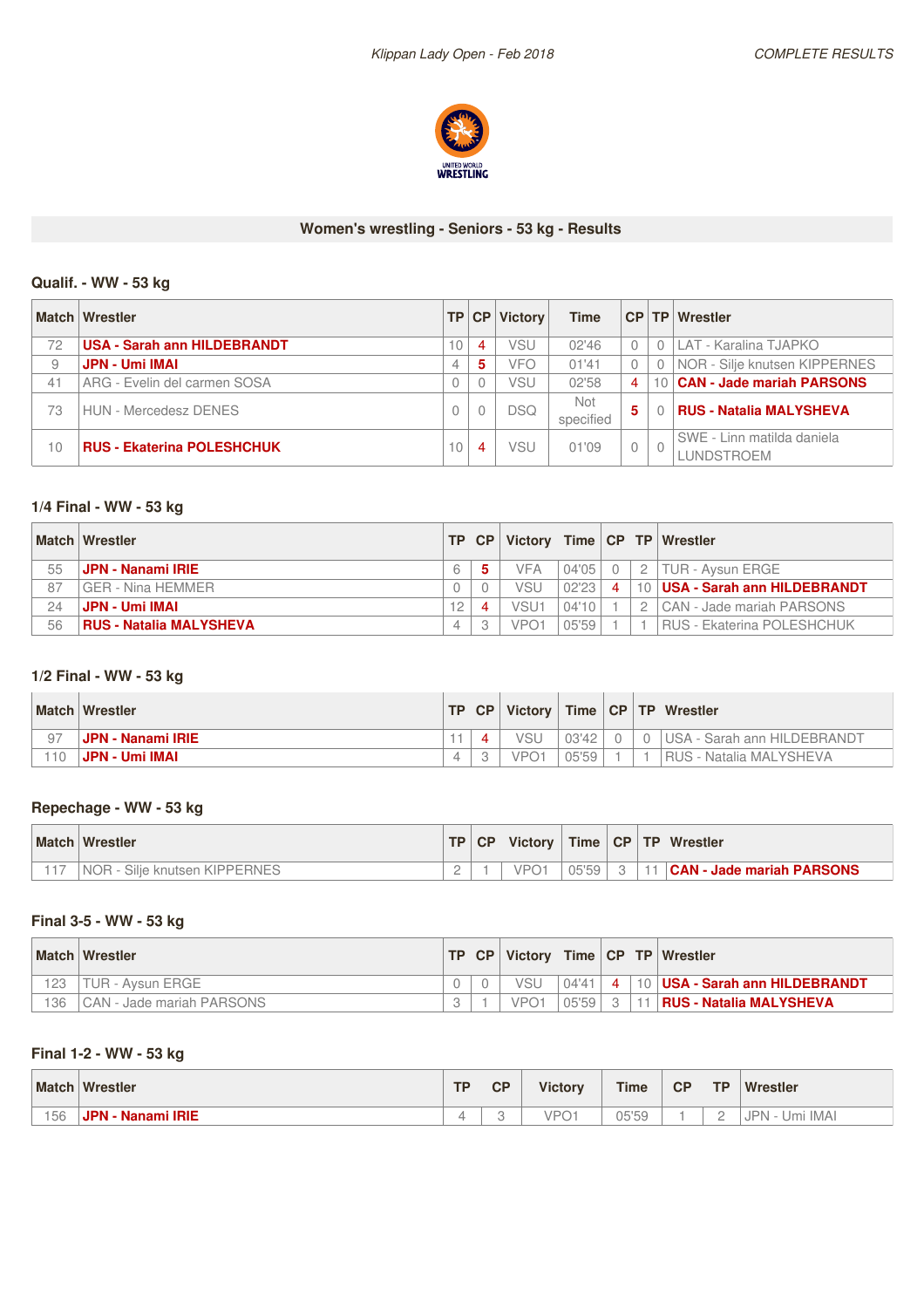## **Seniors WW -55 kg**

| Number Team |            | <b>Name</b>                 | Engagement License | <b>MC</b> | Weight |
|-------------|------------|-----------------------------|--------------------|-----------|--------|
| 35          | <b>GER</b> | Sandra PARUSZEWSKI          |                    |           |        |
| 41          | GER        | Elena heike BRUGGER         |                    |           |        |
| 95          | <b>HUN</b> | Ramona GALAMBOS             |                    |           |        |
| 80          | JPN        | Sena NAGAMOTO               |                    |           |        |
| 67          | <b>ROU</b> | Andreea beatrice ANA        |                    |           |        |
| 96          | ROU        | Estera TAMADUIANU DOBRE     |                    |           |        |
| 33          | <b>RUS</b> | Nina MENKENOVA              |                    |           |        |
| 93          | <b>RUS</b> | Stalvira ORSHUSH            |                    |           |        |
| 55          | <b>SWE</b> | Liliana JUAREZ ANDINO       |                    |           |        |
| 87          | SWE        | Emma siri linnea BROBECK    |                    |           |        |
| 31          | <b>TUR</b> | <b>Bediha GUN</b>           |                    |           |        |
| 9           | <b>USA</b> | Jacarra gwenisha WINCHESTER |                    |           |        |
| 44          | <b>USA</b> | Ronna marie HEATON          |                    |           |        |
|             |            |                             |                    |           |        |
|             |            |                             |                    |           |        |
|             |            |                             |                    |           |        |
|             |            |                             |                    |           |        |
|             |            |                             |                    |           |        |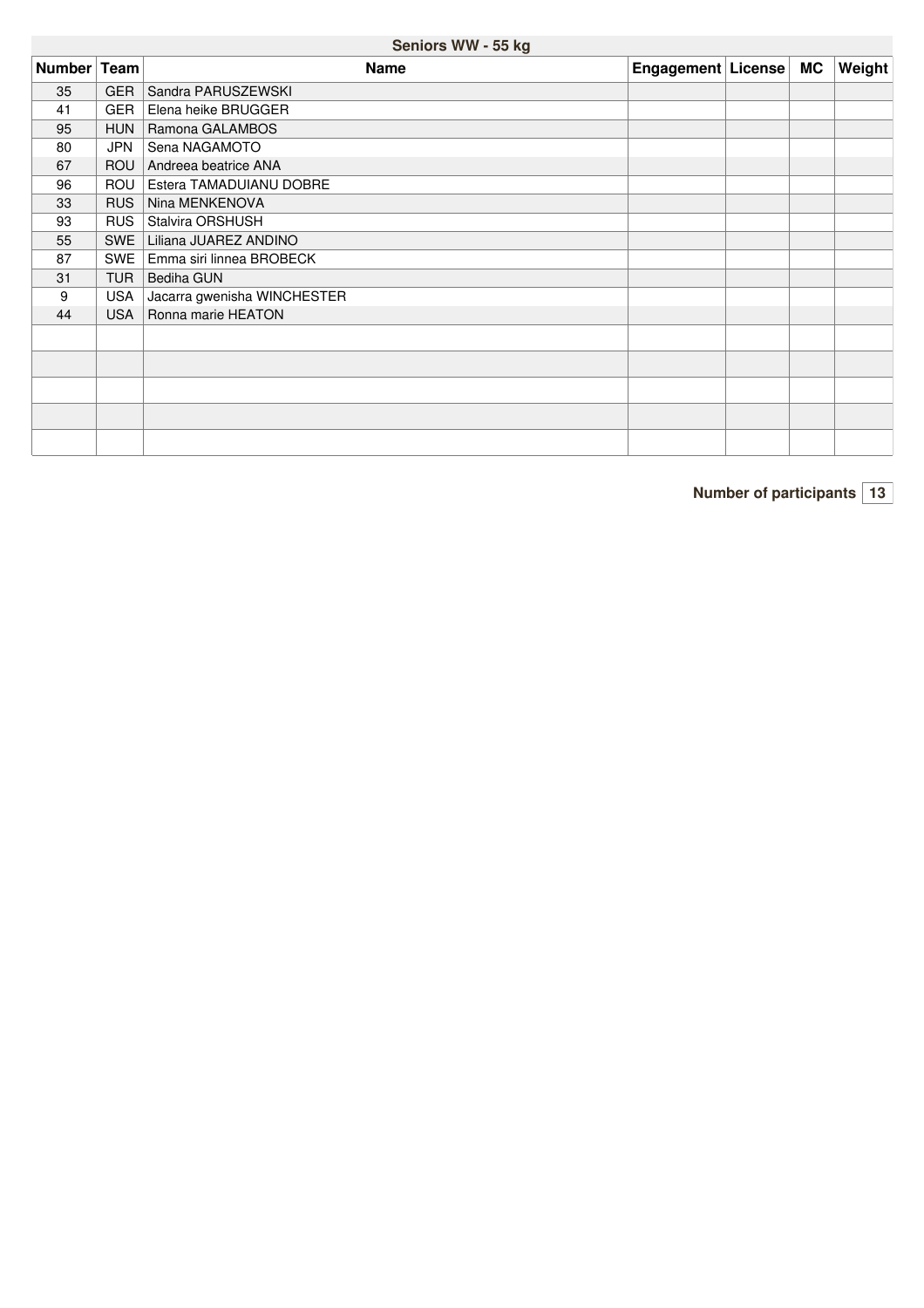

## **Women's wrestling - Seniors - 55 kg**

| <b>Rank</b>    | Team       | <b>Wrestler</b>             | CP             | <b>VT</b> | <b>ST</b>    | TP        | <b>TP Gvn</b>  | Team            |
|----------------|------------|-----------------------------|----------------|-----------|--------------|-----------|----------------|-----------------|
|                |            |                             |                |           |              |           |                | <b>Rank Pts</b> |
|                | <b>RUS</b> | Stalvira ORSHUSH            | 13             | 0         |              | 26        | 8              | 25              |
| $\overline{2}$ | <b>TUR</b> | Bediha GUN                  | 7              | 0         | $\Omega$     | 10        | 10             | 20              |
| 3              | <b>RUS</b> | Nina MENKENOVA              | 9              |           | $\Omega$     | 13        | $\overline{7}$ |                 |
| 3              | <b>HUN</b> | Ramona GALAMBOS             | 12             |           | $\Omega$     | 19        | 6              | 15              |
| 5              | USA.       | Jacarra gwenisha WINCHESTER | $\overline{c}$ | 0         | $\Omega$     | 8         | 10             | 12 <sup>2</sup> |
| 5              | <b>JPN</b> | Sena NAGAMOTO               | 11             |           |              | 17        | 14             | 12              |
| $\overline{7}$ | <b>USA</b> | Ronna marie HEATON          | 6              |           | $\cap$       | 10        | 12             |                 |
| 8              | <b>GER</b> | Sandra PARUSZEWSKI          | 3              | 0         | $\cap$       | Н         | 6              | 9               |
| 9              | <b>ROU</b> | Estera TAMADUIANU DOBRE     |                | $\Omega$  | $\cap$       | 3         | 9              | 8               |
| 10             | <b>GER</b> | Elena heike BRUGGER         |                | 0         | $\cap$       | 4         |                |                 |
| 11             | <b>ROU</b> | Andreea beatrice ANA        | $\Omega$       | 0         | $\cap$       | $\bigcap$ | $\bigcap$      |                 |
| 12             | <b>SWE</b> | Liliana JUAREZ ANDINO       | $\Omega$       | 0         | <sup>1</sup> | $\bigcap$ | 8              | 6               |
| 13             | <b>SWE</b> | Emma siri linnea BROBECK    | $\Omega$       | 0         | $\cap$       | $\bigcap$ | 17             |                 |

| <b>CP</b>     | <b>Classification Points</b>                              |
|---------------|-----------------------------------------------------------|
| VT            | Victories by fall, default/forfeit/disqualification (5-0) |
| ST            | Victories by superiority (4-0 / 4-1)                      |
| ТP            | <b>Technical Points obtained</b>                          |
| <b>TP Gvn</b> | Technical Points given                                    |
|               |                                                           |

#### From the 7th place, wrestlers of each category will be ranked depending on their classification points, retirement or forfeit, injury or **disqualification.**

In case of a ranking tie, they will be ranked by analyzing the following criteria successively

- The most victories by "Fall"
- The most match won by superiority
- The most technical points scored in all the competition
- The fewest technical points given in all the competition

#### If the place of the wrestlers cannot be determined with the above-mentioned criterion, they will be ranked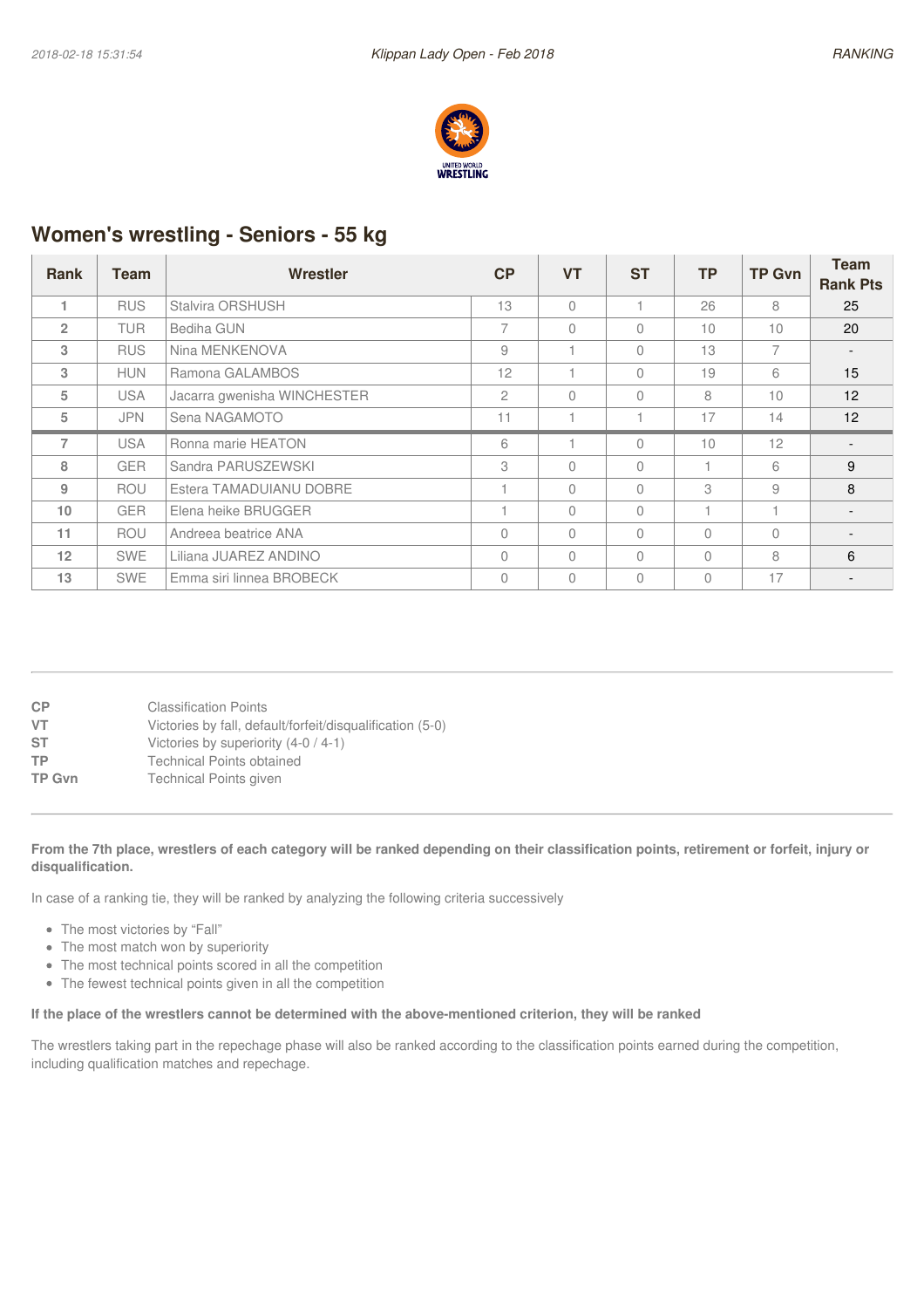| Qualif.                              | 1/4 Final                     |    | 1/2 Final                   |     | Final 1-2                  |     |
|--------------------------------------|-------------------------------|----|-----------------------------|-----|----------------------------|-----|
|                                      | <b>USA WINCHESTER J. (1)</b>  |    |                             |     |                            |     |
|                                      |                               | 88 | <b>TUR GUN B. (2)</b>       |     |                            |     |
|                                      | <b>TUR GUN B. (2)</b>         |    | 3-1(3-3) by VPO1 - 03:00    |     |                            |     |
|                                      | 3-1(5-4) by VPO1 - 05:59      |    |                             | 104 | TUR GUN B. $(2)$           |     |
|                                      | <b>RUS MENKENOVA N. (3)</b>   |    |                             |     |                            |     |
|                                      | 5-0(5-0) by VFA - 04:18       | 25 | <b>RUS</b> MENKENOVA N. (3) |     |                            |     |
| <b>GER PARUSZEWSKI S. (4)</b><br>42  | <b>GER PARUSZEWSKI S. (4)</b> |    |                             |     |                            |     |
| <b>GER BRUGGER E. (5)</b>            |                               |    |                             |     |                            |     |
| <b>USA HEATON R. (6)</b>             | <b>USA HEATON R. (6)</b>      |    |                             |     |                            | 157 |
| 74<br><b>SWE JUAREZ ANDIN L. (7)</b> |                               |    | <b>JPN NAGAMOTO S. (9)</b>  |     |                            |     |
| <b>ROU</b> ANA A. (8)                | <b>JPN NAGAMOTO S. (9)</b>    | 57 |                             |     |                            |     |
| 11<br><b>JPN NAGAMOTO S. (9)</b>     | 4-1(12-2) by VSU1 - 04:17     |    |                             |     | <b>RUS ORSHUSH S. (11)</b> |     |
| <b>SWE BROBECK E. (10)</b>           | <b>RUS ORSHUSH S. (11)</b>    |    |                             | 111 | 3-1(3-2) by VPO1 - 05:59   |     |
| 43<br><b>RUS ORSHUSH S. (11)</b>     | 3-1(2-2) by VPO1 - 05:59      |    | <b>RUS ORSHUSH S. (11)</b>  |     |                            |     |
| <b>HUN GALAMBOS R. (12)</b>          | <b>HUN</b> GALAMBOS R. (12)   | 89 | 3-1(10-4) by VPO1 - 05:59   |     |                            |     |
| 75<br><b>ROU</b> TAMADUIANU D E. (1  |                               |    |                             |     |                            |     |

**Final 3-5**

**USA** WINCHESTER J. (1) **RUS MENKENOVA N. (3)** *3-1(5-4) by VPO1 - 05:59* **149**

**Repechage SWE** BROBECK E. (10) **143 Final 3-5 HUN GALAMBOS R. (12)** *3-1(2-1) by VPO1 - 05:59*

**HUN GALAMBOS R. (12)** *5-0(6-0) by VFA - 01:50* **JPN** NAGAMOTO S. (9) **124**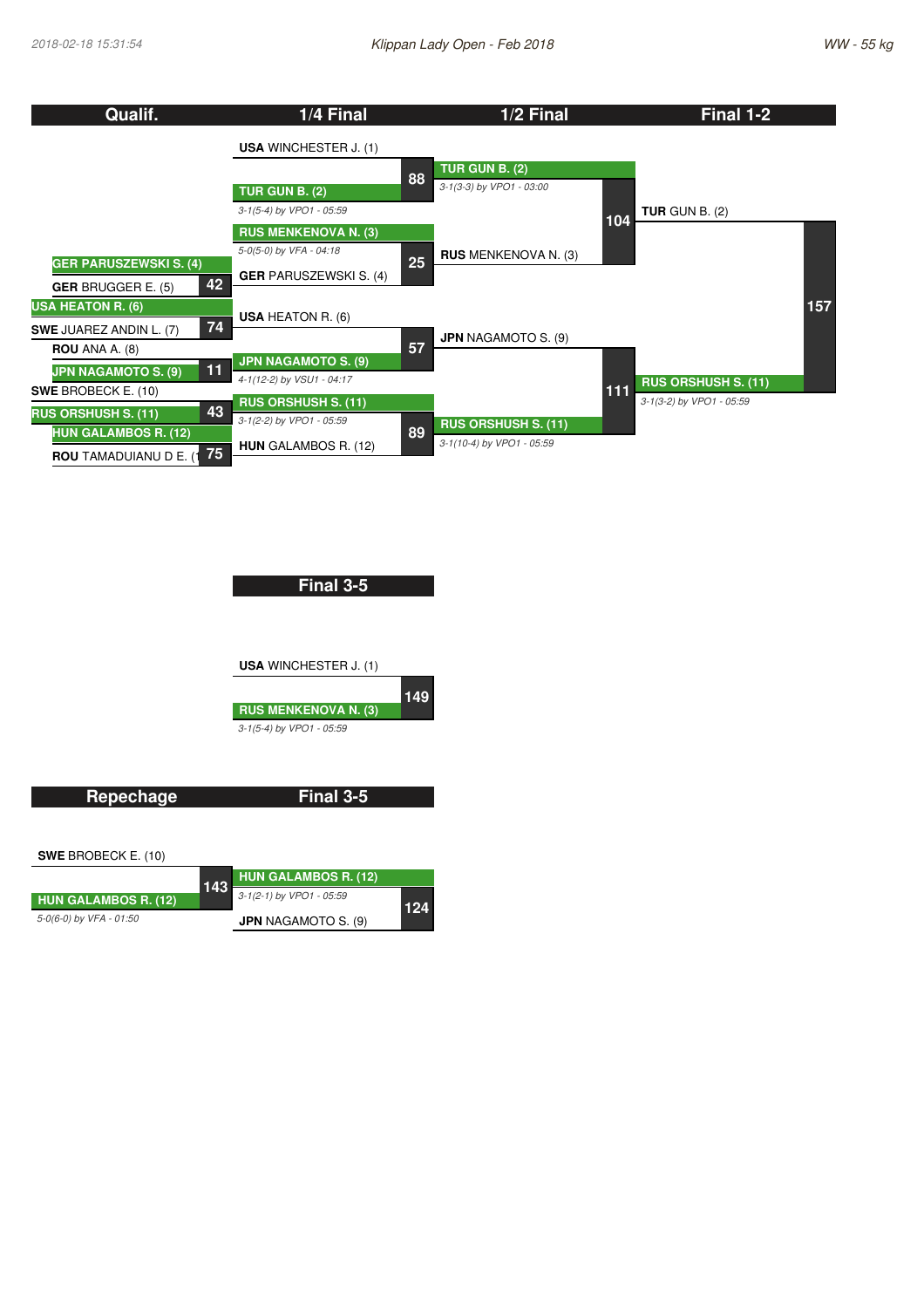

#### **Women's wrestling - Seniors - 55 kg - Results**

## **Qualif. - WW -55 kg**

|    | <b>Match Wrestler</b>           | TP. | CP | <b>Victory</b>   | <b>Time</b>             | CP | <b>TP</b> | Wrestler                                       |
|----|---------------------------------|-----|----|------------------|-------------------------|----|-----------|------------------------------------------------|
| 42 | <b>GER - Sandra PARUSZEWSKI</b> |     | 3  | VPO <sub>1</sub> | 03'00                   |    |           | <b>GER - Elena heike BRUGGER</b>               |
| 74 | <b>USA - Ronna marie HEATON</b> | 8   | 5  | <b>VFA</b>       | 00'54                   |    | 0         | <b>SWE - Liliana JUAREZ ANDINO</b>             |
|    | ROU - Andreea beatrice ANA      |     | 0  | <b>VIN</b>       | <b>Not</b><br>specified | 5. |           | <b>JPN - Sena NAGAMOTO</b>                     |
| 43 | SWE - Emma siri linnea BROBECK  |     |    | VSU              | 04'11                   | 4  |           | <b>RUS - Stalvira ORSHUSH</b>                  |
| 75 | <b>HUN - Ramona GALAMBOS</b>    | 9   | 3  | VPO <sup>-</sup> | 06'00                   |    | 3         | <b>ROU - Estera TAMADUIANU</b><br><b>DOBRE</b> |

## **1/4 Final - WW - 55 kg**

|    | <b>Match Wrestler</b>             | <b>TP</b> | <b>CP</b> | <b>Victory</b>   | Time  | CP   TP         | Wrestler                   |
|----|-----------------------------------|-----------|-----------|------------------|-------|-----------------|----------------------------|
| 88 | USA - Jacarra gwenisha WINCHESTER |           |           | VPO <sub>1</sub> | 05'59 | 5               | TUR - Bediha GUN           |
| 25 | <b>RUS - Nina MENKENOVA</b>       |           | 5         | VFA              | 04'18 |                 | I GER - Sandra PARUSZEWSKI |
| 57 | USA - Ronna marie HEATON          |           |           | VSU <sub>1</sub> | 04'17 | 12 <sup>7</sup> | <b>JPN - Sena NAGAMOTO</b> |
| 89 | <b>RUS - Stalvira ORSHUSH</b>     |           |           | VPO1             | 05'59 |                 | HUN - Ramona GALAMBOS      |

#### **1/2 Final - WW - 55 kg**

|          | <b>Match Wrestler</b>   | <b>TP</b> | <b>CP</b> | <b>Victory</b>   | Time  | CP | <b>TP</b> | <b>Wrestler</b>               |
|----------|-------------------------|-----------|-----------|------------------|-------|----|-----------|-------------------------------|
| 104      | <b>TUR - Bediha GUN</b> |           |           | VPO <sup>+</sup> | 03'00 |    |           | <b>IRUS - Nina MENKENOVA</b>  |
| $-1 - 1$ | JPN - Sena NAGAMOTO     |           |           | VPO <sup>-</sup> | 05'59 |    | 10        | <b>RUS - Stalvira ORSHUSH</b> |

## **Repechage - WW - 55 kg**

| <b>Match</b> | Wrestler                         | <b>TD</b> | <b>CP</b> | <b>Victory</b> |       |    |   | Time   CP   TP   Wrestler    |
|--------------|----------------------------------|-----------|-----------|----------------|-------|----|---|------------------------------|
| 43           | I SWE - Emma siri linnea BROBECK |           |           | $\sqrt{2}$     | 01'50 | -5 | 6 | <b>HUN - Ramona GALAMBOS</b> |

#### **Final 3-5 - WW -55 kg**

|    | <b>Match Wrestler</b>             | <b>TP</b> | <b>CP</b> | <b>Victory</b>   | Time  | CP |    | TP Wrestler                 |
|----|-----------------------------------|-----------|-----------|------------------|-------|----|----|-----------------------------|
| 49 | USA - Jacarra gwenisha WINCHESTER |           |           | VPO <sup>1</sup> | 05'59 |    | -5 | <b>RUS - Nina MENKENOVA</b> |
| 24 | <b>HUN - Ramona GALAMBOS</b>      |           |           | VPO <sub>1</sub> | 05'59 |    |    | I JPN - Sena NAGAMOTO       |

## **Final 1-2 - WW -55 kg**

| <b>Match</b> | Wrestler                                      | TD. | CP | <b>Victory</b>   | <b>Time</b>                       | <b>CP</b> | <b>TP</b> | Wrestler                      |
|--------------|-----------------------------------------------|-----|----|------------------|-----------------------------------|-----------|-----------|-------------------------------|
| 57           | Bediha GUN<br>JR.<br>$\overline{\phantom{a}}$ | -   |    | VPO <sup>.</sup> | $\bigcap F' \subseteq Q$<br>UJ JJ |           |           | <b>RUS - Stalvira ORSHUSH</b> |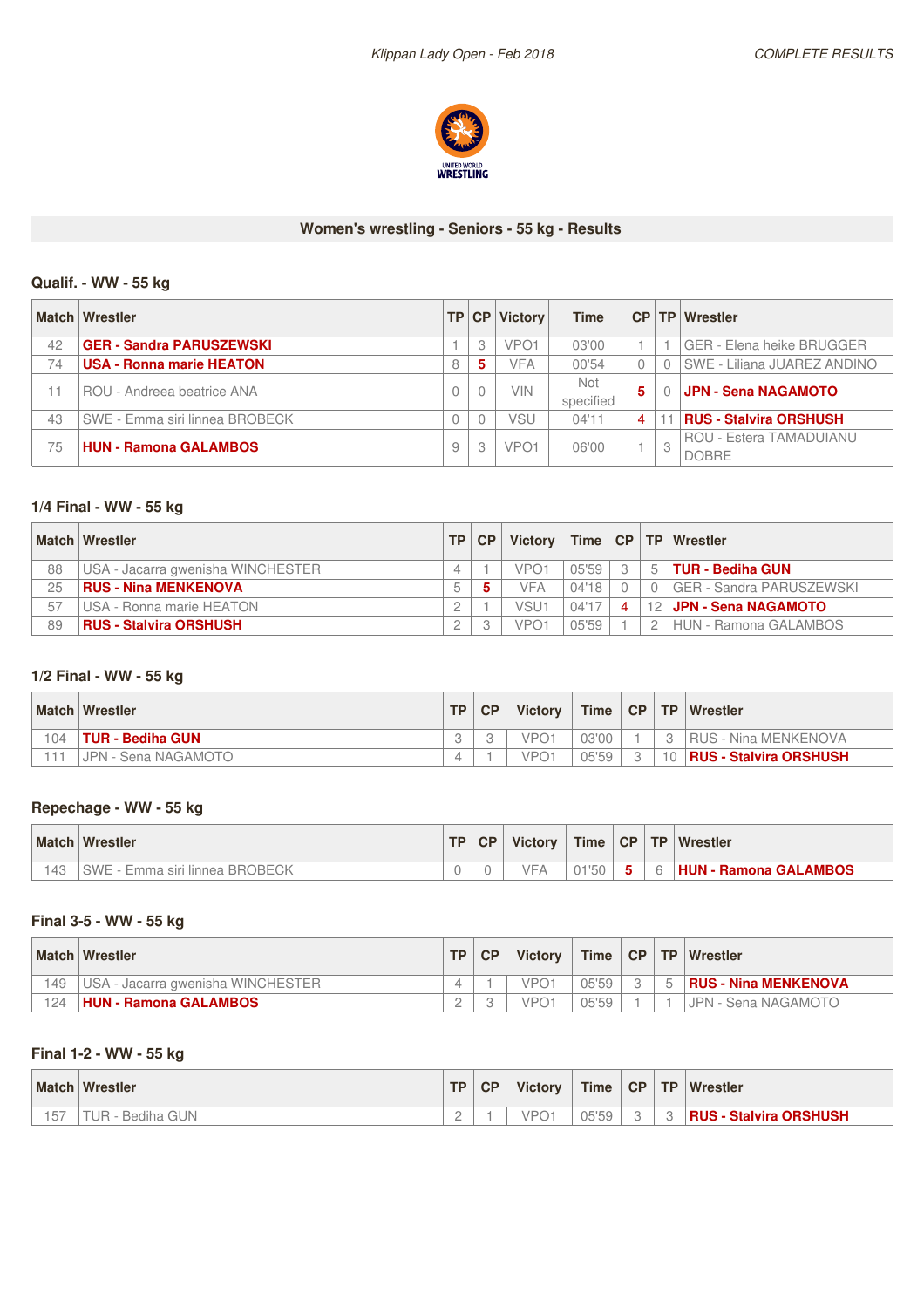## **Seniors WW -57 kg**

| Number Team |            | <b>Name</b>                    | Engagement   License | <b>MC</b> | <b>Weight</b> |
|-------------|------------|--------------------------------|----------------------|-----------|---------------|
| 50          | <b>AUS</b> | Jessica schrader LAVERS MCBAIN |                      |           |               |
| 24          | CAN        | Samantha leigh STEWART         |                      |           |               |
| 61          | <b>CAN</b> | Cara gail NANIA                |                      |           |               |
| 86          | <b>GER</b> | Laura MERTENS                  |                      |           |               |
| 2           | <b>JPN</b> | Sae NANJO                      |                      |           |               |
| 98          | <b>NOR</b> | Synne margrethe HAAGENSEN      |                      |           |               |
| 17          | <b>ROU</b> | Simona PRICOB                  |                      |           |               |
| 14          | <b>RUS</b> | Irina OLOGONOVA                |                      |           |               |
| 46          | <b>RUS</b> | Alexandra ANDREEVA             |                      |           |               |
| 45          | <b>SWE</b> | Sara johanna LINDBORG          |                      |           |               |
| 34          | <b>TUR</b> | Mehlika OZTURK                 |                      |           |               |
| 54          | <b>UKR</b> | Tetyana KIT                    |                      |           |               |
| 83          | <b>USA</b> | Michaela hope BECK             |                      |           |               |
|             |            |                                |                      |           |               |
|             |            |                                |                      |           |               |
|             |            |                                |                      |           |               |
|             |            |                                |                      |           |               |
|             |            |                                |                      |           |               |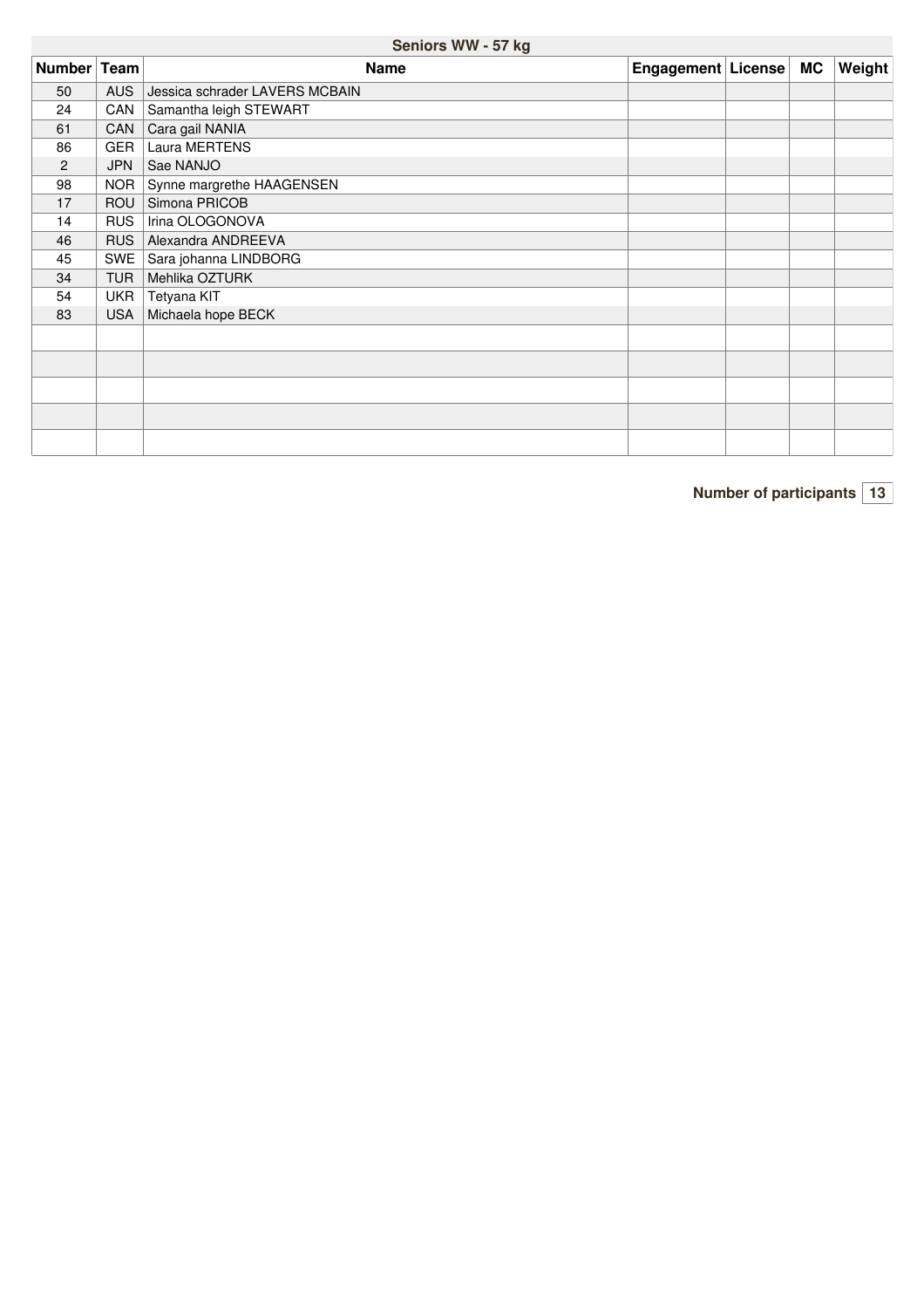

## **Women's wrestling - Seniors - 57 kg**

| <b>Rank</b>    | Team       | Wrestler                       | CP       | <b>VT</b>      | <b>ST</b>      | ТP             | <b>TP Gvn</b>  | <b>Team</b>     |
|----------------|------------|--------------------------------|----------|----------------|----------------|----------------|----------------|-----------------|
|                |            |                                |          |                |                |                |                | <b>Rank Pts</b> |
|                | <b>JPN</b> | Sae NANJO                      | 9        | $\Omega$       | $\bigcap$      | 12             | 4              | 25              |
| $\overline{2}$ | <b>UKR</b> | Tetyana KIT                    | 13       |                |                | 22             | 3              | 20              |
| 3              | <b>RUS</b> | Irina OLOGONOVA                | 6        |                | $\bigcap$      | $\overline{c}$ | 4              | 15              |
| 3              | <b>RUS</b> | Alexandra ANDREEVA             | 13       |                | $\mathbf{2}$   | 24             | $\overline{4}$ |                 |
| 5              | <b>ROU</b> | Simona PRICOB                  | 3        | $\Omega$       | $\bigcap$      | 3              | 7              | 12              |
| 5              | <b>GER</b> | Laura MERTENS                  | 9        | $\Omega$       | $\mathfrak{D}$ | 21             | 16             | 12              |
| $\overline{7}$ | CAN        | Samantha leigh STEWART         | 5        | $\Omega$       |                | 11             | 3              | 9               |
| 8              | CAN        | Cara gail NANIA                | 4        | $\Omega$       |                | 10             | 10             |                 |
| 9              | <b>SWE</b> | Sara johanna LINDBORG          | $\Omega$ | $\Omega$       | $\Omega$       | $\Omega$       | $\overline{4}$ | 8               |
| 10             | <b>TUR</b> | Mehlika OZTURK                 | $\Omega$ | $\Omega$       | $\bigcap$      | $\Omega$       | 10             | 6               |
| 10             | <b>USA</b> | Michaela hope BECK             | $\Omega$ | $\bigcap$      | $\Omega$       | $\Omega$       | 10             | 6               |
| 10             | <b>NOR</b> | Synne margrethe HAAGENSEN      | $\Omega$ | $\overline{0}$ | $\bigcap$      | $\Omega$       | 10             | 6               |
| 13             | <b>AUS</b> | Jessica schrader LAVERS MCBAIN | 0        | $\Omega$       | $\Omega$       | $\Omega$       | 20             | $\mathbf{0}$    |

| <b>CP</b>     | <b>Classification Points</b>                              |
|---------------|-----------------------------------------------------------|
| VT            | Victories by fall, default/forfeit/disqualification (5-0) |
| ST            | Victories by superiority (4-0 / 4-1)                      |
| ТP            | <b>Technical Points obtained</b>                          |
| <b>TP Gvn</b> | Technical Points given                                    |
|               |                                                           |

#### From the 7th place, wrestlers of each category will be ranked depending on their classification points, retirement or forfeit, injury or **disqualification.**

In case of a ranking tie, they will be ranked by analyzing the following criteria successively

- The most victories by "Fall"
- The most match won by superiority
- The most technical points scored in all the competition
- The fewest technical points given in all the competition

#### If the place of the wrestlers cannot be determined with the above-mentioned criterion, they will be ranked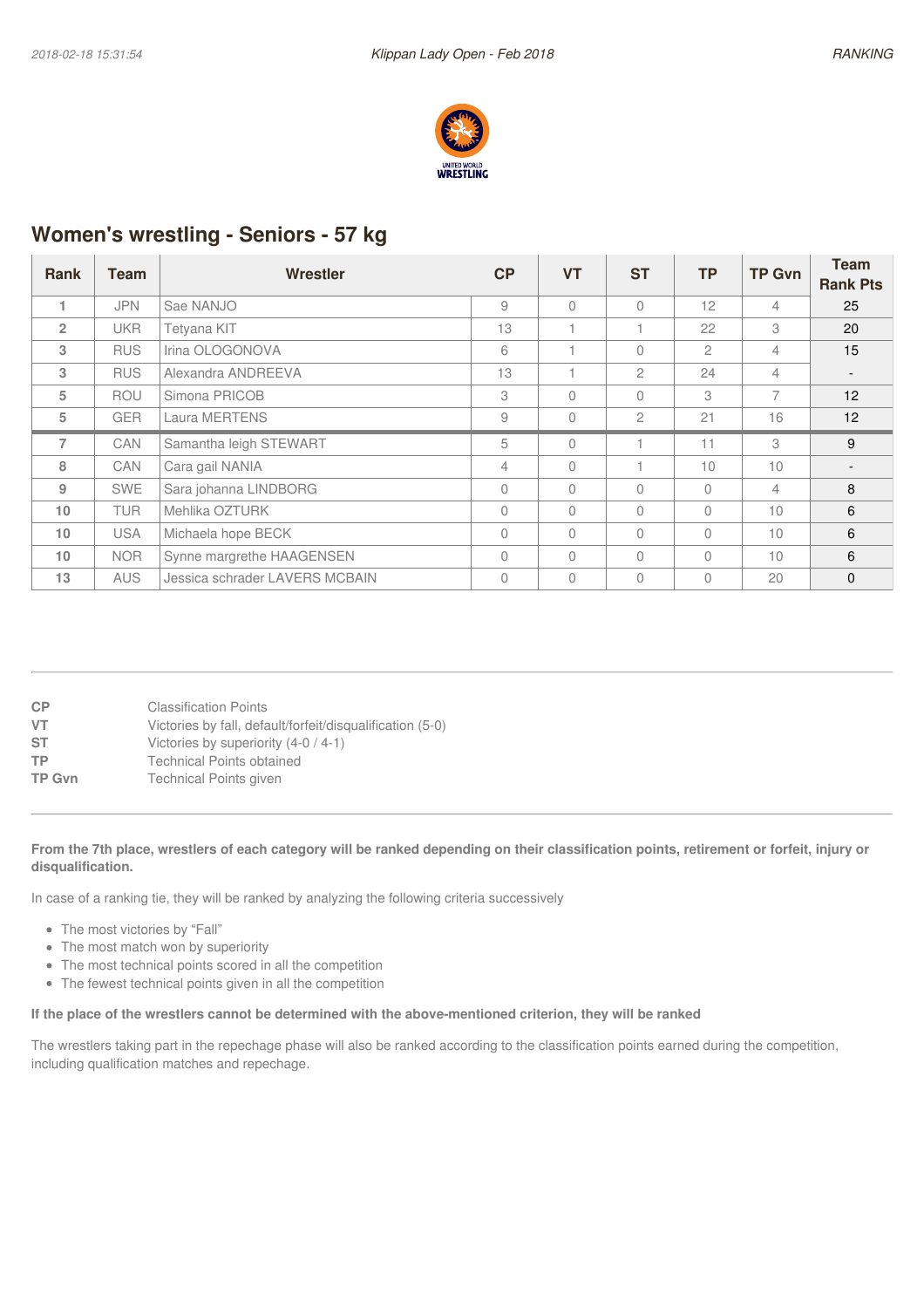| Qualif.                                                            | 1/4 Final                   |    | 1/2 Final                  |     | Final 1-2                          |     |
|--------------------------------------------------------------------|-----------------------------|----|----------------------------|-----|------------------------------------|-----|
|                                                                    | <b>JPN NANJO S. (1)</b>     |    |                            |     |                                    |     |
|                                                                    | 3-1(4-2) by VPO1 - 05:59    | 26 | <b>JPN NANJO S. (1)</b>    |     |                                    |     |
|                                                                    | <b>RUS</b> OLOGONOVA I. (2) |    | 3-0(6-0) by VPO - 05:59    |     |                                    |     |
|                                                                    |                             |    |                            | 98  | <b>JPN NANJO S. (1)</b>            |     |
|                                                                    | <b>ROU PRICOB S. (3)</b>    |    |                            |     | 3-1(2-2) by VPO1 - 05:59           |     |
| <b>CAN STEWART S. (4)</b>                                          | 3-1(3-1) by VPO1 - 05:59    | 58 | <b>ROU PRICOB S. (3)</b>   |     |                                    |     |
| 12                                                                 | <b>CAN STEWART S. (4)</b>   |    |                            |     |                                    |     |
| <b>TUR OZTURK M. (5)</b><br><b>SWE LINDBORG S. (6)</b>             |                             |    |                            |     |                                    | 158 |
| 44                                                                 | <b>RUS</b> ANDREEVA A. (7)  |    |                            |     |                                    |     |
| <b>RUS ANDREEVA A. (7)</b><br><b>AUS</b> LAVERS MCBAI J. (8)       |                             | 90 | <b>UKR KIT T. (9)</b>      |     |                                    |     |
| 76                                                                 | <b>UKR KIT T. (9)</b>       |    | 3-1(6-1) by VPO1 - 05:59   |     |                                    |     |
| UKR KIT T. (9)<br>CAN NANIA C. (10)                                | 5-0(4-0) by VFA - 02:42     |    |                            | 105 | <b>UKR KIT T. <math>(9)</math></b> |     |
| 13                                                                 | <b>CAN</b> NANIA C. (10)    |    |                            |     |                                    |     |
| <b>USA BECK M. <math>(11)</math></b><br><b>GER MERTENS L. (12)</b> |                             | 27 | <b>GER MERTENS L. (12)</b> |     |                                    |     |
| 45                                                                 | <b>GER MERTENS L. (12)</b>  |    |                            |     |                                    |     |
| <b>NOR HAAGENSEN S. (13)</b>                                       | 4-0(10-0) by VSU - 05:16    |    |                            |     |                                    |     |

**Final 3-5**

| <b>RUS OLOGONOVA I. (2)</b> |     |
|-----------------------------|-----|
| 5-0(0-0) by VIN             | 137 |
| <b>ROU</b> PRICOB S. (3)    |     |

| Final 3-5 |
|-----------|
|           |
|           |

**AUS** LAVERS MCBAI J. (8)

|                          |     | <b>RUS ANDREEVA A. (7)</b> |     |
|--------------------------|-----|----------------------------|-----|
| 「RUS ANDREEVA A. (7)」    | 131 | 4-0(10-0) by VSU - 05:31   | 150 |
| 4-0(10-0) by VSU - 01:13 |     | <b>GER MERTENS L. (12)</b> |     |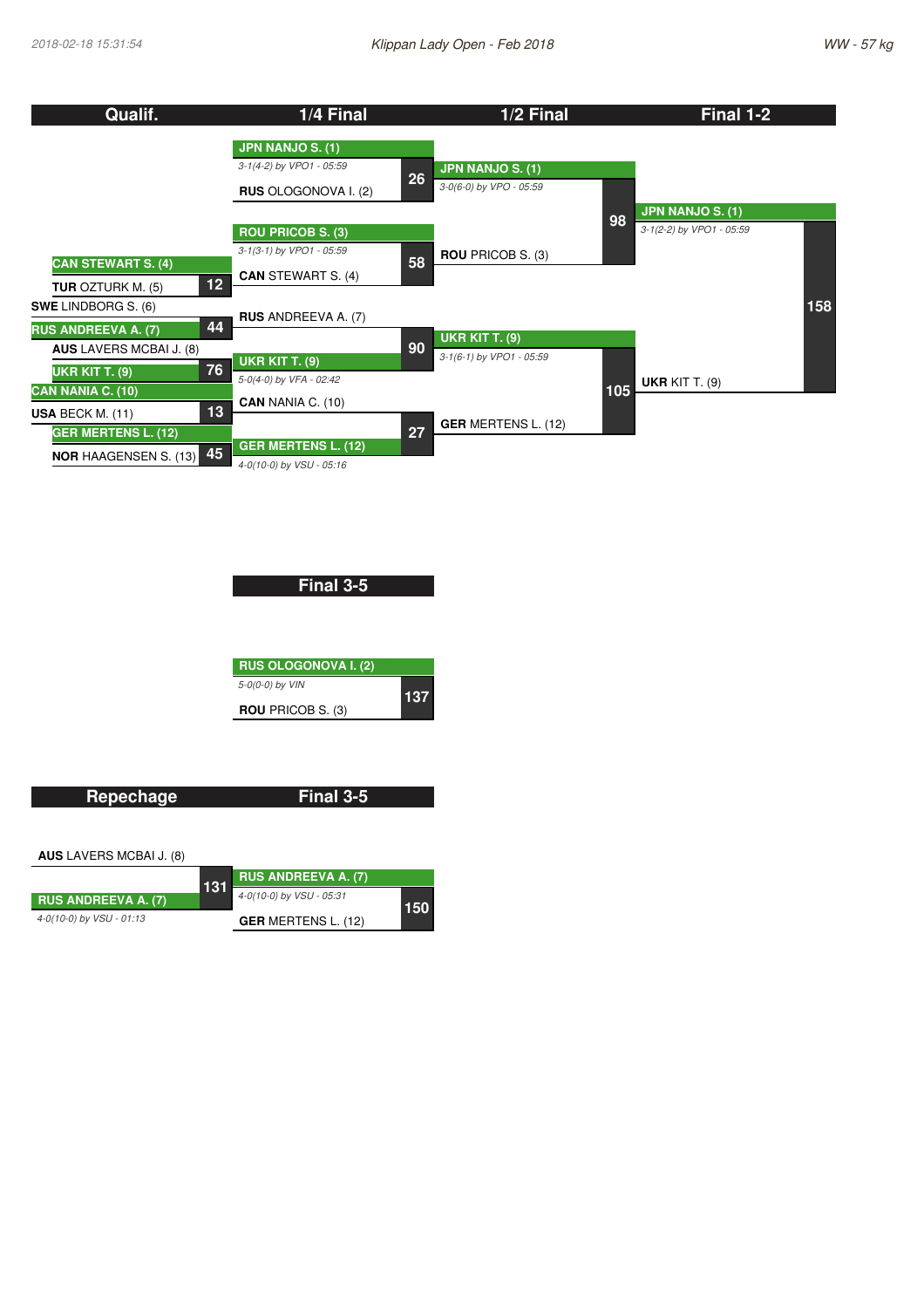

#### **Women's wrestling - Seniors - 57 kg - Results**

## **Qualif. - WW -57 kg**

|    | Match Wrestler                       | <b>TP</b>    |   |            |       |                |                | CP Victory Time CP TP Wrestler      |
|----|--------------------------------------|--------------|---|------------|-------|----------------|----------------|-------------------------------------|
| 12 | <b>CAN - Samantha leigh STEWART</b>  | ' 0          |   | VSU        | 03'58 |                | $\Omega$       | <b>TUR - Mehlika OZTURK</b>         |
| 44 | SWE - Sara johanna LINDBORG          |              |   | <b>VFA</b> | 00'25 | 5 <sub>1</sub> | $\overline{4}$ | <b>RUS - Alexandra ANDREEVA</b>     |
| 76 | AUS - Jessica schrader LAVERS MCBAIN |              |   | VSU        | 01'22 | 4 <sup>1</sup> |                | 10   UKR - Tetyana KIT              |
| 13 | <b>CAN - Cara gail NANIA</b>         | $^{\circ}$ 0 | 4 | <b>VSU</b> | 02'40 |                | $\Omega$       | USA - Michaela hope BECK            |
| 45 | <b>GER - Laura MERTENS</b>           | 10           | 4 | <b>VSU</b> | 01'52 |                |                | 0   NOR - Synne margrethe HAAGENSEN |

## **1/4 Final - WW - 57 kg**

|    | <b>Match Wrestler</b>      | TP | <b>CP</b> |                  |       |                |    | Victory   Time   CP   TP   Wrestler |
|----|----------------------------|----|-----------|------------------|-------|----------------|----|-------------------------------------|
| 26 | <b>JPN - Sae NANJO</b>     |    |           | VPO <sub>1</sub> | 05'59 |                |    | RUS - Irina OLOGONOVA               |
| 58 | <b>ROU - Simona PRICOB</b> |    |           | VPO <sub>1</sub> | 05'59 |                |    | CAN - Samantha leigh STEWART        |
| 90 | RUS - Alexandra ANDREEVA   |    |           | VFA              | 02'42 | 5.             | 4  | UKR - Tetyana KIT                   |
| 27 | CAN - Cara gail NANIA      |    |           | <b>VSU</b>       | 05'16 | $\overline{4}$ | 10 | <b>GER - Laura MERTENS</b>          |

## **1/2 Final - WW - 57 kg**

|     | <b>Match Wrestler</b>  | TP. | <b>CP</b> | <b>Victory</b>   | <b>Time</b> |  | CP   TP   Wrestler  |
|-----|------------------------|-----|-----------|------------------|-------------|--|---------------------|
| 98  | <b>JPN - Sae NANJO</b> |     |           | <b>VPC</b>       | 05'59       |  | ROU - Simona PRICOB |
| 105 | UKR - Tetvana KIT      |     |           | √P∩ <sup>.</sup> | 05'59       |  | GER - Laura MERTENS |

### **Repechage - WW - 57 kg**

| <b>Match Wrestler</b>                     | <b>TP</b> | CP | Victory    |       |  | Time $ CP TP $ Wrestler           |
|-------------------------------------------|-----------|----|------------|-------|--|-----------------------------------|
| ን - Jessica schrader LAVERS MCBAIN<br>AUS |           |    | <b>VSL</b> | 01'13 |  | 4   10   RUS - Alexandra ANDREEVA |

## **Final 3-5 - WW -57 kg**

|     | <b>Match Wrestler</b>           | <b>TP</b> | C P | <b>Victory</b> | <b>Time</b>   |  | CP   TP   Wrestler           |
|-----|---------------------------------|-----------|-----|----------------|---------------|--|------------------------------|
| 150 | <b>RUS - Alexandra ANDREEVA</b> |           |     | VSU            | 05'31         |  | GER - Laura MERTENS          |
| 137 | <b>RUS - Irina OLOGONOVA</b>    |           |     | VIN            | Not specified |  | <b>I ROU - Simona PRICOB</b> |

## **Final 1-2 - WW -57 kg**

| <b>Match</b> | Wrestler                  | <b>TP</b> | CP | <b>Victory</b>                  | <b>Time</b>    | CP | <b>TP</b>                          | <b>Wrestler</b>    |
|--------------|---------------------------|-----------|----|---------------------------------|----------------|----|------------------------------------|--------------------|
| 158          | <b>JPN</b><br>- Sae NANJO | ⌒<br>-    |    | ID <sub>O</sub><br>$\checkmark$ | 05'50<br>uu uu |    | $\sim$<br>$\overline{\phantom{a}}$ | UKR<br>retvana KIT |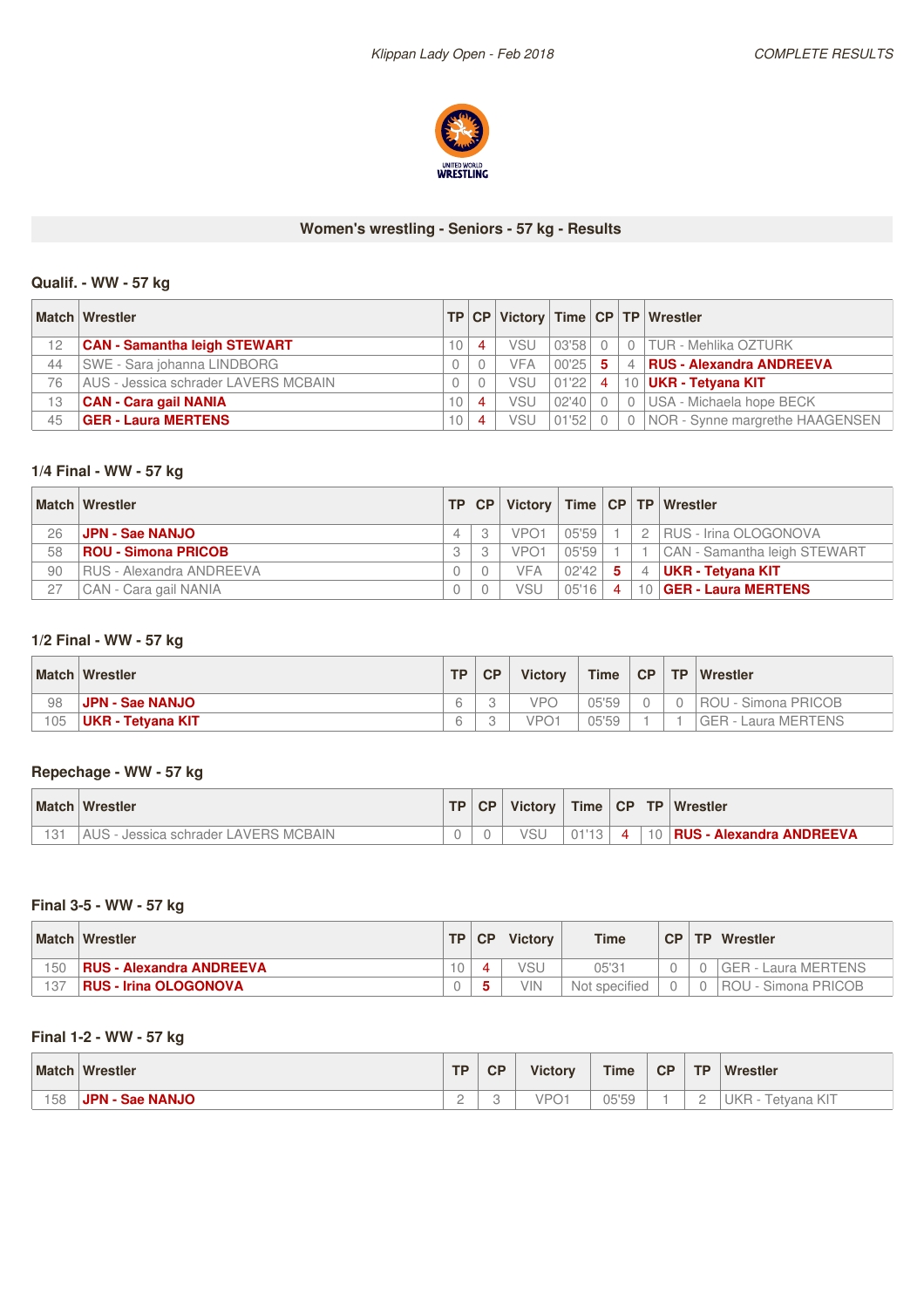## **Seniors WW -59 kg**

| <b>Number</b> | Team       | <b>Name</b>                        | Engagement   License |  | <b>MC</b> | Weight |
|---------------|------------|------------------------------------|----------------------|--|-----------|--------|
| 89            | <b>CAN</b> | Hannah marie FRANSON               |                      |  |           |        |
| 62            | JPN        | Akie HANAI                         |                      |  |           |        |
| 94            | LTU        | Viktorija AUGUSTAUSKAITE           |                      |  |           |        |
| 2             | NOR        | Grace jacob BULLEN                 |                      |  |           |        |
| 58            | <b>ROU</b> | Kateryna ZHYDACHEVSKA              |                      |  |           |        |
| 60            | <b>RUS</b> | Uliana TUKURENOVA                  |                      |  |           |        |
| 76            | <b>RUS</b> | Veronika CHUMIKOVA                 |                      |  |           |        |
| 92            | SWE        | Emma margareta charlotte JOHANSSON |                      |  |           |        |
| 98            | <b>TUR</b> | Elif jale YESILIRMAK               |                      |  |           |        |
| 6             | <b>USA</b> | Lauren nora LOUIVE                 |                      |  |           |        |
| 35            | <b>USA</b> | Koral terchedib SUGIYAMA           |                      |  |           |        |
|               |            |                                    |                      |  |           |        |
|               |            |                                    |                      |  |           |        |
|               |            |                                    |                      |  |           |        |
|               |            |                                    |                      |  |           |        |
|               |            |                                    |                      |  |           |        |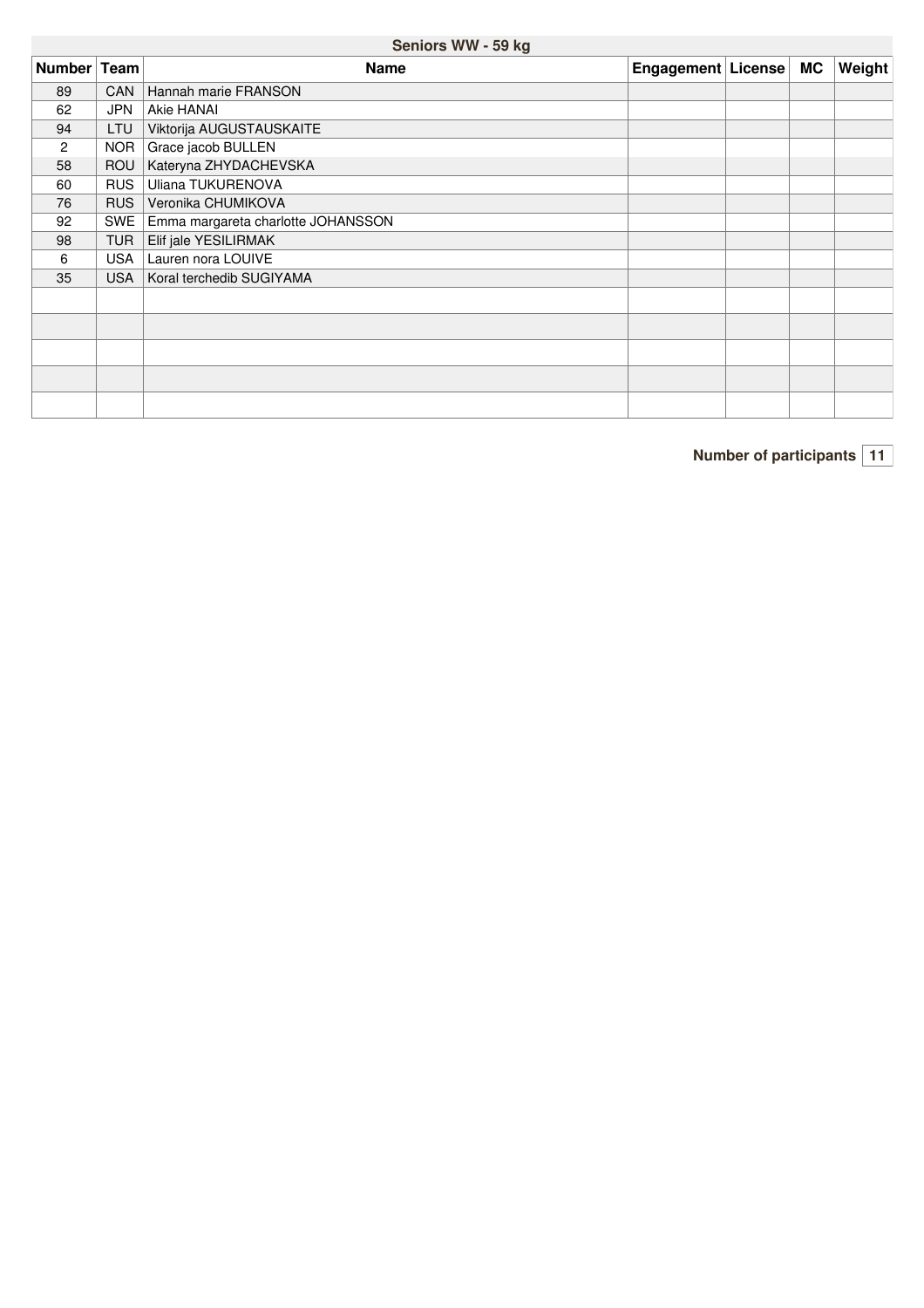

## **Women's wrestling - Seniors - 59 kg**

| <b>Rank</b>    | Team       | Wrestler                           | CP             | <b>VT</b> | <b>ST</b> | <b>TP</b>     | <b>TP Gvn</b> | <b>Team</b><br><b>Rank Pts</b> |
|----------------|------------|------------------------------------|----------------|-----------|-----------|---------------|---------------|--------------------------------|
|                | <b>NOR</b> | Grace jacob BULLEN                 | 11             |           |           | 27            | 12            | 25                             |
| $\overline{2}$ | <b>JPN</b> | Akie HANAI                         | 10             | $\Omega$  | $\Omega$  | 17            | 13            | 20                             |
| 3              | <b>USA</b> | Lauren nora LOUIVE                 | 5              |           | $\bigcap$ | $\mathcal{P}$ | 15            | 15                             |
| 3              | TUR        | Elif jale YESILIRMAK               | 12             |           | $\bigcap$ | 23            | 6             | 15                             |
| 5              | <b>ROU</b> | Kateryna ZHYDACHEVSKA              | 5              | $\Omega$  |           | 30            | 20            | 10                             |
| 5              | <b>RUS</b> | Uliana TUKURENOVA                  | 5              | $\Omega$  | $\bigcap$ | 16            | 16            | 10                             |
| $\overline{7}$ | <b>SWE</b> | Emma margareta charlotte JOHANSSON | 3              | $\Omega$  | $\bigcap$ | 8             | 11            | 8                              |
| 8              | <b>RUS</b> | Veronika CHUMIKOVA                 | $\overline{c}$ | $\Omega$  | $\bigcap$ |               | 14            |                                |
| 9              | CAN        | Hannah marie FRANSON               |                | $\Omega$  | $\bigcap$ | 4             | 8             | 6                              |
| 10             | <b>USA</b> | Koral terchedib SUGIYAMA           |                | $\Omega$  | $\bigcap$ |               | 12            |                                |
|                | LTU        | Viktorija AUGUSTAUSKAITE           | 0              | 0         |           | $\Omega$      | 8             | $\Omega$                       |

| CP            | <b>Classification Points</b>                              |
|---------------|-----------------------------------------------------------|
| <b>VT</b>     | Victories by fall, default/forfeit/disqualification (5-0) |
| <b>ST</b>     | Victories by superiority (4-0 / 4-1)                      |
| <b>TP</b>     | <b>Technical Points obtained</b>                          |
| <b>TP Gvn</b> | Technical Points given                                    |

#### From the 7th place, wrestlers of each category will be ranked depending on their classification points, retirement or forfeit, injury or **disqualification.**

In case of a ranking tie, they will be ranked by analyzing the following criteria successively

- The most victories by "Fall"
- The most match won by superiority
- The most technical points scored in all the competition
- The fewest technical points given in all the competition

#### If the place of the wrestlers cannot be determined with the above-mentioned criterion, they will be ranked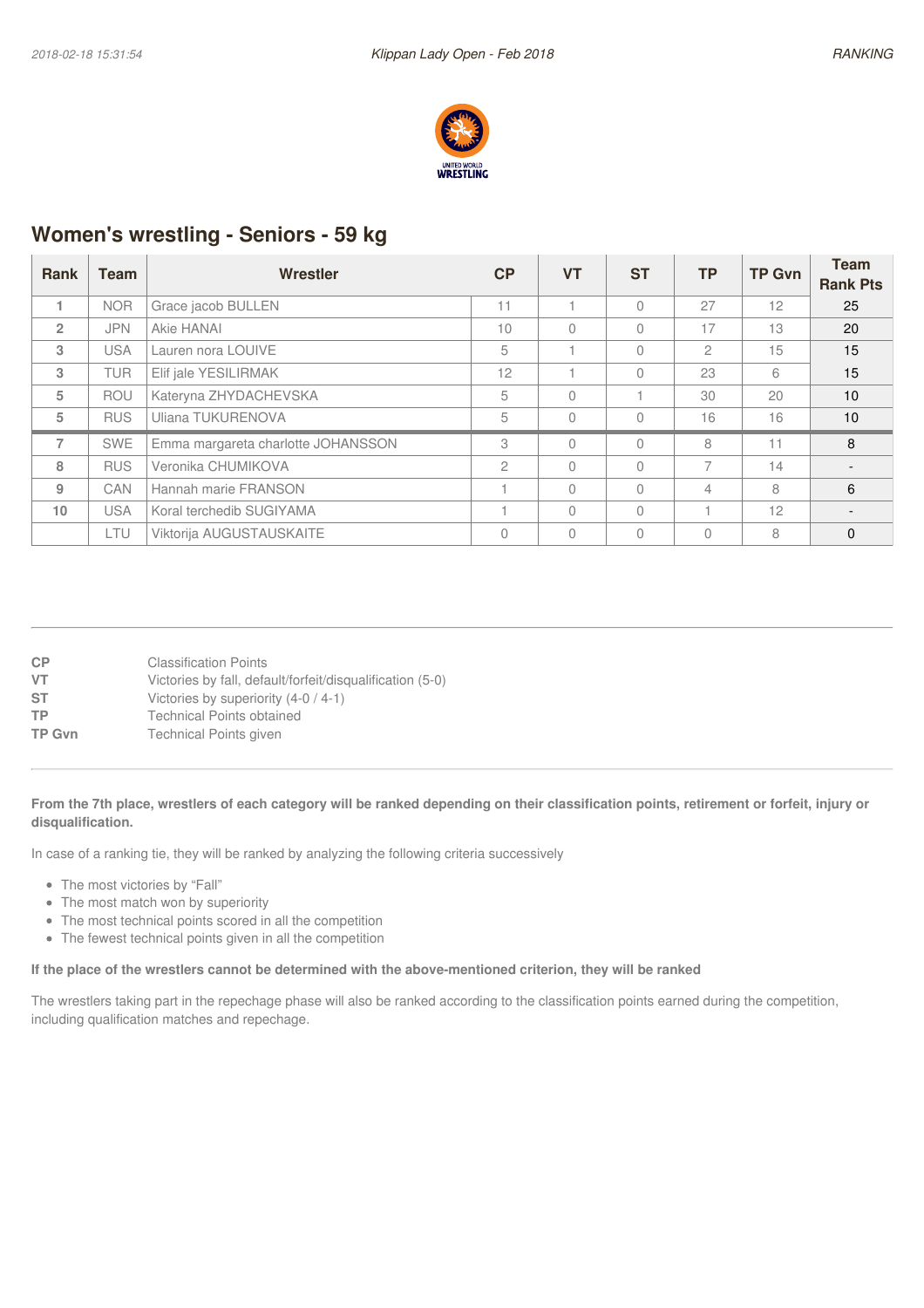

| Repechage                    |     | Final 3-5                     |     |
|------------------------------|-----|-------------------------------|-----|
|                              |     |                               |     |
|                              |     |                               |     |
| <b>RUS</b> CHUMIKOVA V. (7)  |     |                               |     |
|                              | 144 | <b>RUS</b> TUKURENOVA U. (5)  |     |
| <b>RUS TUKURENOVA U. (5)</b> |     |                               | 138 |
| 3-1(9-3) by VPO1 - 05:59     |     | <b>TUR YESILIRMAK E. (11)</b> |     |
|                              |     | 3-1(6-3) by VPO1 - 05:59      |     |
|                              |     |                               |     |

#### **Final 3-5**

| USA LOUIVE L. (2)       |     |
|-------------------------|-----|
| 5-0(2-8) by VFA - 01:10 | 125 |
| ROU ZHYDACHEVSKA K. (4) |     |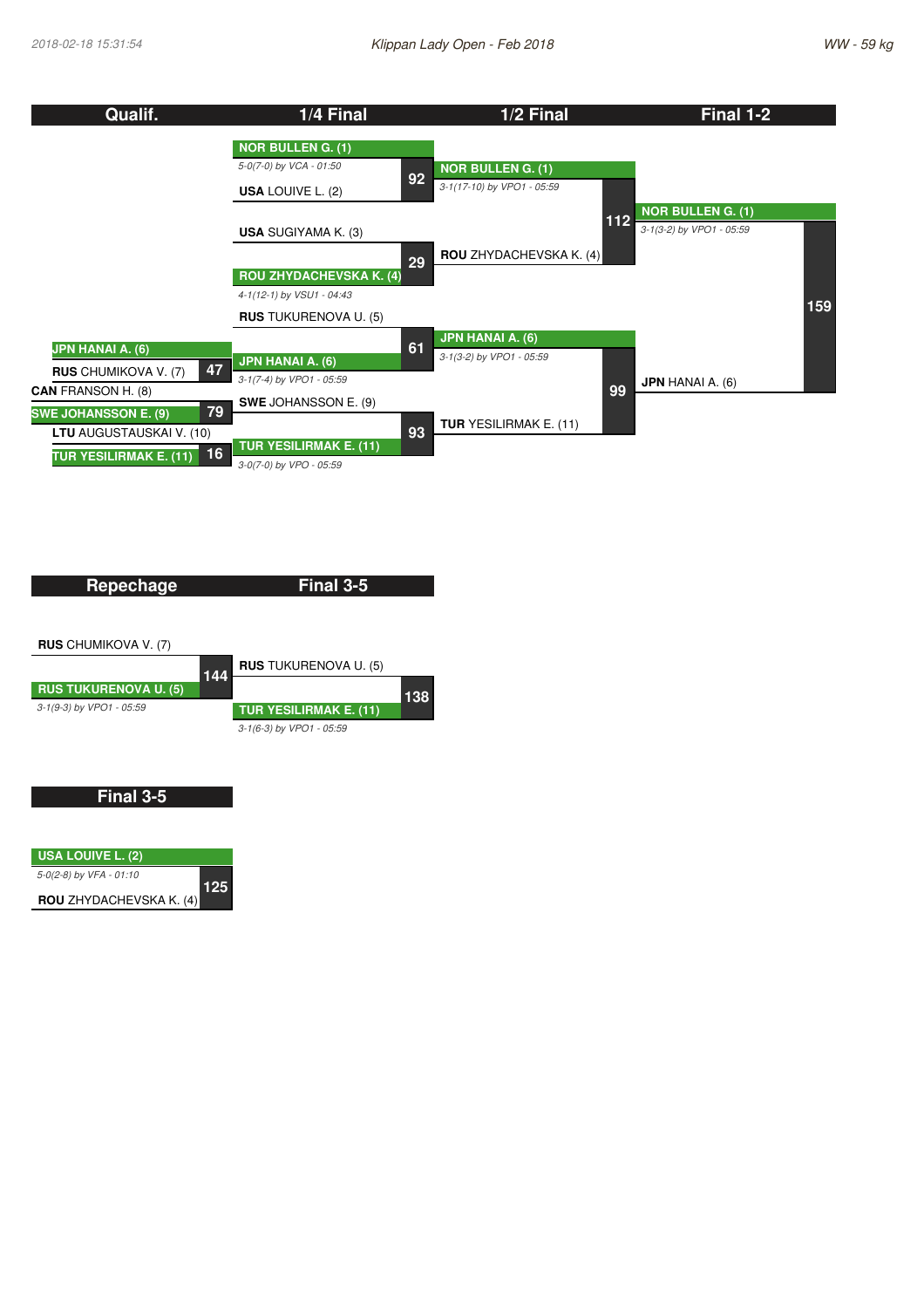

## **Women's wrestling - Seniors - 59 kg - Results**

## **Qualif. - WW -59 kg**

|    | Match Wrestler                    |   |                  |       |   | TP CP Victory Time CP TP Wrestler                         |
|----|-----------------------------------|---|------------------|-------|---|-----------------------------------------------------------|
| 47 | <b>JPN - Akie HANAI</b>           | 3 | VPO <sub>1</sub> | 03'00 |   | 4   RUS - Veronika CHUMIKOVA                              |
| 79 | <b>CAN - Hannah marie FRANSON</b> |   | VPO <sub>1</sub> | 06'00 |   | <b>SWE - Emma margareta charlotte</b><br><b>JOHANSSON</b> |
| 16 | LTU - Viktorija AUGUSTAUSKAITE    |   | VFC              | 02'57 | 5 | 8   TUR - Elif jale YESILIRMAK                            |

#### **1/4 Final - WW - 59 kg**

|    | Match Wrestler                           | TP | CP |                  |       |                | Victory   Time   CP   TP   Wrestler |
|----|------------------------------------------|----|----|------------------|-------|----------------|-------------------------------------|
| 92 | <b>NOR - Grace jacob BULLEN</b>          |    |    | <b>VCA</b>       | 01'50 | $\Omega$       | USA - Lauren nora LOUIVE            |
| 29 | USA - Koral terchedib SUGIYAMA           |    |    | VSU1             | 04'43 | $\overline{4}$ | 12   ROU - Kateryna ZHYDACHEVSKA    |
| 61 | <b>RUS - Uliana TUKURENOVA</b>           |    |    | VPO <sup>-</sup> | 05'59 | $\mathcal{S}$  | <b>JPN - Akie HANAI</b>             |
| 93 | SWE - Emma margareta charlotte JOHANSSON |    |    | VPC              | 05'59 | $\mathcal{R}$  | <b>TUR - Elif jale YESILIRMAK</b>   |

### **1/2 Final - WW - 59 kg**

|     | <b>Match Wrestler</b>           |  |                  |       |   | <b>TP CP Victory Time CP TP Wrestler</b> |
|-----|---------------------------------|--|------------------|-------|---|------------------------------------------|
| 112 | <b>NOR - Grace jacob BULLEN</b> |  | VPO <sub>1</sub> | 05'59 |   | 10   ROU - Kateryna ZHYDACHEVSKA         |
| 99  | <b>∣ JPN - Akie HANAI</b>       |  | VPO <sub>1</sub> | 05'59 | 2 | <b>ITUR - Elif jale YESILIRMAK</b>       |

## **Repechage - WW - 59 kg**

| <b>Match</b> | Wrestler                    | <b>TP</b> | CP. | <b>Victory</b> | Time <sub>1</sub> | CP | <b>TP</b> | Wrestler                       |
|--------------|-----------------------------|-----------|-----|----------------|-------------------|----|-----------|--------------------------------|
| 44           | Veronika CHUMIKOVA<br>RUS - |           |     |                | 15 h U<br>w       |    | 9         | <b>RUS - Uliana TUKURENOVA</b> |

## **Final 3-5 - WW -59 kg**

|     | <b>Match Wrestler</b>           | <b>TP</b> |                  |       |  | CP   Victory   Time   CP   TP   Wrestler    |
|-----|---------------------------------|-----------|------------------|-------|--|---------------------------------------------|
| 125 | <b>USA - Lauren nora LOUIVE</b> |           | VFA              |       |  | 01'10   0   8   ROU - Kateryna ZHYDACHEVSKA |
| 138 | <b>RUS - Uliana TUKURENOVA</b>  |           | VPO <sub>1</sub> | 05'59 |  | 3 6 TUR - Elif jale YESILIRMAK              |

## **Final 1-2 - WW -59 kg**

|     | <b>Match Wrestler</b>           | <b>TP</b> | CP | <b>Victory</b>     | Time  | CP | <b>TP</b> | Wrestler            |
|-----|---------------------------------|-----------|----|--------------------|-------|----|-----------|---------------------|
| 159 | <b>NOR - Grace jacob BULLEN</b> |           | ັ  | /PN·<br>$\tilde{}$ | 05'59 |    |           | Akie HANAI<br>JPN - |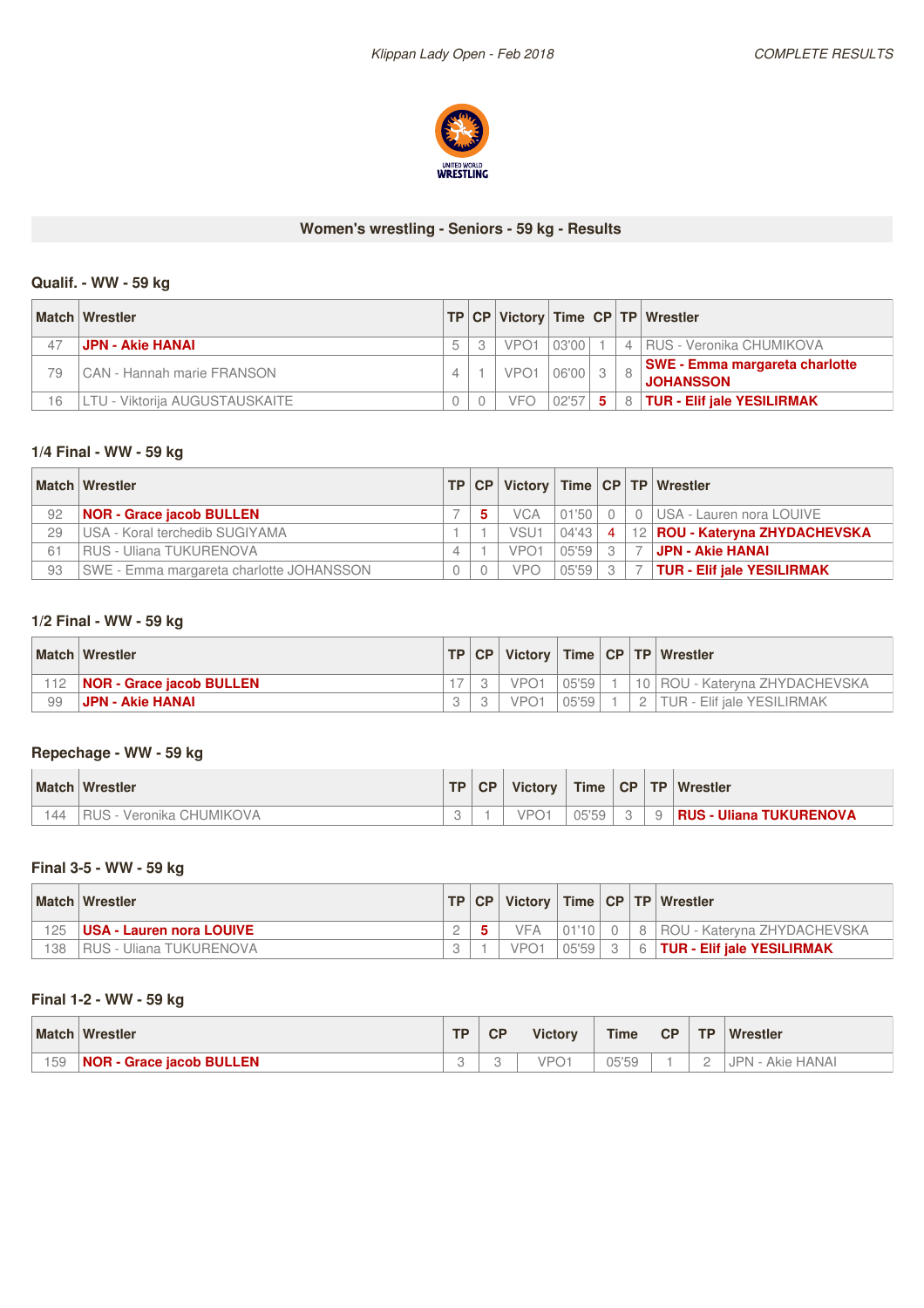## **Seniors WW -62 kg**

| Number Team |            | <b>Name</b>                    | Engagement   License | <b>MC</b> | Weight |
|-------------|------------|--------------------------------|----------------------|-----------|--------|
| 32          | <b>GER</b> | Luzie MANZKE                   |                      |           |        |
| 54          | <b>GER</b> | Luisa helga gerda NIEMESCH     |                      |           |        |
| 87          | <b>JPN</b> | Naomi RUIKE                    |                      |           |        |
| 20          | LTU        | Aukse RUTKAUSKAITE             |                      |           |        |
| 72          | <b>LTU</b> | Kornelija ZAICEVAITE           |                      |           |        |
| 63          | <b>NOR</b> | Laura sofia AAK                |                      |           |        |
| 12          | <b>RUS</b> | Valeriia SUVOROVA              |                      |           |        |
| 46          | <b>RUS</b> | Tatiana SMOLIAK                |                      |           |        |
|             | SWE        | Olivia louise HENNINGSSON      |                      |           |        |
| 78          | <b>SWE</b> | Miciel janelle IRAN VENNSTROEM |                      |           |        |
| 84          | <b>TUR</b> | Derya BAYHAN                   |                      |           |        |
| 42          | <b>UKR</b> | Yuliia TKACH OSTAPCHUK         |                      |           |        |
| 85          | <b>USA</b> | Kayla colleen kiyoko MIRACLE   |                      |           |        |
|             |            |                                |                      |           |        |
|             |            |                                |                      |           |        |
|             |            |                                |                      |           |        |
|             |            |                                |                      |           |        |
|             |            |                                |                      |           |        |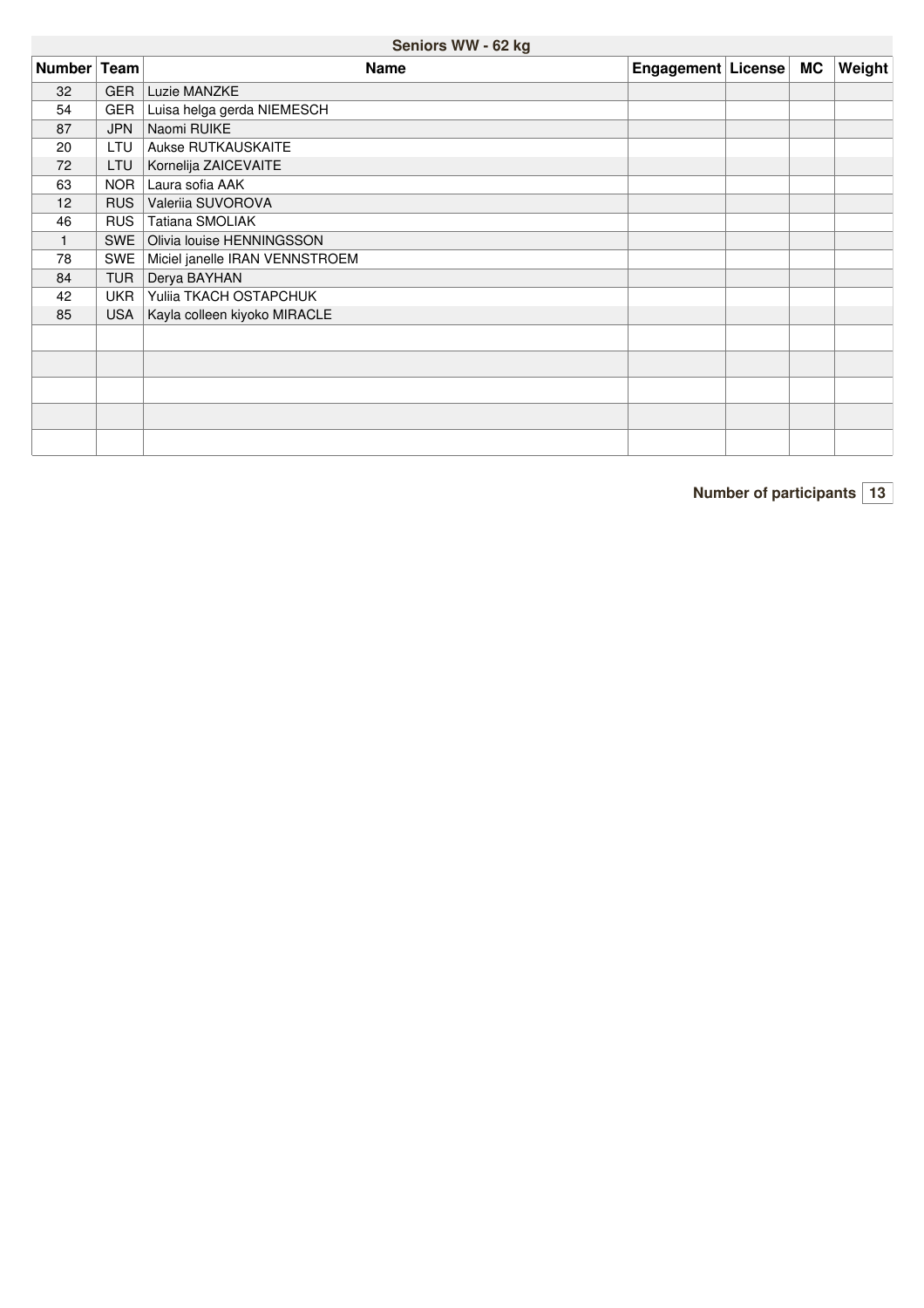

## **Women's wrestling - Seniors - 62 kg**

| <b>Rank</b>    | Team       | Wrestler                       | CP             | <b>VT</b>      | <b>ST</b> | ТP             | <b>TP Gvn</b>  | <b>Team</b>     |
|----------------|------------|--------------------------------|----------------|----------------|-----------|----------------|----------------|-----------------|
|                |            |                                |                |                |           |                |                | <b>Rank Pts</b> |
|                | <b>USA</b> | Kayla colleen kiyoko MIRACLE   | 14             |                | $\bigcap$ | 21             | 4              | 25              |
| $\overline{2}$ | <b>UKR</b> | Yulija TKACH OSTAPCHUK         | 15             | $\overline{c}$ |           | 28             | 3              | 20              |
| 3              | <b>SWE</b> | Olivia louise HENNINGSSON      | 8              |                | $\bigcap$ | 16             | 24             | 15              |
| 3              | <b>GER</b> | Luisa helga gerda NIEMESCH     | 11             | $\Omega$       |           | 22             | 3              | 15              |
| 5              | <b>GER</b> | Luzie MANZKE                   | 5              | $\Omega$       |           | 15             | 20             |                 |
| 5              | <b>JPN</b> | Naomi RUIKE                    | 5              |                | $\bigcap$ | 10             | 13             | 10              |
| $\overline{7}$ | LTU        | Kornelija ZAICEVAITE           | 5              |                | $\bigcap$ | 12             | 13             | 9               |
| 8              | <b>TUR</b> | Derya BAYHAN                   | 5              |                | $\bigcap$ | $\overline{4}$ | 19             | 8               |
| 9              | <b>RUS</b> | Tatiana SMOLIAK                |                | $\Omega$       | $\Omega$  |                | $\overline{4}$ | 6               |
| 10             | <b>RUS</b> | Valerija SUVOROVA              | 0              | $\Omega$       | $\bigcap$ | 13             | 6              |                 |
| 11             | <b>NOR</b> | Laura sofia AAK                | $\Omega$       | $\Omega$       | $\bigcap$ | 2              | 12             | 4               |
| 12             | <b>SWE</b> | Miciel janelle IRAN VENNSTROEM | $\overline{0}$ | $\Omega$       | $\bigcap$ | $\bigcap$      | 3              |                 |
| 13             | LTU        | Aukse RUTKAUSKAITE             | 0              | $\Omega$       | $\Omega$  | $\Omega$       | 20             |                 |

| СP     | <b>Classification Points</b>                              |
|--------|-----------------------------------------------------------|
| VT     | Victories by fall, default/forfeit/disqualification (5-0) |
| ST     | Victories by superiority (4-0 / 4-1)                      |
| ТP     | <b>Technical Points obtained</b>                          |
| TP Gvn | Technical Points given                                    |
|        |                                                           |

#### From the 7th place, wrestlers of each category will be ranked depending on their classification points, retirement or forfeit, injury or **disqualification.**

In case of a ranking tie, they will be ranked by analyzing the following criteria successively

- The most victories by "Fall"
- The most match won by superiority
- The most technical points scored in all the competition
- The fewest technical points given in all the competition

#### If the place of the wrestlers cannot be determined with the above-mentioned criterion, they will be ranked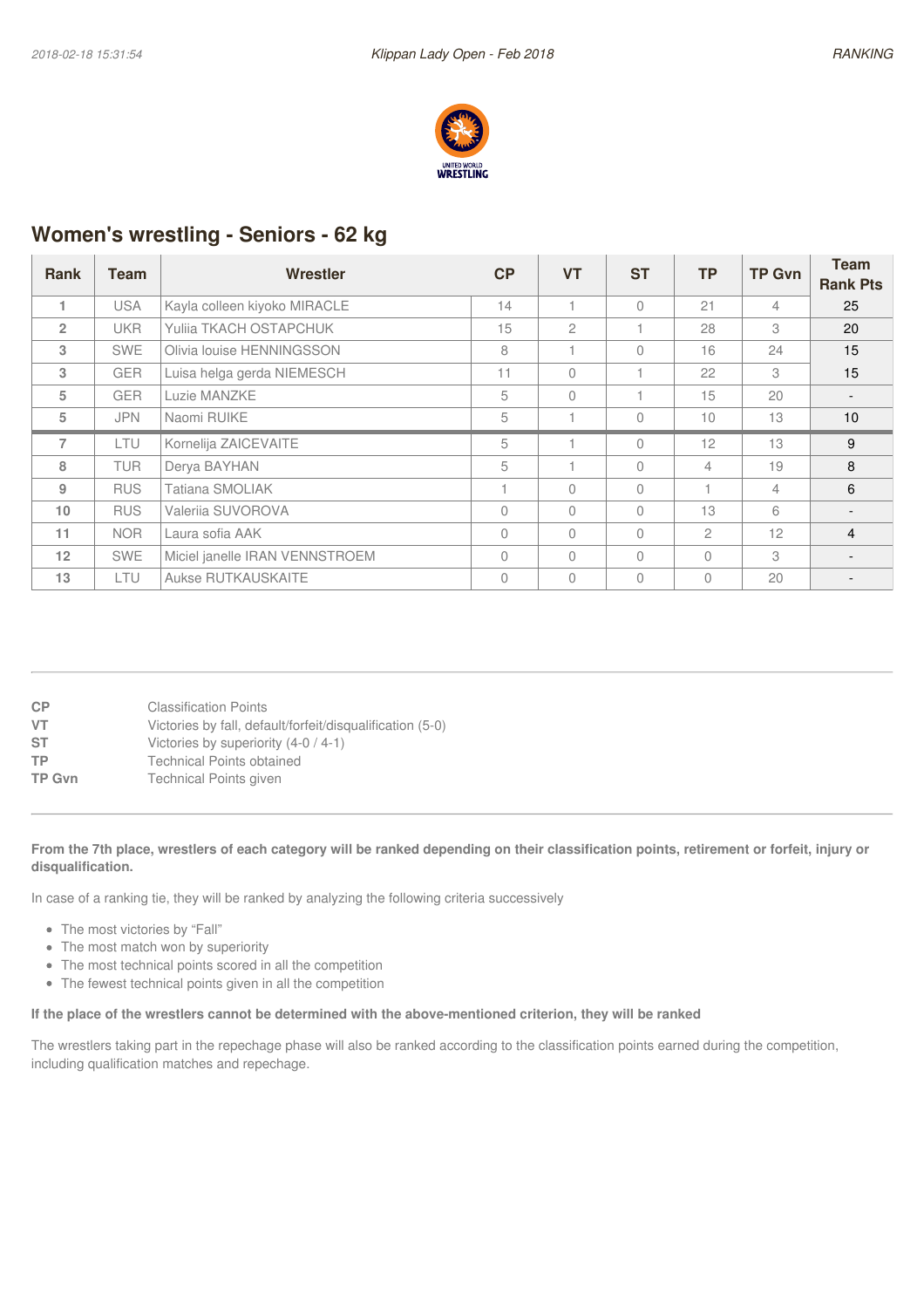



*3-0(6-0) by VPO - 05:59*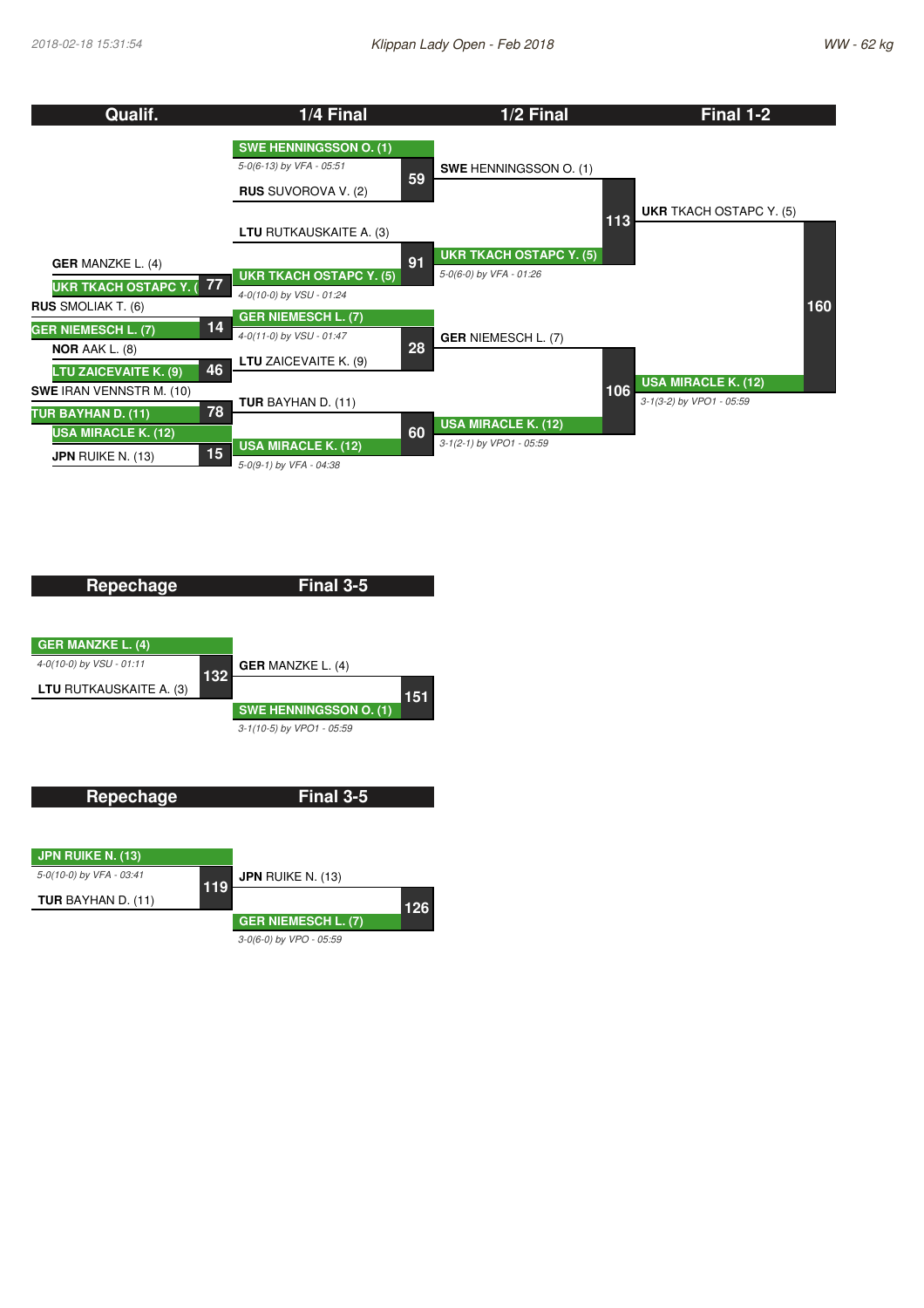

#### **Women's wrestling - Seniors - 62 kg - Results**

## **Qualif. - WW -62 kg**

|    | <b>Match Wrestler</b>                | <b>TP</b> |                  |         |    |                | CP Victory Time CP TP Wrestler          |
|----|--------------------------------------|-----------|------------------|---------|----|----------------|-----------------------------------------|
|    | <b>GER - Luzie MANZKE</b>            |           | <b>VFA</b>       | 02'16 5 |    |                | 10   UKR - Yuliia TKACH OSTAPCHUK       |
| 14 | RUS - Tatiana SMOLIAK                |           | VPO <sub>1</sub> | 05'59   |    | $\overline{4}$ | <b>GER - Luisa helga gerda NIEMESCH</b> |
| 46 | NOR - Laura sofia AAK                |           | <b>VFA</b>       | 05'54   | -5 |                | 12   LTU - Kornelija ZAICEVAITE         |
| 78 | SWE - Miciel janelle IRAN VENNSTROEM |           | <b>VFA</b>       | 02'43   | 5. | 3              | <b>TUR - Derva BAYHAN</b>               |
| 15 | USA - Kayla colleen kiyoko MIRACLE   |           | vpo              | 03'00   |    | $\overline{0}$ | I JPN - Naomi RUIKE                     |

## **1/4 Final - WW - 62 kg**

|    | <b>Match Wrestler</b>                  |  |            |       |                   |   | TP   CP   Victory   Time   CP   TP   Wrestler |
|----|----------------------------------------|--|------------|-------|-------------------|---|-----------------------------------------------|
| 59 | <b>SWE - Olivia louise HENNINGSSON</b> |  | <b>VFA</b> |       |                   |   |                                               |
| 91 | LTU - Aukse RUTKAUSKAITE               |  | VSU        | 01'24 | $\vert$ 4 $\vert$ |   | 10   UKR - Yuliia TKACH OSTAPCHUK             |
| 28 | GER - Luisa helga gerda NIEMESCH       |  | VSU        | 01'47 |                   |   | 0   LTU - Kornelija ZAICEVAITE                |
| 60 | <b>TUR - Derva BAYHAN</b>              |  | <b>VFA</b> | 04'38 | -5                | 9 | USA - Kayla colleen kiyoko MIRACLE            |

## **1/2 Final - WW - 62 kg**

|     | Match Wrestler                        |  |                  |  | TP   CP   Victory   Time   CP   TP   Wrestler        |
|-----|---------------------------------------|--|------------------|--|------------------------------------------------------|
| 106 | GER - Luisa helga gerda NIEMESCH      |  | VPO <sub>1</sub> |  | $ 05'59 $ 3   2   USA - Kayla colleen kiyoko MIRACLE |
|     | 113   SWE - Olivia Iouise HENNINGSSON |  | <b>VFA</b>       |  | $ 0126 $ 5   6   UKR - Yuliia TKACH OSTAPCHUK        |

### **Repechage - WW - 62 kg**

|     | <b>Match Wrestler</b>     | <b>TP</b> | <b>CP</b> | Victory    |       |          | Time   CP   TP   Wrestler |
|-----|---------------------------|-----------|-----------|------------|-------|----------|---------------------------|
| 119 | JPN - Naomi RUIKE         |           |           | <b>VFA</b> | 03'41 | $\Omega$ | 0   TUR - Derya BAYHAN    |
| 132 | <b>GER - Luzie MANZKE</b> | 10        |           | VSL        | 01'11 |          | LTU - Aukse RUTKAUSKAITE  |

## **Final 3-5 - WW -62 kg**

|     | <b>Match Wrestler</b> |  |     |             |  | TP   CP   Victory   Time   CP   TP   Wrestler |
|-----|-----------------------|--|-----|-------------|--|-----------------------------------------------|
| 151 | GER - Luzie MANZKE    |  |     |             |  | 05'59 3 10 SWE - Olivia louise HENNINGSSON    |
| 126 | , JPN - Naomi RUIKE   |  | VPO | $05'59$   3 |  | 6 GER - Luisa helga gerda NIEMESCH            |

## **Final 1-2 - WW -62 kg**

| <b>Match</b> | Wrestler                          |  |       |  | TP   CP   Victory   Time   CP   TP   Wrestler |
|--------------|-----------------------------------|--|-------|--|-----------------------------------------------|
| 160          | JKR -<br>· Yuliia TKACH OSTAPCHUK |  | 05'59 |  | USA - Kayla colleen kiyoko MIRACLE            |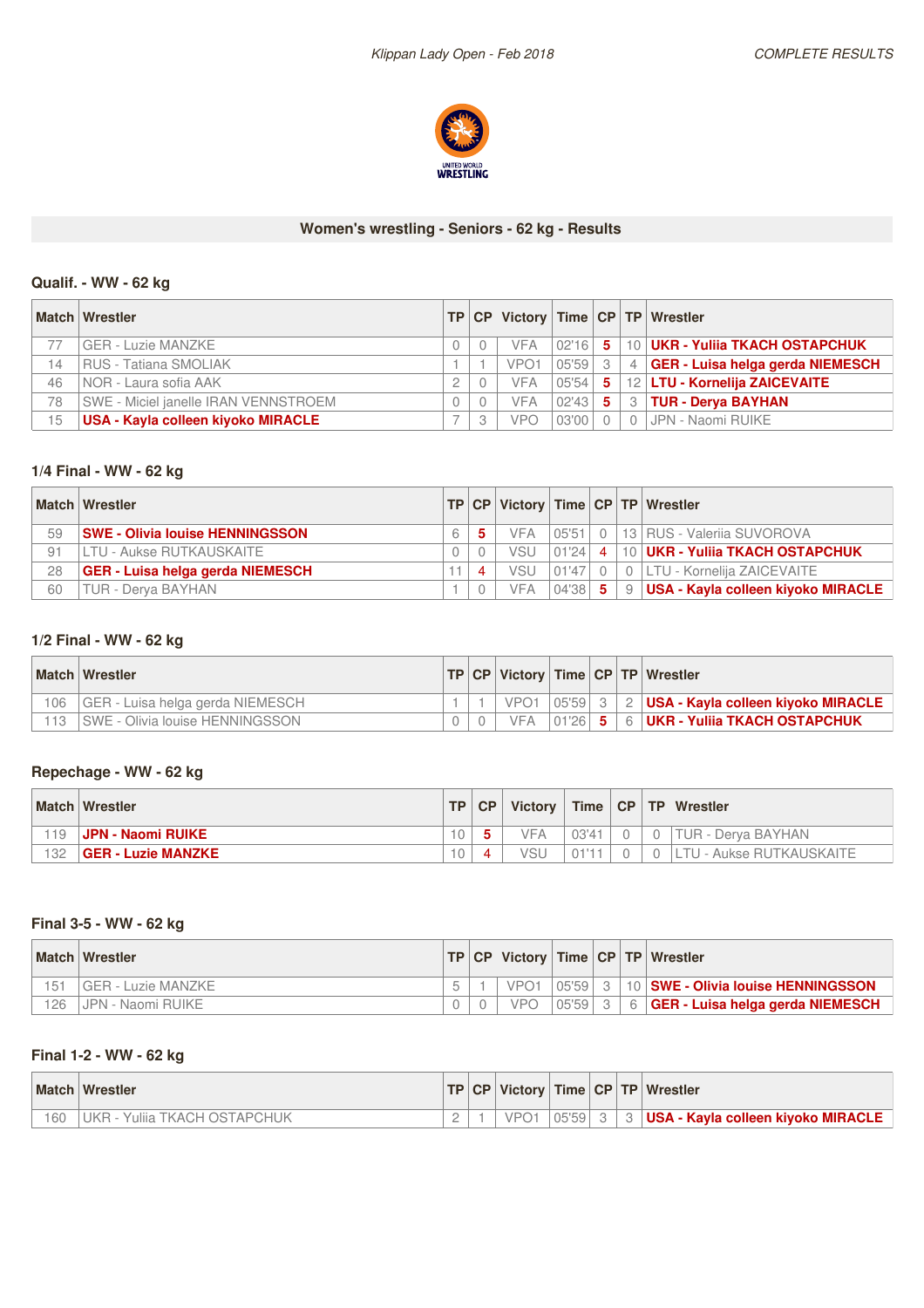## **Seniors WW -65 kg**

| Number Team |            | <b>Name</b>               | Engagement   License | MC | Weight |
|-------------|------------|---------------------------|----------------------|----|--------|
| 52          | CAN        | Braxton rei STONE         |                      |    |        |
| 55          | CAN        | Breanne leigh GRAHAM      |                      |    |        |
| 14          | <b>FIN</b> | Petra maarit OLLI         |                      |    |        |
| 33          | <b>HUN</b> | Gabriella SLEISZ          |                      |    |        |
| 43          | <b>JPN</b> | Miwa MORIKAWA             |                      |    |        |
| 4           | NOR.       | Cesilie hoeivik MAGNUSSEN |                      |    |        |
| 46          | NOR        | Tora hagalid BERNTSEN     |                      |    |        |
| 87          | ROU        | Kriszta tunde INCZE       |                      |    |        |
| 25          | <b>RUS</b> | Yulia PRONTSEVITCH        |                      |    |        |
| 28          | <b>SWE</b> | Elin elisabeth FORSBERG   |                      |    |        |
| 60          | SWE        | Henna katarina JOHANSSON  |                      |    |        |
| 80          | <b>TUR</b> | Asli TUGCU                |                      |    |        |
| 10          | <b>USA</b> | Forrest ann MOLINARI      |                      |    |        |
| 37          | <b>USA</b> | Maya gabriella NELSON     |                      |    |        |
| 88          | <b>USA</b> | Mallory maxine VELTE      |                      |    |        |
|             |            |                           |                      |    |        |
|             |            |                           |                      |    |        |
|             |            |                           |                      |    |        |
|             |            |                           |                      |    |        |
|             |            |                           |                      |    |        |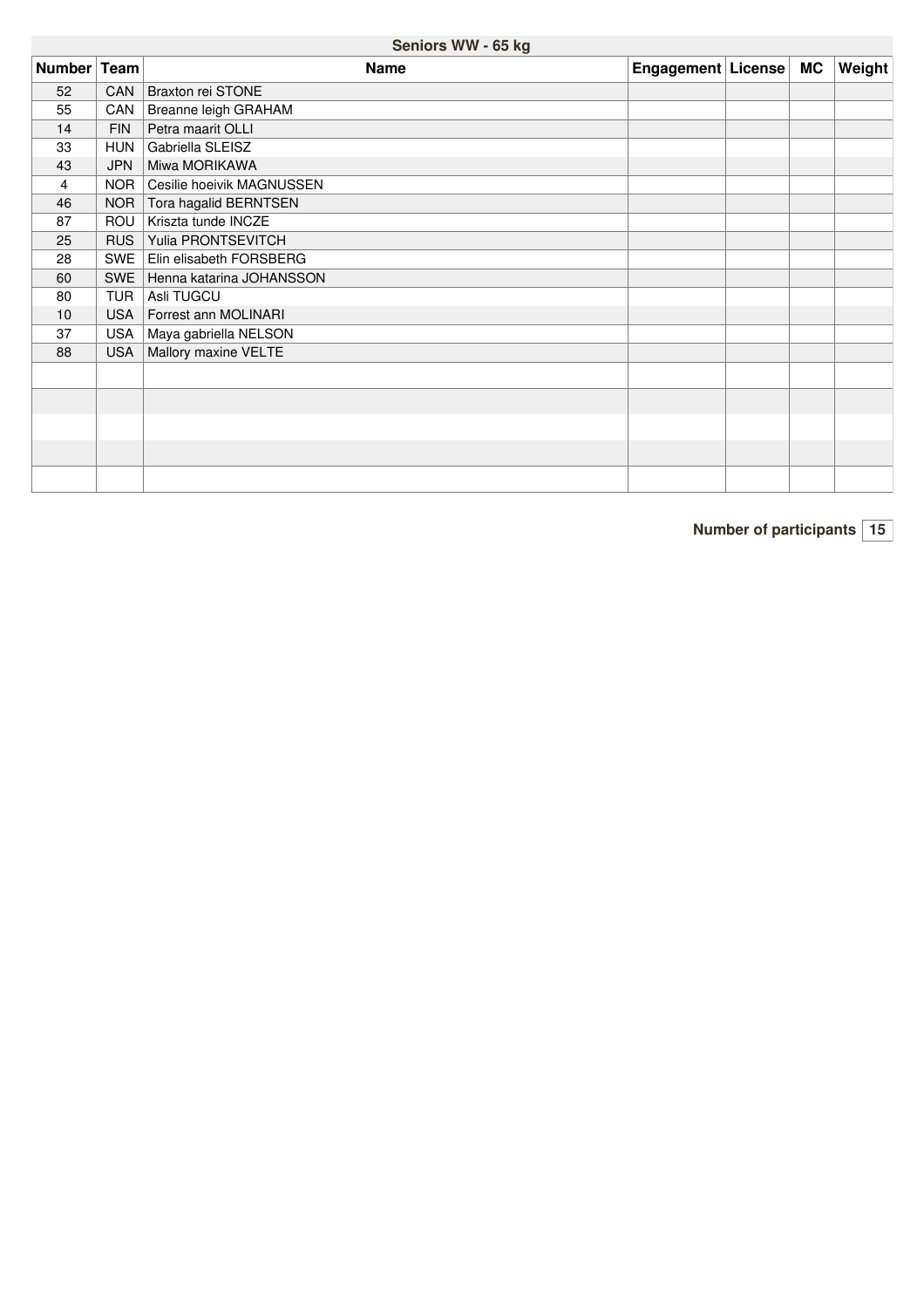

## **Women's wrestling - Seniors - 65 kg**

| Rank           | Team       | Wrestler                  | CP             | <b>VT</b>      | <b>ST</b>    | <b>TP</b>      | <b>TP Gvn</b>  | <b>Team</b>     |
|----------------|------------|---------------------------|----------------|----------------|--------------|----------------|----------------|-----------------|
|                |            |                           |                |                |              |                |                | <b>Rank Pts</b> |
| 1              | <b>FIN</b> | Petra maarit OLLI         | 13             | $\Omega$       |              | 29             | 5              | 25              |
| $\overline{2}$ | <b>JPN</b> | Miwa MORIKAWA             | 13             |                |              | 28             | 8              | 20              |
| 3              | <b>RUS</b> | Yulia PRONTSEVITCH        | 12             |                | $\bigcap$    | 16             | 10             | 15              |
| 3              | <b>SWE</b> | Henna katarina JOHANSSON  | 10             | $\Omega$       | $\bigcap$    | 17             | 13             | 15              |
| 5              | <b>USA</b> | Forrest ann MOLINARI      | 5              | $\Omega$       |              | 11             | 11             | 10 <sup>°</sup> |
| 5              | <b>CAN</b> | Braxton rei STONE         | 10             | $\Omega$       | $\mathbf{2}$ | 32             | 23             | 10              |
| $\overline{7}$ | <b>USA</b> | Maya gabriella NELSON     | $\overline{4}$ | $\Omega$       | $\bigcap$    | $\overline{7}$ | $\overline{7}$ |                 |
| 8              | <b>USA</b> | Mallory maxine VELTE      | 4              | $\Omega$       | $\Omega$     | 6              | 3              |                 |
| 9              | <b>HUN</b> | Gabriella SLEISZ          |                | $\Omega$       | $\bigcap$    | $\mathfrak{D}$ | 5              | 8               |
| 10             | <b>ROU</b> | Kriszta tunde INCZE       |                | $\Omega$       | $\Omega$     |                | $\overline{4}$ | 6               |
| 11             | <b>CAN</b> | Breanne leigh GRAHAM      |                | $\Omega$       | $\bigcap$    |                | 12             |                 |
| 12             | <b>SWE</b> | Elin elisabeth FORSBERG   | 0              | $\Omega$       | $\Omega$     | $\mathfrak{D}$ | 8              |                 |
| 13             | <b>TUR</b> | Asli TUGCU                | 0              | $\Omega$       | $\Omega$     | $\Omega$       | 3              | $\overline{4}$  |
| 14             | <b>NOR</b> | Cesilie hoeivik MAGNUSSEN | 0              | $\Omega$       | $\Omega$     | $\Omega$       | 20             | 2               |
| 14             | <b>NOR</b> | Tora hagalid BERNTSEN     | 0              | $\overline{0}$ | $\bigcap$    | $\Omega$       | 20             |                 |

| <b>CP</b><br>VT. | <b>Classification Points</b><br>Victories by fall, default/forfeit/disqualification (5-0) |
|------------------|-------------------------------------------------------------------------------------------|
| <b>ST</b>        | Victories by superiority (4-0 / 4-1)                                                      |
| <b>TP</b>        | <b>Technical Points obtained</b>                                                          |
| <b>TP Gvn</b>    | <b>Technical Points given</b>                                                             |
|                  |                                                                                           |

#### From the 7th place, wrestlers of each category will be ranked depending on their classification points, retirement or forfeit, injury or **disqualification.**

In case of a ranking tie, they will be ranked by analyzing the following criteria successively

- The most victories by "Fall"
- The most match won by superiority
- The most technical points scored in all the competition
- The fewest technical points given in all the competition

#### If the place of the wrestlers cannot be determined with the above-mentioned criterion, they will be ranked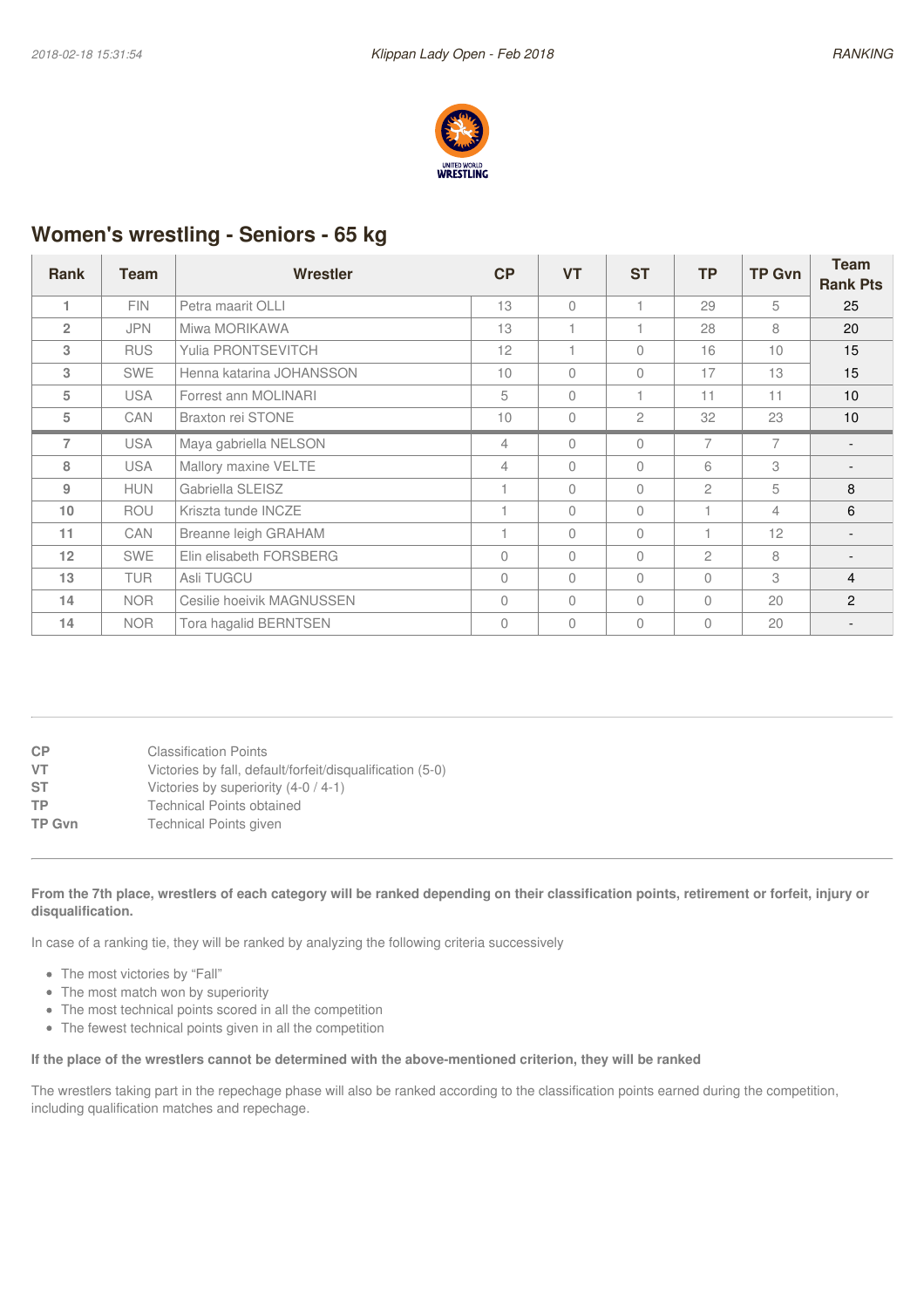| Qualif.                                              | 1/4 Final                      |    | 1/2 Final                                              |     | Final 1-2                  |     |
|------------------------------------------------------|--------------------------------|----|--------------------------------------------------------|-----|----------------------------|-----|
|                                                      | <b>NOR MAGNUSSEN C. (1)</b>    |    |                                                        |     |                            |     |
| <b>USA MOLINARI F. (2)</b>                           |                                | 51 | FIN OLLI P. (3)                                        |     |                            |     |
| 65                                                   | FIN OLLI P. (3)                |    | 3-1(5-1) by VPO1 - 05:59                               |     |                            |     |
| FIN OLLI P. (3)                                      | 4-0(10-0) by VSU - 02:04       |    |                                                        |     | FIN OLLI P. (3)            |     |
| <b>RUS PRONTSEVITCH Y. (4)</b>                       | <b>RUS PRONTSEVITCH Y. (4)</b> |    |                                                        | 107 | 3-1(5-4) by VPO1 - 05:59   |     |
| 2 <br><b>SWE FORSBERG E. (5)</b>                     | 3-1(5-2) by VPO1 - 05:59       |    | <b>RUS PRONTSEVITCH Y. (4)</b>                         |     |                            |     |
| HUN SLEISZ G. (6)                                    | <b>USA NELSON M. (7)</b>       | 83 |                                                        |     |                            |     |
| 34<br>USA NELSON M. (7)                              |                                |    |                                                        |     |                            |     |
| <b>JPN MORIKAWA M. (8)</b>                           | <b>JPN MORIKAWA M. (8)</b>     |    |                                                        |     |                            | 161 |
| 66<br><b>NOR BERNTSEN T. (9)</b>                     | 4-1(12-1) by VSU1 - 04:47      |    |                                                        |     |                            |     |
| <b>CAN STONE B. (10)</b>                             |                                | 20 | <b>JPN MORIKAWA M. (8)</b><br>3-1(2-2) by VPO1 - 05:59 |     |                            |     |
| $\overline{\mathbf{3}}$<br><b>CAN GRAHAM B. (11)</b> | <b>CAN STONE B. (10)</b>       |    |                                                        |     |                            |     |
| <b>SWE JOHANSSON H. (12)</b>                         |                                |    |                                                        | 100 | <b>JPN MORIKAWA M. (8)</b> |     |
| 35<br><b>TUR</b> TUGCU A. (13)                       | <b>SWE JOHANSSON H. (12)</b>   |    |                                                        |     |                            |     |
| <b>ROU</b> INCZE K. $(14)$                           | 3-1(2-2) by VPO1 - 05:59       | 52 | SWE JOHANSSON H. (12)                                  |     |                            |     |
| 67<br>USA VELTE M. (15)                              | <b>USA</b> VELTE M. $(15)$     |    |                                                        |     |                            |     |



*3-1(10-9) by VPO1 - 05:59*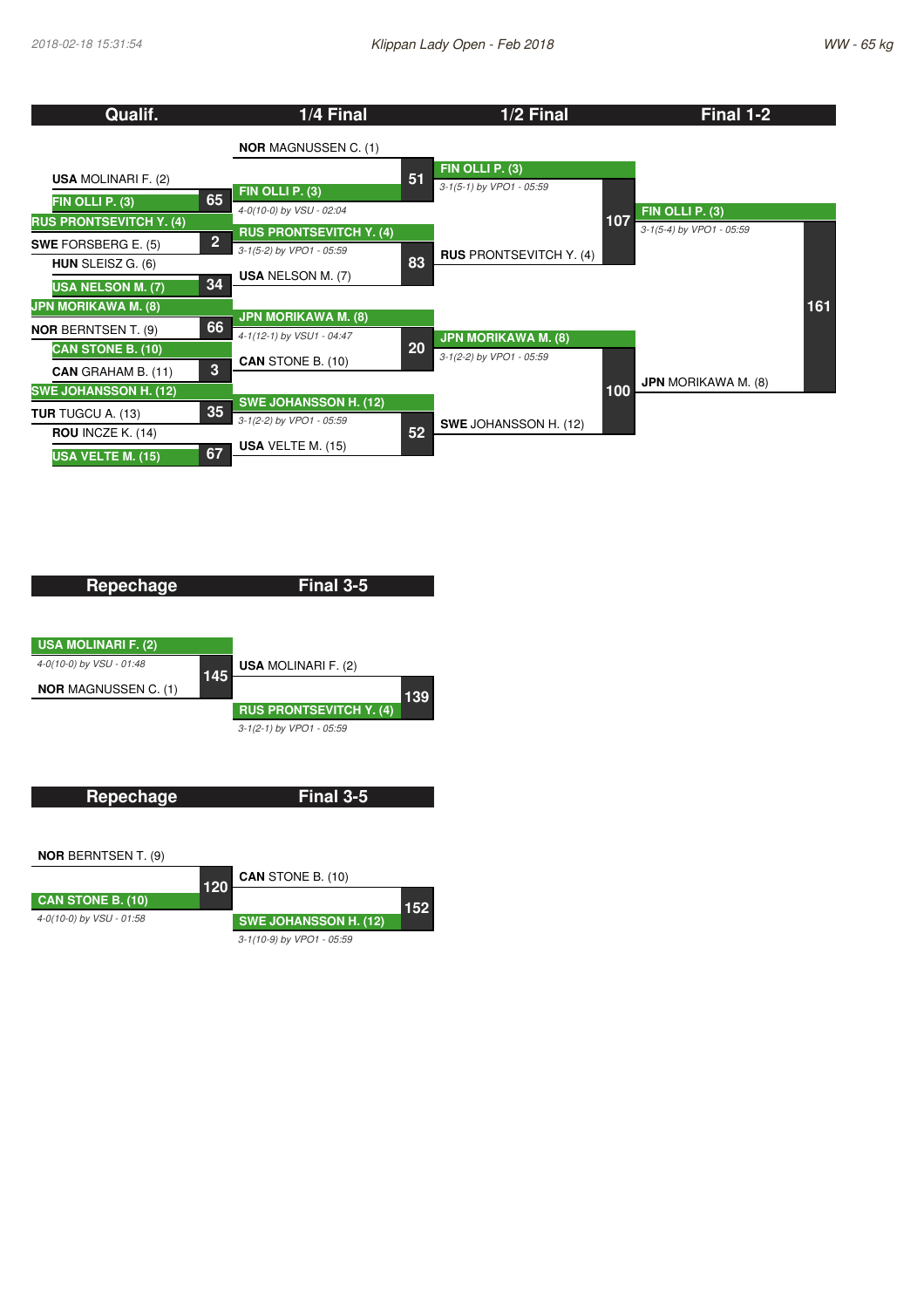

#### **Women's wrestling - Seniors - 65 kg - Results**

## **Qualif. - WW -65 kg**

|                | <b>Match Wrestler</b>                 | <b>TP</b> | CP | Victory          |       |   |                | Time   CP   TP   Wrestler          |
|----------------|---------------------------------------|-----------|----|------------------|-------|---|----------------|------------------------------------|
| 65             | USA - Forrest ann MOLINARI            |           |    | <b>VPO</b>       | 06'00 | 3 | 9              | <b>FIN - Petra maarit OLLI</b>     |
| $\mathfrak{p}$ | <b>RUS - Yulia PRONTSEVITCH</b>       | 8         | 5. | VFA              | 04'00 |   | $\overline{c}$ | SWE - Elin elisabeth FORSBERG      |
| 34             | <b>HUN - Gabriella SLEISZ</b>         |           |    | VPO <sub>1</sub> | 03'00 |   | 5              | <b>USA - Maya gabriella NELSON</b> |
| 66             | <b>JPN - Miwa MORIKAWA</b>            | 10        | 5. | VFA              | 02'39 |   | $\Omega$       | NOR - Tora hagalid BERNTSEN        |
| 3              | <b>CAN - Braxton rei STONE</b>        | 12        | 4  | VSU <sub>1</sub> | 03'41 |   |                | CAN - Breanne leigh GRAHAM         |
| 35             | <b>SWE - Henna katarina JOHANSSON</b> |           | 3  | <b>VPO</b>       | 03'00 |   | $\bigcap$      | <b>TUR - Asli TUGCU</b>            |
| 67             | ROU - Kriszta tunde INCZE             |           |    | VPO <sub>1</sub> | 06'00 |   | $\overline{4}$ | <b>USA - Mallory maxine VELTE</b>  |

## **1/4 Final - WW - 65 kg**

|    | Match Wrestler                          | <b>TP</b> | CP | Victory          |       |           |          | Time   CP   TP   Wrestler         |
|----|-----------------------------------------|-----------|----|------------------|-------|-----------|----------|-----------------------------------|
| 51 | <b>INOR - Cesilie hoeivik MAGNUSSEN</b> |           |    | VSU              | 02'04 | $\lambda$ | $10^{-}$ | <b>FIN - Petra maarit OLLI</b>    |
| 83 | <b>RUS - Yulia PRONTSEVITCH</b>         |           |    | VPO <sub>1</sub> | 05'59 |           |          | USA - Maya gabriella NELSON       |
| 20 | <b>JPN - Miwa MORIKAWA</b>              | 12        |    | VSU <sub>1</sub> | 04'47 |           |          | CAN - Braxton rei STONE           |
| 52 | <b>SWE - Henna katarina JOHANSSON</b>   |           |    | VPO <sub>1</sub> | 05'59 |           |          | <b>USA - Mallory maxine VELTE</b> |

#### **1/2 Final - WW - 65 kg**

|     | <b>Match Wrestler</b>          |  |     |       |  | TP   CP   Victory   Time   CP   TP   Wrestler |
|-----|--------------------------------|--|-----|-------|--|-----------------------------------------------|
| 00  | <b>JPN - Miwa MORIKAWA</b>     |  |     | 05'59 |  | ISWE - Henna katarina JOHANSSON               |
| 107 | <b>FIN - Petra maarit OLLI</b> |  | VPC | 05'59 |  | RUS - Yulia PRONTSEVITCH                      |

## **Repechage - WW - 65 kg**

|     | <b>Match Wrestler</b>              | TP |            |           |                 | CP   Victory   Time   CP   TP   Wrestler |
|-----|------------------------------------|----|------------|-----------|-----------------|------------------------------------------|
| 145 | USA - Forrest ann MOLINARI         |    | <b>VSU</b> | $01'48$ 0 |                 | 0   NOR - Cesilie hoeivik MAGNUSSEN      |
| 120 | <b>NOR</b> - Tora hagalid BERNTSEN |    | VSU        | 01'58     | $\vert 4 \vert$ | 10   CAN - Braxton rei STONE             |

#### **Final 3-5 - WW -65 kg**

|     | <b>Match Wrestler</b>      |  |  |  | <b>TP CP Victory Time CP TP Wrestler</b>      |
|-----|----------------------------|--|--|--|-----------------------------------------------|
| 139 | USA - Forrest ann MOLINARI |  |  |  | 05'59   3   2   RUS - Yulia PRONTSEVITCH      |
| 152 | I CAN - Braxton rei STONE  |  |  |  | 105'591 3 110 ISWE - Henna katarina JOHANSSON |

## **Final 1-2 - WW -65 kg**

|     | <b>Match Wrestler</b>               | TP. | <b>CP</b> | <b>Victory</b>  | <b>Time</b>    | <b>CP</b> | <b>TP</b> | <b>Wrestler</b>        |
|-----|-------------------------------------|-----|-----------|-----------------|----------------|-----------|-----------|------------------------|
| 161 | <b>FIN</b><br>l - Petra maarit OLLI |     |           | ID <sub>O</sub> | 05'59<br>UJ JJ |           |           | Miwa MORIKAWA<br>JPN - |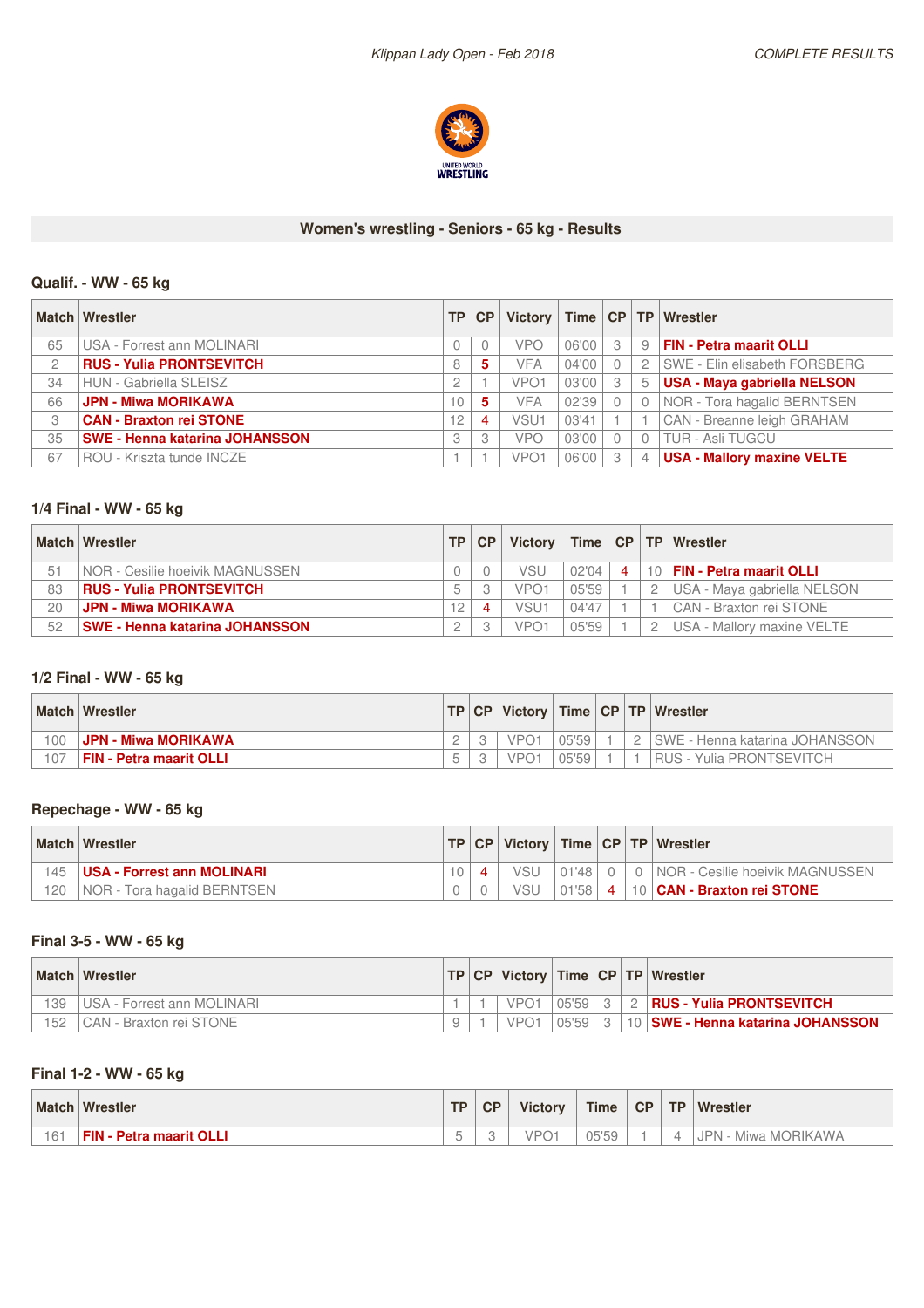## **Seniors WW -68 kg**

| Number Team |            | <b>Name</b>              | Engagement   License | MC | <b>Weight</b> |
|-------------|------------|--------------------------|----------------------|----|---------------|
| 8           | <b>CAN</b> | Danielle suzanne LAPPAGE |                      |    |               |
| 41          | CAN        | Olivia grace DI BACCO    |                      |    |               |
| 86          | CAN        | Kayla BRODNER            |                      |    |               |
| 66          | <b>GER</b> | Maria SELMAIER           |                      |    |               |
| 45          | <b>JPN</b> | Umi FUKUSHIMA            |                      |    |               |
| 32          | LAT        | Laura SKUJINA            |                      |    |               |
| 30          | <b>LTU</b> | Danute DOMIKAITYTE       |                      |    |               |
| 34          | NOR.       | Hedda haug STRAND        |                      |    |               |
| 31          | <b>ROU</b> | Adina elena POPESCU      |                      |    |               |
| 77          | <b>RUS</b> | Kristina EREMINA         |                      |    |               |
| 29          | <b>SWE</b> | Tindra linnea SJOEBERG   |                      |    |               |
| 11          | <b>TUR</b> | <b>Buse TOSUN</b>        |                      |    |               |
| 61          | <b>UKR</b> | Alla CHERKASOVA          |                      |    |               |
| 27          | <b>USA</b> | Tamyra mariama MENSAH    |                      |    |               |
| 59          | <b>USA</b> | Julia mary SALATA        |                      |    |               |
|             |            |                          |                      |    |               |
|             |            |                          |                      |    |               |
|             |            |                          |                      |    |               |
|             |            |                          |                      |    |               |
|             |            |                          |                      |    |               |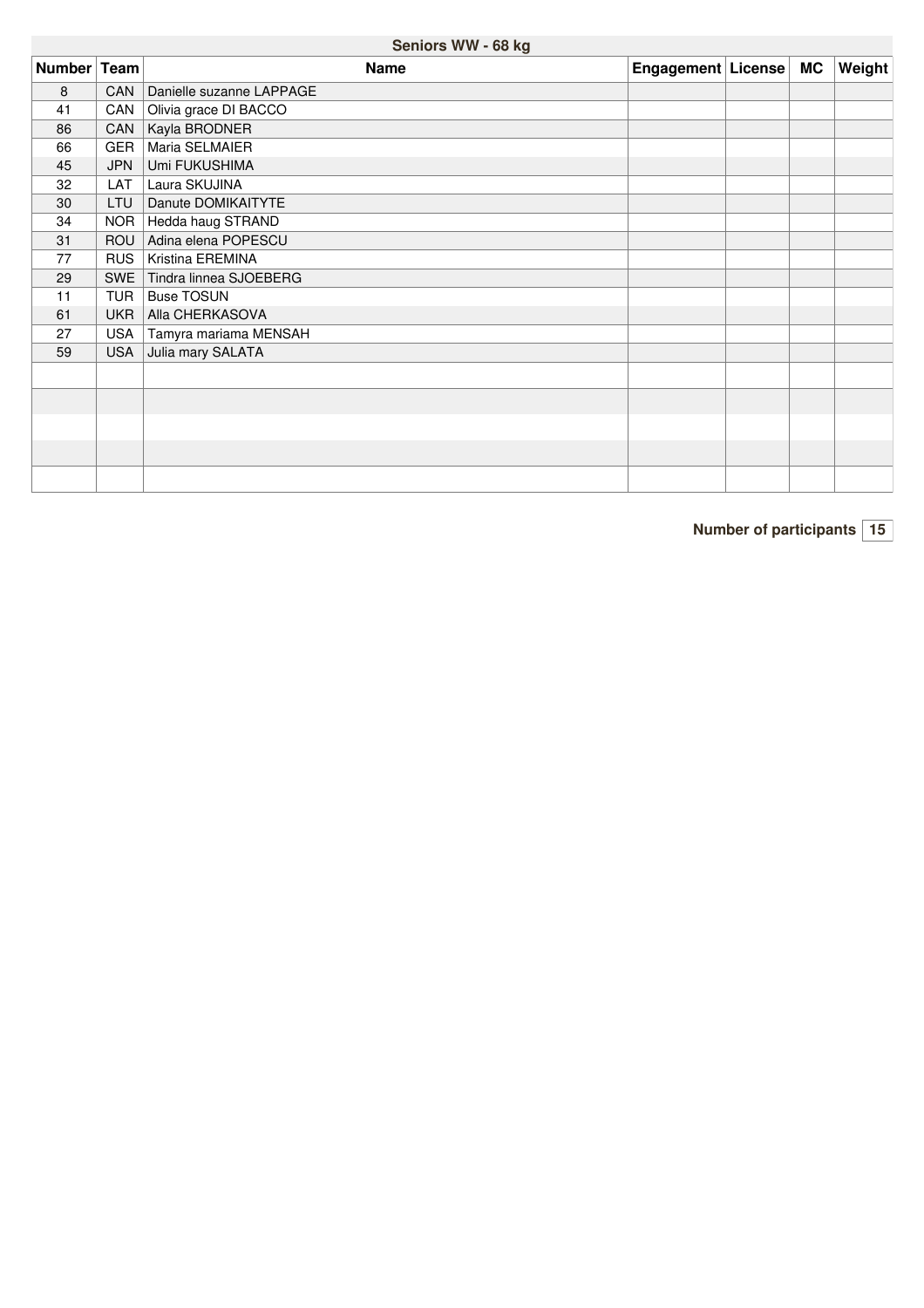

## **Women's wrestling - Seniors - 68 kg**

| <b>Rank</b>    | Team       | Wrestler                 | CP             | <b>VT</b>      | <b>ST</b>      | <b>TP</b>      | <b>TP Gvn</b>  | <b>Team</b>              |
|----------------|------------|--------------------------|----------------|----------------|----------------|----------------|----------------|--------------------------|
|                |            |                          |                |                |                |                |                | <b>Rank Pts</b>          |
| 1              | <b>CAN</b> | Danielle suzanne LAPPAGE | 10             | $\Omega$       |                | 24             | 6              | 25                       |
| $\overline{2}$ | <b>UKR</b> | Alla CHERKASOVA          | 13             |                |                | 24             | 12             | 20                       |
| 3              | <b>USA</b> | Tamyra mariama MENSAH    | 9              |                | $\bigcap$      | 8              | 7              | 15                       |
| 3              | <b>CAN</b> | Olivia grace DI BACCO    | 12             | $\overline{0}$ | $\overline{c}$ | 24             | $\overline{7}$ | $\overline{\phantom{0}}$ |
| 5              | LAT        | Laura SKUJINA            | 6              | $\Omega$       | $\Omega$       | 6              | 15             | 12                       |
| 5              | <b>GER</b> | Maria SELMAIER           | 4              | $\Omega$       |                | 11             | 13             | 12 <sup>2</sup>          |
| $\overline{7}$ | <b>LTU</b> | Danute DOMIKAITYTE       | 6              |                | $\bigcap$      | 11             | 11             | 9                        |
| 8              | <b>USA</b> | Julia mary SALATA        | $\overline{4}$ | $\Omega$       |                | 10             | $\mathfrak{p}$ |                          |
| 9              | <b>CAN</b> | Kayla BRODNER            | 3              | $\Omega$       | $\bigcap$      | 6              | 24             |                          |
| 10             | <b>RUS</b> | Kristina EREMINA         |                | $\Omega$       | $\bigcap$      | $\overline{4}$ | 6              | 8                        |
| 11             | <b>TUR</b> | <b>Buse TOSUN</b>        |                | $\Omega$       | $\bigcap$      | 3              | 6              | 6                        |
| 12             | <b>SWE</b> | Tindra linnea SJOEBERG   | $\Omega$       | $\Omega$       | $\Omega$       | $\overline{7}$ | $\overline{7}$ | $\overline{4}$           |
| 13             | <b>ROU</b> | Adina elena POPESCU      | 0              | $\Omega$       | $\Omega$       | $\Omega$       | $\mathfrak{D}$ | 2                        |
| 14             | <b>NOR</b> | Hedda haug STRAND        | 0              | $\Omega$       | $\bigcap$      | $\Omega$       | 10             | $\mathbf{0}$             |
| 14             | <b>JPN</b> | Umi FUKUSHIMA            | $\Omega$       | $\Omega$       | $\bigcap$      | $\Omega$       | 10             | $\Omega$                 |

| <b>CP</b><br>VT | <b>Classification Points</b><br>Victories by fall, default/forfeit/disqualification (5-0) |
|-----------------|-------------------------------------------------------------------------------------------|
| <b>ST</b>       | Victories by superiority (4-0 / 4-1)                                                      |
| TP              | <b>Technical Points obtained</b>                                                          |
| <b>TP Gvn</b>   | Technical Points given                                                                    |
|                 |                                                                                           |

#### From the 7th place, wrestlers of each category will be ranked depending on their classification points, retirement or forfeit, injury or **disqualification.**

In case of a ranking tie, they will be ranked by analyzing the following criteria successively

- The most victories by "Fall"
- The most match won by superiority
- The most technical points scored in all the competition
- The fewest technical points given in all the competition

#### If the place of the wrestlers cannot be determined with the above-mentioned criterion, they will be ranked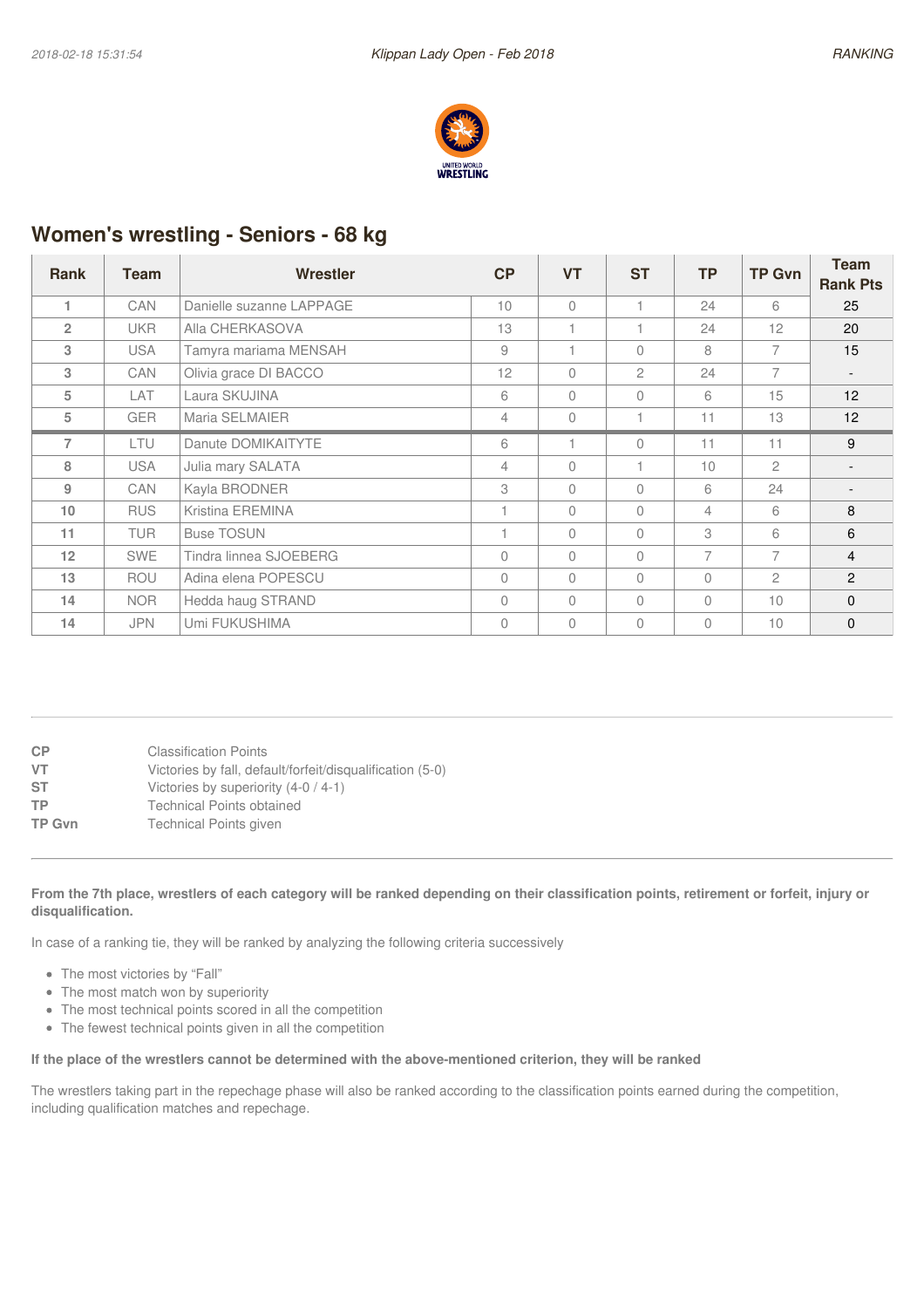| Qualif.                                             | 1/4 Final                     |    | 1/2 Final                     |     | Final 1-2                     |     |
|-----------------------------------------------------|-------------------------------|----|-------------------------------|-----|-------------------------------|-----|
|                                                     | <b>CAN LAPPAGE D. (1)</b>     |    |                               |     |                               |     |
| <b>TUR</b> TOSUN B. (2)                             | 3-1(4-2) by VPO1 - 05:59      | 84 | <b>CAN LAPPAGE D. (1)</b>     |     |                               |     |
| 4<br><b>USA MENSAH T. (3)</b>                       | <b>USA MENSAH T. (3)</b>      |    | 4-0(11-0) by VSU - 01:26      |     |                               |     |
| <b>SWE SJOEBERG T. (4)</b>                          |                               |    |                               | 114 | <b>CAN LAPPAGE D. (1)</b>     |     |
| 36<br><b>LTU DOMIKAITYTE D. (5)</b>                 | <b>LTU DOMIKAITYTE D. (5)</b> |    |                               |     | 3-1(9-4) by VPO1 - 03:00      |     |
| <b>ROU</b> POPESCU A. (6)                           | <b>LAT SKUJINA L. (7)</b>     | 21 | <b>LAT SKUJINA L. (7)</b>     |     |                               |     |
| 68<br><b>LAT SKUJINA L. (7)</b>                     | 3-1(4-4) by VPO1 - 05:59      |    |                               |     |                               |     |
| <b>NOR STRAND H. (8)</b><br>5                       | CAN DI BACCO O. (9)           |    |                               |     |                               | 162 |
| CAN DI BACCO O. (9)<br><b>JPN FUKUSHIMA U. (10)</b> | 3-0(2-0) by VPO - 03:01       | 53 | <b>CAN DI BACCO O. (9)</b>    |     |                               |     |
| 37<br>USA SALATA J. (11)                            | <b>USA SALATA J. (11)</b>     |    |                               |     |                               |     |
| <b>UKR CHERKASOVA A. (12)</b>                       | <b>UKR CHERKASOVA A. (12)</b> |    |                               | 101 | <b>UKR</b> CHERKASOVA A. (12) |     |
| 69<br><b>GER SELMAIER M. (13)</b>                   | 4-0(10-0) by VSU - 03:10      |    | <b>UKR CHERKASOVA A. (12)</b> |     |                               |     |
| <b>RUS</b> EREMINA K. (14)<br>6                     | <b>CAN BRODNER K. (15)</b>    | 85 | 3-1(7-2) by VPO1 - 05:59      |     |                               |     |
| <b>CAN BRODNER K. (15)</b>                          |                               |    |                               |     |                               |     |

| <b>USA MENSAH T. (3)</b><br>5-0(0-0) by VIN | Final 3-5 |  |
|---------------------------------------------|-----------|--|
| 127                                         |           |  |

| <b>Repechage</b>            |     | Final 3-5                   |     |
|-----------------------------|-----|-----------------------------|-----|
|                             |     |                             |     |
| <b>GER SELMAIER M. (13)</b> |     |                             |     |
| 4-0(10-0) by VSU - 02:58    |     | <b>GER</b> SELMAIER M. (13) |     |
| <b>CAN BRODNER K. (15)</b>  | 146 |                             | 140 |
|                             |     | CAN DI BACCO O. (9)         |     |
|                             |     | 4-0(10-0) by VSU - 05:39    |     |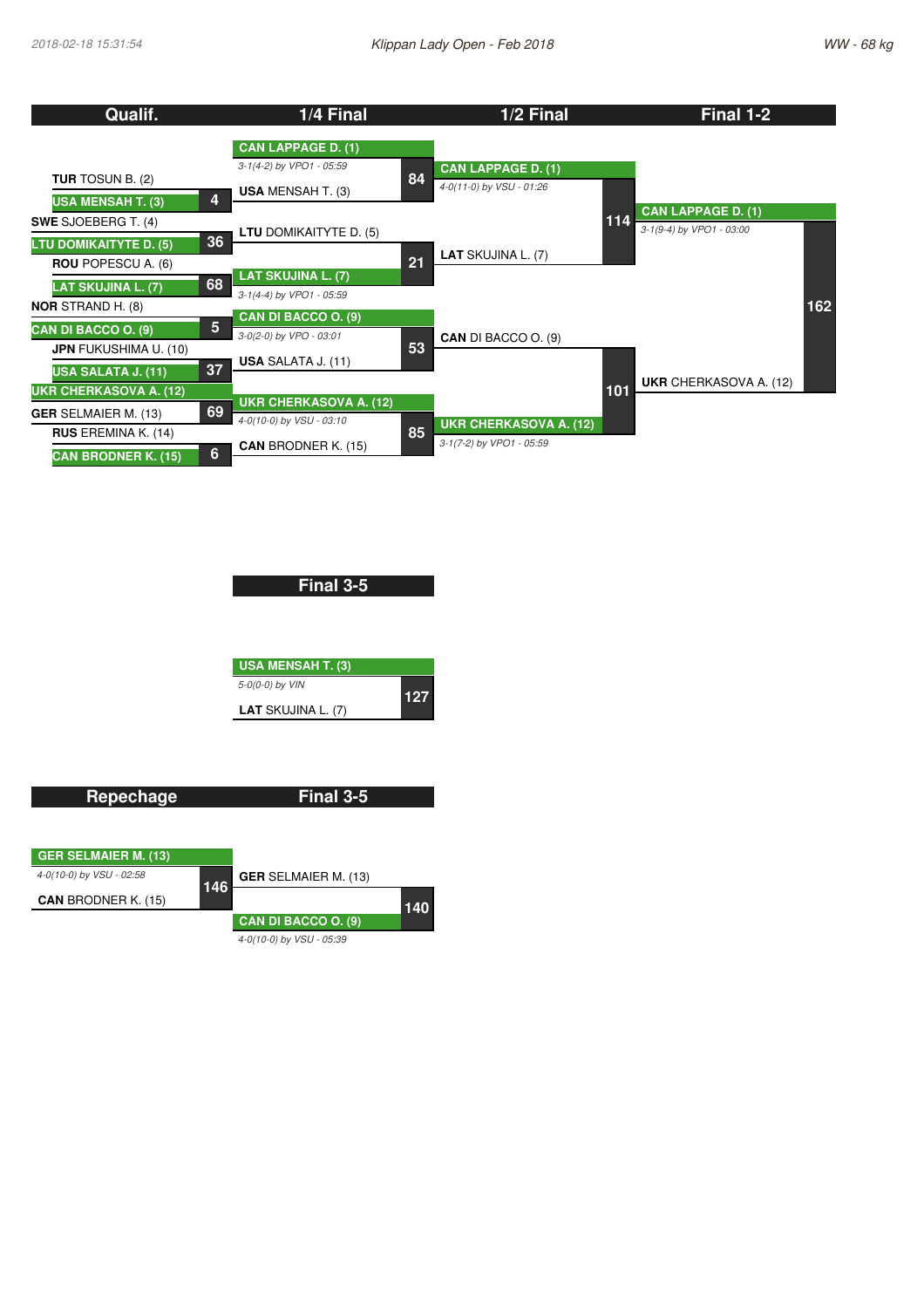

#### **Women's wrestling - Seniors - 68 kg - Results**

## **Qualif. - WW -68 kg**

|    | <b>Match Wrestler</b>         | TP.            | <b>CP</b> |                  |       |    |               | Victory   Time   CP   TP   Wrestler |
|----|-------------------------------|----------------|-----------|------------------|-------|----|---------------|-------------------------------------|
| 4  | <b>TUR - Buse TOSUN</b>       |                |           | VPO <sub>1</sub> | 06'00 | -3 | 6             | <b>USA - Tamyra mariama MENSAH</b>  |
| 36 | SWE - Tindra linnea SJOEBERG  |                |           | <b>VFA</b>       | 02'48 | 5  |               | <b>LTU - Danute DOMIKAITYTE</b>     |
| 68 | ROU - Adina elena POPESCU     |                |           | <b>VPO</b>       | 06'00 | 3  | $\mathcal{P}$ | LAT - Laura SKUJINA                 |
| 5  | NOR - Hedda haug STRAND       |                |           | <b>VSU</b>       | 03'58 | 4  | 10            | <b>CAN - Olivia grace DI BACCO</b>  |
| 37 | JPN - Umi FUKUSHIMA           |                |           | <b>VSU</b>       | 04'49 | 4  | 10            | <b>USA - Julia mary SALATA</b>      |
| 69 | <b>UKR - Alla CHERKASOVA</b>  |                | 5.        | <b>VFA</b>       | 04'11 |    |               | <b>GER - Maria SELMAIER</b>         |
| 6  | <b>RUS - Kristina EREMINA</b> | $\overline{4}$ |           | VPO <sub>1</sub> | 06'00 | -3 | 6             | <b>CAN - Kayla BRODNER</b>          |

## **1/4 Final - WW - 68 kg**

|    | Match Wrestler                        | TP | CP |                  |       |          |                | Victory   Time   CP   TP   Wrestler |
|----|---------------------------------------|----|----|------------------|-------|----------|----------------|-------------------------------------|
| 84 | <b>CAN - Danielle suzanne LAPPAGE</b> |    |    | VPO <sub>1</sub> | 05'59 |          |                | I USA - Tamyra mariama MENSAH       |
| 21 | LTU - Danute DOMIKAITYTE              |    |    | VPO <sub>1</sub> | 05'59 | $\Omega$ | $\overline{4}$ | <b>LAT - Laura SKUJINA</b>          |
| 53 | <b>CAN - Olivia grace DI BACCO</b>    |    |    | <b>VPO</b>       | 03'01 |          | $\Omega$       | USA - Julia mary SALATA             |
| 85 | <b>UKR - Alla CHERKASOVA</b>          |    |    | <b>VSU</b>       | 03'10 |          | $\Omega$       | CAN - Kavla BRODNER                 |

## **1/2 Final - WW - 68 kg**

|     | <b>Match Wrestler</b>          | TD. | CP | <b>Victory</b> |       |  | Time   CP   TP   Wrestler     |
|-----|--------------------------------|-----|----|----------------|-------|--|-------------------------------|
|     | CAN - Danielle suzanne LAPPAGE |     |    | VSU            | 01'26 |  | ∣LAT - Laura SKUJINA          |
| 101 | CAN - Olivia grace DI BACCO    |     |    | VPO1           | 05'59 |  | <b>IUKR - Alla CHERKASOVA</b> |

## **Repechage - WW - 68 kg**

| <b>Match</b> | Wrestler                    | <b>TD</b> | <b>CP</b> | <b>Victory</b> | <b>Time</b> | CP | <b>TP</b> | <b>Wrestler</b>                 |
|--------------|-----------------------------|-----------|-----------|----------------|-------------|----|-----------|---------------------------------|
| 46           | <b>GER - Maria SELMAIER</b> | ◡         |           | <b>VSL</b>     | 02'58       |    |           | <b>BRODNER</b><br>ت AN<br>Kavla |

#### **Final 3-5 - WW -68 kg**

|     | <b>Match Wrestler</b>               |  | <b>TP CP Victory</b> | <b>Time</b>   |     | <b>CP TP Wrestler</b>          |
|-----|-------------------------------------|--|----------------------|---------------|-----|--------------------------------|
| 127 | <b>IUSA - Tamyra mariama MENSAH</b> |  | VIN                  | Not specified |     | 0 LAT - Laura SKUJINA          |
| 40  | l GER - Maria SELMAIER              |  | VSL                  | 05'39         | 4 I | 10 CAN - Olivia grace DI BACCO |

## **Final 1-2 - WW -68 kg**

| <b>Match</b> | Wrestler                                   | <b>TP</b> | CP | <b>Victory</b>                  | <b>Time</b> | <b>CP</b> | <b>TP</b> | <b>Wrestler</b>         |
|--------------|--------------------------------------------|-----------|----|---------------------------------|-------------|-----------|-----------|-------------------------|
| 162          | CAN<br><b>1 - Danielle suzanne LAPPAGE</b> |           |    | VPO <sup>1</sup><br>$\check{ }$ | 03'00       |           | ⊥         | Alla CHERKASOVA<br>JKR. |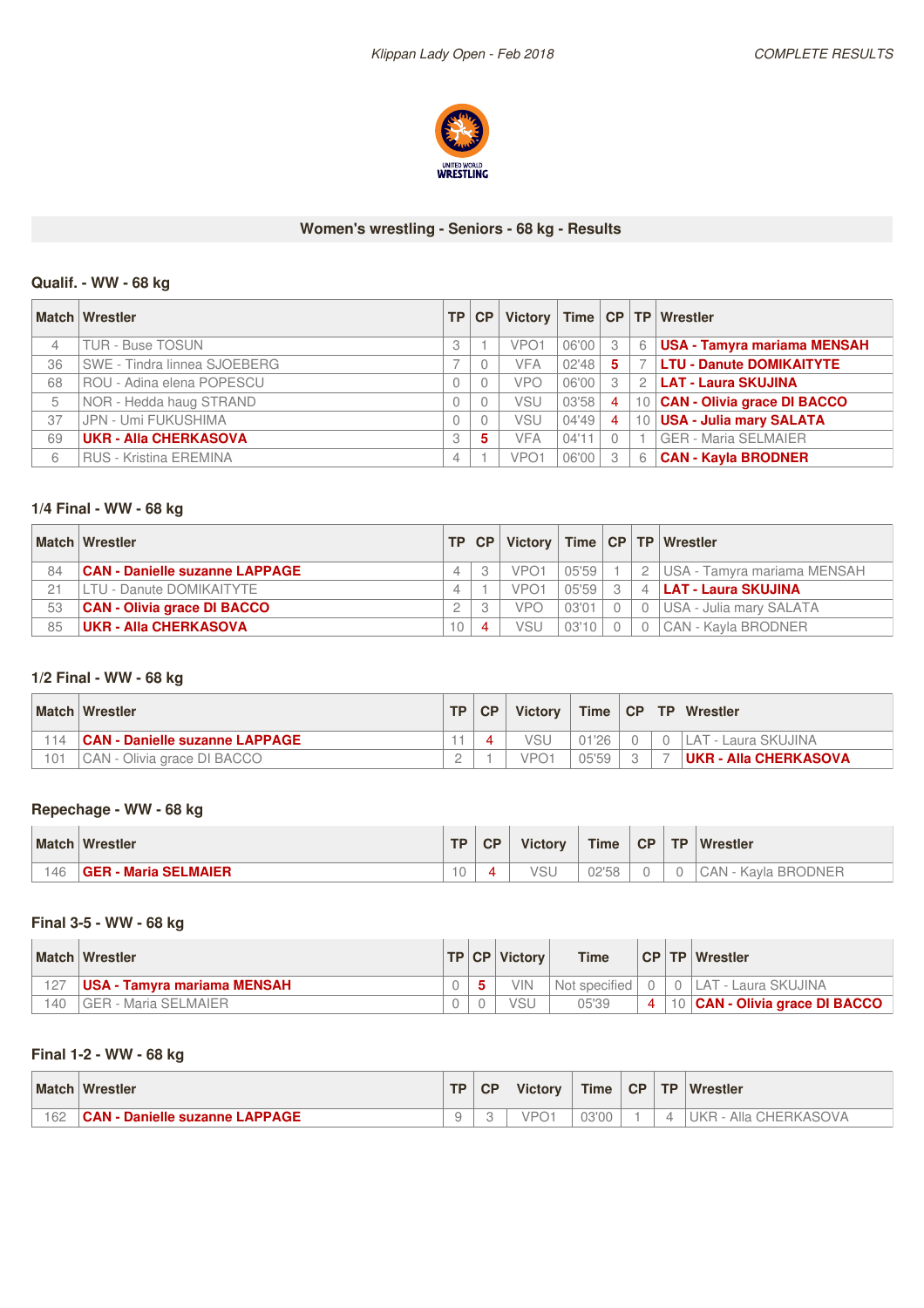## **Seniors WW -72 kg**

| Number Team |            | <b>Name</b>                   | Engagement   License | <b>MC</b> | Weight |
|-------------|------------|-------------------------------|----------------------|-----------|--------|
| 25          | <b>JPN</b> | Naruha MATSUYUKI              |                      |           |        |
| 34          | LAT        | Elma ZEIDLERE                 |                      |           |        |
| 41          | LTU        | <b>Kamile GAUCAITE</b>        |                      |           |        |
| 9           | <b>ROU</b> | Alexandra nicoleta ANGHEL     |                      |           |        |
| 72          | <b>RUS</b> | Tatiana KOLESNIKOVA MOROZOVA  |                      |           |        |
| 10          | <b>SWE</b> | Anna jenny eva maria FRANSSON |                      |           |        |
| 32          | <b>TUR</b> | Burcu UGDULER ORSKAYA         |                      |           |        |
| 11          | <b>USA</b> | Victoria christine FRANCIS    |                      |           |        |
| 63          |            | USA   Rachel ann WATTERS      |                      |           |        |
|             |            |                               |                      |           |        |
|             |            |                               |                      |           |        |
|             |            |                               |                      |           |        |
|             |            |                               |                      |           |        |
|             |            |                               |                      |           |        |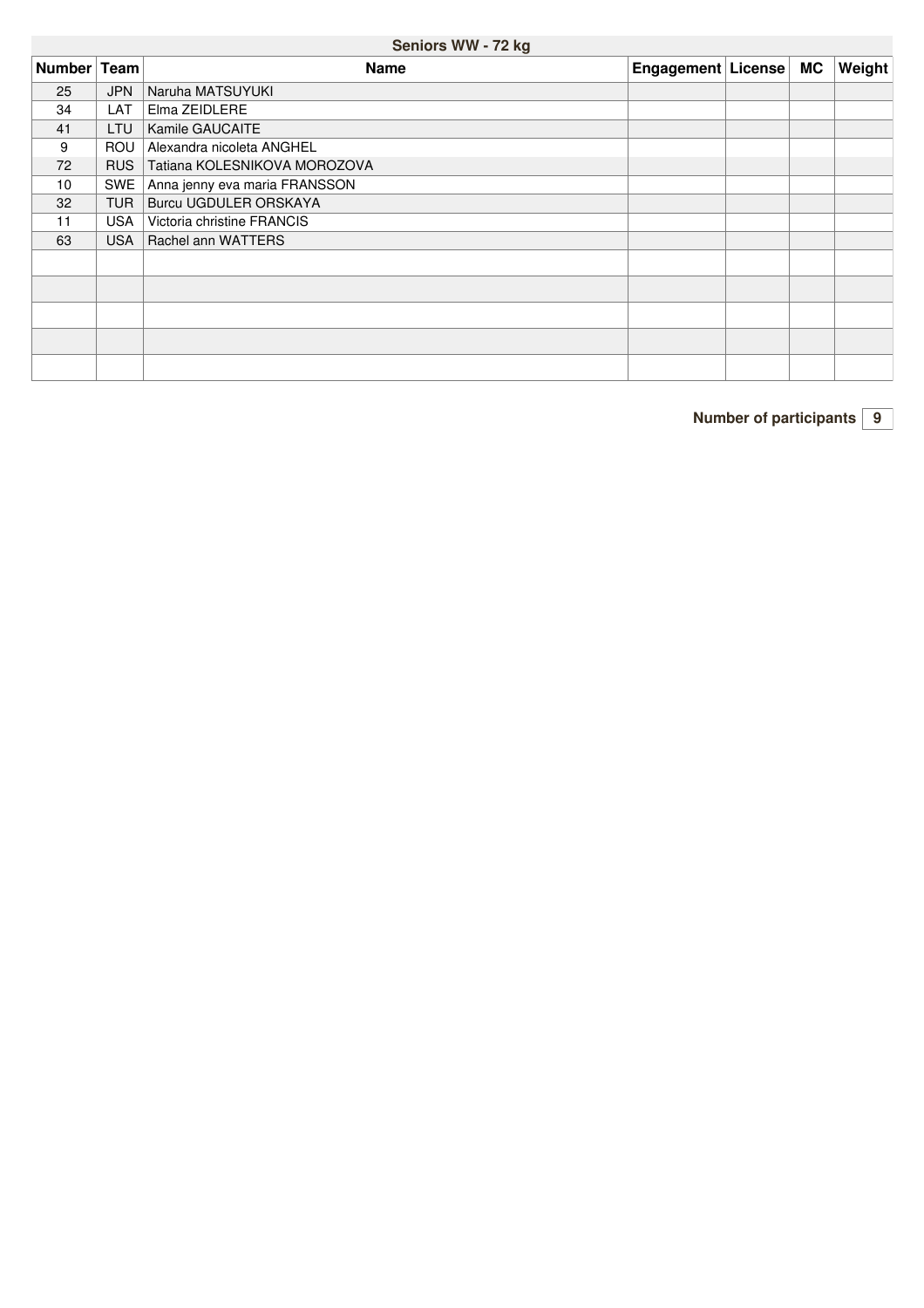

## **Women's wrestling - Seniors - 72 kg**

| <b>Rank</b>    | Team       | Wrestler                      | <b>CP</b>                | <b>VT</b> | <b>ST</b>    | <b>TP</b>                | <b>TP Gvn</b> | <b>Team</b><br><b>Rank Pts</b> |
|----------------|------------|-------------------------------|--------------------------|-----------|--------------|--------------------------|---------------|--------------------------------|
|                | <b>SWE</b> | Anna jenny eva maria FRANSSON | 11                       |           | $\mathbf{2}$ | 26                       | $\Omega$      | 25                             |
| $\overline{2}$ | <b>RUS</b> | Tatiana KOLESNIKOVA MOROZOVA  | 12                       |           |              | 23                       |               | 20                             |
| 3              | <b>USA</b> | Victoria christine FRANCIS    | 6                        | Ω         |              | $\overline{\phantom{a}}$ | 12            | 15                             |
| 3              | <b>USA</b> | Rachel ann WATTERS            | $\overline{\phantom{0}}$ |           |              | 24                       | 14            |                                |
| 5              | <b>ROU</b> | Alexandra nicoleta ANGHEL     | $\Omega$                 |           |              |                          | 10            | 12                             |
| 5              | <b>TUR</b> | <b>Burcu UGDULER ORSKAYA</b>  | 5                        | $\Omega$  |              | 13                       | 14            | 12                             |
| $\overline{ }$ | LTU        | Kamile GAUCAITE               |                          |           |              | $\overline{4}$           | 25            | 9                              |
| 8              | <b>JPN</b> | Naruha MATSUYUKI              |                          |           |              | $\mathcal{P}$            | 3             | 8                              |
| 9              | LAT        | Elma ZEIDLERE                 | $\Omega$                 | 0         |              |                          | 10            | 6                              |

| CP            | <b>Classification Points</b>                              |
|---------------|-----------------------------------------------------------|
| VT            | Victories by fall, default/forfeit/disqualification (5-0) |
| <b>ST</b>     | Victories by superiority (4-0 / 4-1)                      |
| TP            | <b>Technical Points obtained</b>                          |
| <b>TP Gvn</b> | <b>Technical Points given</b>                             |
|               |                                                           |

#### From the 7th place, wrestlers of each category will be ranked depending on their classification points, retirement or forfeit, injury or **disqualification.**

In case of a ranking tie, they will be ranked by analyzing the following criteria successively

- The most victories by "Fall"
- The most match won by superiority
- The most technical points scored in all the competition
- The fewest technical points given in all the competition

#### If the place of the wrestlers cannot be determined with the above-mentioned criterion, they will be ranked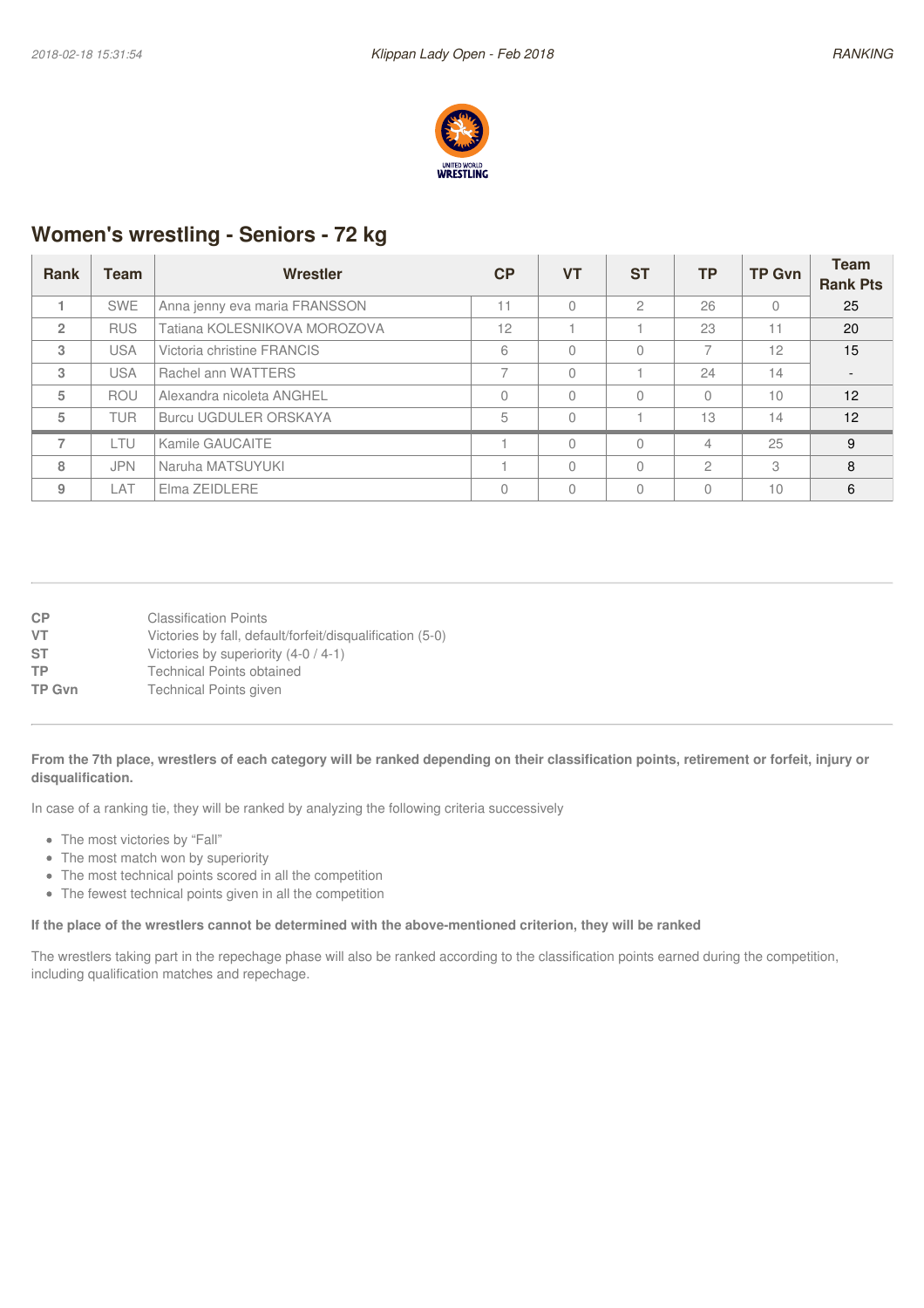

| Repechage                  |     | Final 3-5                      |     |
|----------------------------|-----|--------------------------------|-----|
|                            |     |                                |     |
| <b>USA WATTERS R. (8)</b>  |     |                                |     |
| 4-1(14-4) by VSU1 - 04:51  | 121 | <b>USA WATTERS R. (8)</b>      |     |
| <b>LTU</b> GAUCAITE K. (7) |     | 3-1(9-3) by VPO1 - 05:59       | 128 |
|                            |     | <b>TUR</b> UGDULER ORSK B. (5) |     |

#### **Final 3-5**



*3-0(4-0) by VPO - 05:59*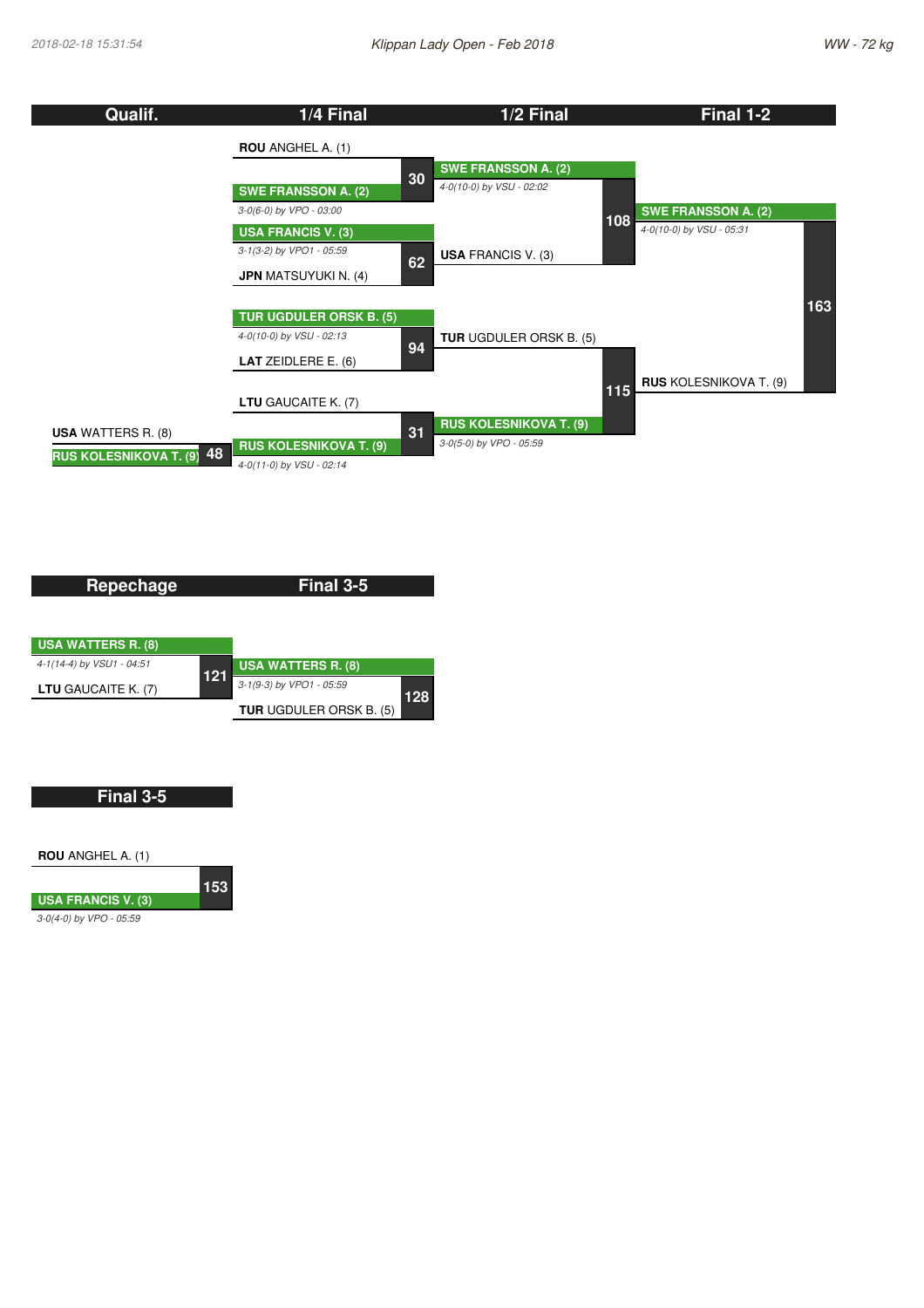

## **Women's wrestling - Seniors - 72 kg - Results**

## **Qualif. - WW -72 kg**

|    | <b>Match Wrestler</b>    |  |     |       |  | <b>TP CP Victory Time CP TP Wrestler</b>             |
|----|--------------------------|--|-----|-------|--|------------------------------------------------------|
| 48 | USA - Rachel ann WATTERS |  | VFA | 03'40 |  | <b>RUS - Tatiana KOLESNIKOVA</b><br><b>IMOROZOVA</b> |

#### **1/4 Final - WW - 72 kg**

| <b>Match</b> | Wrestler                                | TP. | CP |                  |        |                |                | Victory Time CP TP Wrestler                          |
|--------------|-----------------------------------------|-----|----|------------------|--------|----------------|----------------|------------------------------------------------------|
| 30           | ROU - Alexandra nicoleta ANGHEL         |     |    | <b>VPO</b>       | 03'00  |                | $\kappa$       | <b>SWE - Anna jenny eva maria</b><br><b>FRANSSON</b> |
| 62           | <b>USA - Victoria christine FRANCIS</b> |     | 3  | VPO <sub>1</sub> | 05'59  |                | 2 <sub>1</sub> | JPN - Naruha MATSUYUKI                               |
| 94           | <b>TUR - Burcu UGDULER ORSKAYA</b>      | 10  | 4  | VSU              | 02'131 |                |                | LAT - Elma ZEIDLERE                                  |
| 31           | LTU - Kamile GAUCAITE                   |     |    | VSU              | 02'14  | $\overline{4}$ |                | <b>RUS - Tatiana KOLESNIKOVA</b><br><b>MOROZOVA</b>  |

#### **1/2 Final - WW - 72 kg**

|        | <b>Match Wrestler</b>                      |  |     |       |  | <b>TP CP Victory Time CP TP Wrestler</b>            |
|--------|--------------------------------------------|--|-----|-------|--|-----------------------------------------------------|
| 108    | <b>SWE - Anna jenny eva maria FRANSSON</b> |  | VSU | 02'02 |  | 0 IUSA - Victoria christine FRANCIS                 |
| $15 -$ | TUR - Burcu UGDULER ORSKAYA                |  | VPC | 10559 |  | <b>RUS - Tatiana KOLESNIKOVA</b><br><b>MOROZOVA</b> |

## **Repechage - WW - 72 kg**

| <b>Match</b> | Wrestler                 | <b>TD</b> | CP | <b>Victory</b>   | <b>Time</b> | <b>CP</b> | <b>TP</b> | Wrestler          |
|--------------|--------------------------|-----------|----|------------------|-------------|-----------|-----------|-------------------|
| 121          | USA - Rachel ann WATTERS | 4         |    | VSU <sup>-</sup> | 04'51       |           |           | - Kamile GAUCAITE |

## **Final 3-5 - WW -72 kg**

|     | <b>Match Wrestler</b>             |  |            |       |  | TP   CP   Victory   Time   CP   TP   Wrestler |
|-----|-----------------------------------|--|------------|-------|--|-----------------------------------------------|
| 153 | ' ROU - Alexandra nicoleta ANGHEL |  | <b>VPO</b> | 05'59 |  | 4 <b>USA - Victoria christine FRANCIS</b>     |
| 128 | <b>USA - Rachel ann WATTERS</b>   |  | VPO1       | 05'59 |  | TUR - Burcu UGDULER ORSKAYA                   |

## **Final 1-2 - WW -72 kg**

|     | <b>Match Wrestler</b>                      |  |     |       |  | <b>TP CP Victory Time CP TP Wrestler</b>     |
|-----|--------------------------------------------|--|-----|-------|--|----------------------------------------------|
| 163 | <b>SWE - Anna jenny eva maria FRANSSON</b> |  | VSL | 05'31 |  | RUS - Tatiana KOLESNIKOVA<br><b>MOROZOVA</b> |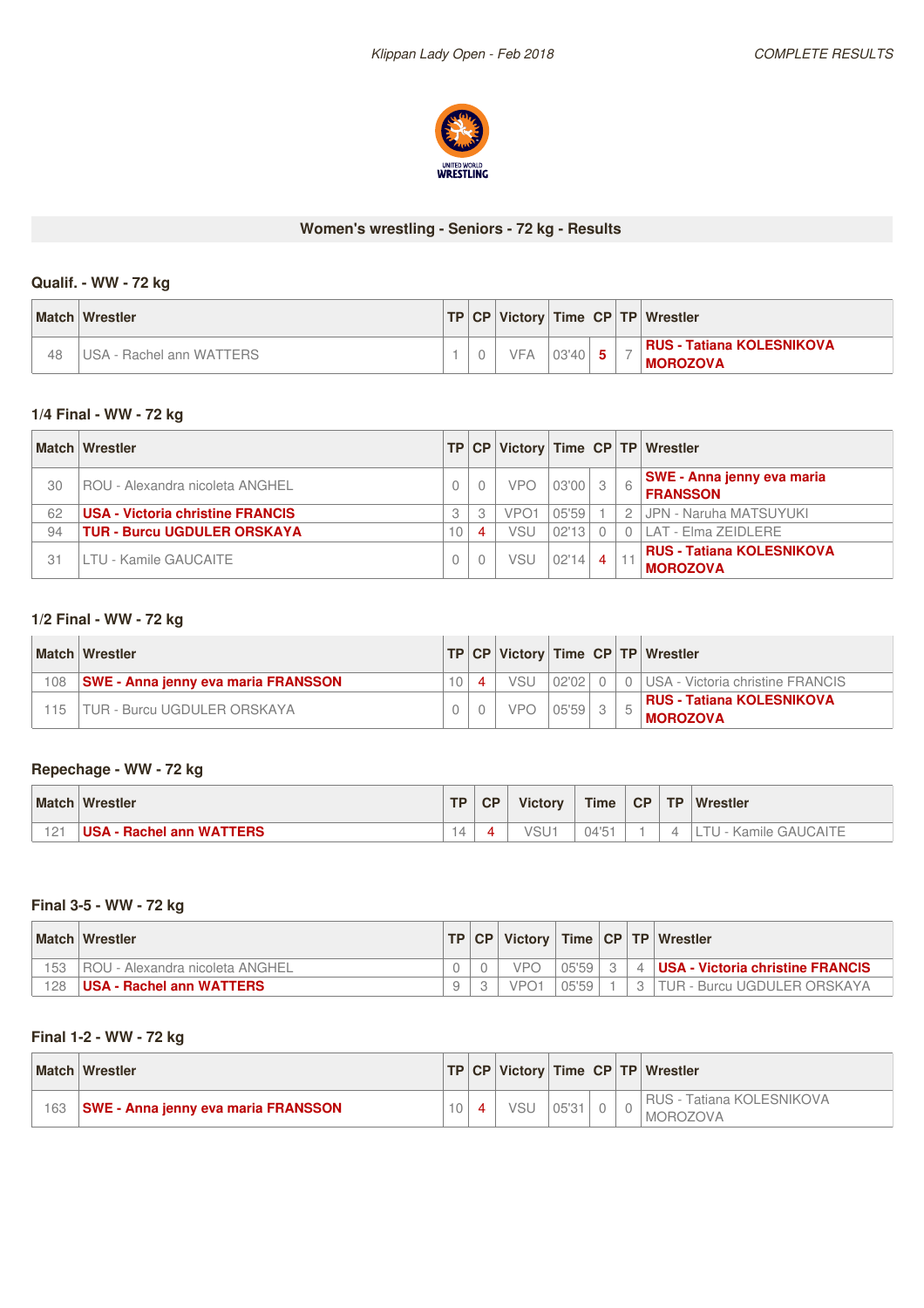## **Seniors WW -76 kg**

| Number Team |            | <b>Name</b>                          | Engagement License | MC | <b>Weight</b> |
|-------------|------------|--------------------------------------|--------------------|----|---------------|
| 20          | CAN        | Erica elizabeth WIEBE                |                    |    |               |
| 78          | CAN        | Leah mariem lorraine FERGUSON        |                    |    |               |
| 67          | <b>EST</b> | Epp MAE                              |                    |    |               |
|             | GER        | <b>Francy RAEDELT</b>                |                    |    |               |
| 79          | <b>GER</b> | Aline FOCKEN                         |                    |    |               |
| 92          | <b>HUN</b> | Zsanett NEMETH                       |                    |    |               |
| 31          | <b>JPN</b> | Yasuha MATSUYUKI                     |                    |    |               |
| 27          | <b>KAZ</b> | Elmira SYZDYKOVA                     |                    |    |               |
| 90          | NOR        | Iselin maria moen SOLHEIM            |                    |    |               |
| 13          | ROU        | Catalina AXENTE                      |                    |    |               |
| 75          | <b>RUS</b> | Anzhela KATAEVA                      |                    |    |               |
| 4           |            | SWE   Bianca hanna maria KRISTENSSON |                    |    |               |
| 84          | <b>SWE</b> | Denise sabina MAKOTA STROEM STRÖM    |                    |    |               |
| 18          | <b>TUR</b> | Yasemin ADAR                         |                    |    |               |
| 97          | <b>USA</b> | Adeline maria GRAY                   |                    |    |               |
|             |            |                                      |                    |    |               |
|             |            |                                      |                    |    |               |
|             |            |                                      |                    |    |               |
|             |            |                                      |                    |    |               |
|             |            |                                      |                    |    |               |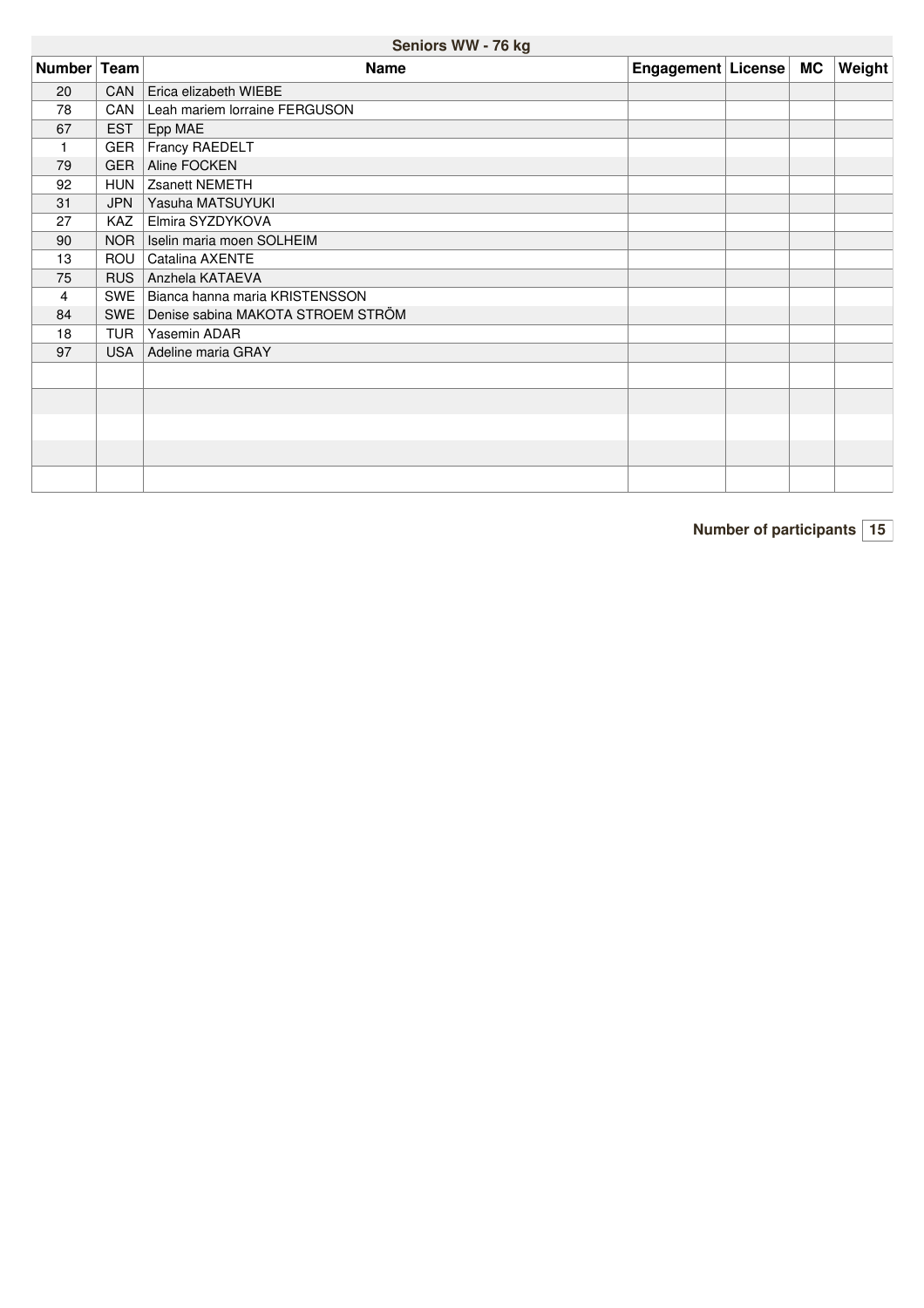

## **Women's wrestling - Seniors - 76 kg**

| <b>Rank</b>    | Team       | Wrestler                          | CP       | <b>VT</b>      | <b>ST</b> | <b>TP</b>      | <b>TP Gvn</b>  | <b>Team</b>     |
|----------------|------------|-----------------------------------|----------|----------------|-----------|----------------|----------------|-----------------|
|                |            |                                   |          |                |           |                |                | <b>Rank Pts</b> |
| 1              | <b>USA</b> | Adeline maria GRAY                | 16       | $\overline{c}$ | $\bigcap$ | 30             | 7              | 25              |
| $\overline{2}$ | <b>TUR</b> | Yasemin ADAR                      | 14       | $\mathfrak{D}$ | $\bigcap$ | 27             | 18             | 20              |
| 3              | CAN        | Erica elizabeth WIEBE             | 9        |                |           | 26             | $\overline{7}$ | 15              |
| 3              | <b>EST</b> | Epp MAE                           | 11       | $\Omega$       |           | 26             | 15             | 15              |
| 5              | <b>GER</b> | Francy RAEDELT                    | 3        | $\Omega$       | $\bigcap$ | 11             | 23             | 10              |
| 5              | <b>SWE</b> | Denise sabina MAKOTA STROEM STRÖM | 7        | $\Omega$       | $\Omega$  | 24             | 22             | 10              |
| 7              | <b>ROU</b> | Catalina AXENTE                   | 5        | $\Omega$       |           | 16             | 10             | 8               |
| 8              | <b>GER</b> | Aline FOCKEN                      | 5        | $\Omega$       |           | 13             | $\overline{7}$ |                 |
| 9              | <b>KAZ</b> | Elmira SYZDYKOVA                  | 3        | $\Omega$       | $\bigcap$ | 12             | 18             | 6               |
| 10             | <b>HUN</b> | Zsanett NEMETH                    |          | $\Omega$       | $\bigcap$ | 5              | 16             | $\overline{4}$  |
| 11             | <b>JPN</b> | Yasuha MATSUYUKI                  |          | $\Omega$       | $\bigcap$ | 2              | 8              | 2               |
| 12             | <b>RUS</b> | Anzhela KATAEVA                   |          | $\Omega$       | $\Omega$  | $\mathfrak{D}$ | 12             | $\Omega$        |
| 13             | <b>CAN</b> | Leah mariem lorraine FERGUSON     |          | $\Omega$       | $\bigcap$ |                | 11             |                 |
| 14             | <b>NOR</b> | Iselin maria moen SOLHEIM         | $\Omega$ | $\Omega$       | $\bigcap$ | $\bigcap$      | 8              | $\Omega$        |
| 15             | <b>SWE</b> | Bianca hanna maria KRISTENSSON    | $\Omega$ | $\Omega$       | $\bigcap$ | $\Omega$       | 13             |                 |

| <b>CP</b><br>VT. | <b>Classification Points</b><br>Victories by fall, default/forfeit/disqualification (5-0) |
|------------------|-------------------------------------------------------------------------------------------|
| <b>ST</b>        | Victories by superiority (4-0 / 4-1)                                                      |
| <b>TP</b>        | <b>Technical Points obtained</b>                                                          |
| <b>TP Gvn</b>    | <b>Technical Points given</b>                                                             |
|                  |                                                                                           |

#### From the 7th place, wrestlers of each category will be ranked depending on their classification points, retirement or forfeit, injury or **disqualification.**

In case of a ranking tie, they will be ranked by analyzing the following criteria successively

- The most victories by "Fall"
- The most match won by superiority
- The most technical points scored in all the competition
- The fewest technical points given in all the competition

#### If the place of the wrestlers cannot be determined with the above-mentioned criterion, they will be ranked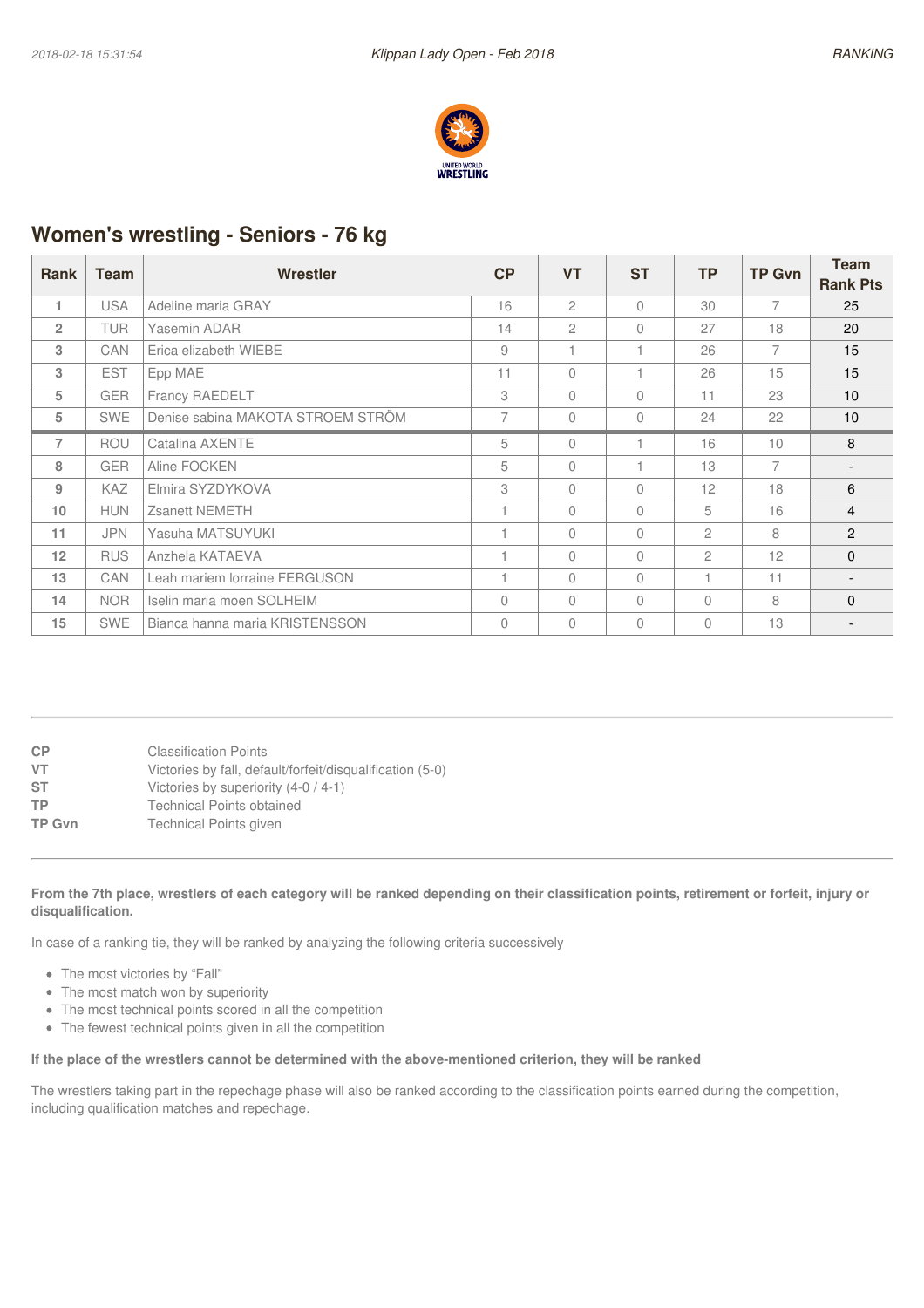| Qualif.                                                        | 1/4 Final                                           | 1/2 Final                 | Final 1-2                                                  |
|----------------------------------------------------------------|-----------------------------------------------------|---------------------------|------------------------------------------------------------|
|                                                                | <b>GER RAEDELT F. (1)</b>                           |                           |                                                            |
| <b>SWE KRISTENSSON B. (2)</b>                                  | 3-1(10-3) by VPO1 - 03:00<br>22                     | <b>GER RAEDELT F. (1)</b> |                                                            |
| 38<br><b>ROU AXENTE C. (3)</b>                                 | <b>ROU</b> AXENTE C. (3)                            |                           | <b>TUR</b> ADAR Y. $(4)$                                   |
| <b>TUR ADAR Y. (4)</b>                                         | TUR ADAR Y. (4)                                     |                           | 102                                                        |
| 70<br><b>CAN</b> WIEBE E. $(5)$<br><b>KAZ SYZDYKOVA E. (6)</b> | 5-0(5-4) by VFA - 02:01<br>54                       | TUR ADAR Y. (4)           |                                                            |
| $\overline{7}$<br><b>JPN MATSUYUKI Y. (7)</b>                  | <b>KAZ SYZDYKOVA E. (6)</b>                         | 5-0(10-0) by VFA - 01:42  |                                                            |
| <b>EST MAE E. (8)</b>                                          | <b>EST MAE E. (8)</b>                               |                           | 164                                                        |
| 39<br><b>RUS KATAEVA A. (9)</b><br><b>CAN FERGUSON L. (10)</b> | 3-1(6-2) by VPO1 - 05:59<br>86                      | <b>EST MAE E.</b> $(8)$   |                                                            |
| 71<br><b>GER FOCKEN A. (11)</b>                                | <b>GER FOCKEN A. (11)</b>                           |                           |                                                            |
| <b>SWE MAKOTA STROE D. (12)</b>                                | <b>SWE MAKOTA STROE D. (12)</b>                     |                           | <b>USA GRAY A. (15)</b><br>109<br>3-1(9-6) by VPO1 - 05:59 |
| 8<br><b>NOR SOLHEIM I. (13)</b><br>HUN NEMETH Z. (14)          | 23                                                  | <b>USA GRAY A. (15)</b>   |                                                            |
| 40<br>USA GRAY A. (15)                                         | <b>USA GRAY A. (15)</b><br>5-0(10-0) by VFA - 04:09 | 3-1(7-1) by VPO1          |                                                            |

| Repechage                   |     | Final 3-5                 |     |
|-----------------------------|-----|---------------------------|-----|
| CAN WIEBE E. (5)            |     |                           |     |
| 4-0(11-0) by VSU - 05:35    |     | CAN WIEBE E. (5)          |     |
| <b>KAZ</b> SYZDYKOVA E. (6) | 135 | 5-0(10-1) by VFA - 03:53  | 141 |
|                             |     | <b>GER RAEDELT F. (1)</b> |     |

| Repechage                       | Final 3-5                       |     |
|---------------------------------|---------------------------------|-----|
|                                 |                                 |     |
| <b>HUN</b> NEMETH $Z. (14)$     |                                 |     |
| 147                             | <b>SWE MAKOTA STROE D. (12)</b> |     |
| <b>SWE MAKOTA STROE D. (12)</b> |                                 | 154 |
| 3-1(12-5) by VPO1 - 05:59       | EST MAE $E. (8)$                |     |

*3-1(7-4) by VPO1 - 05:59*